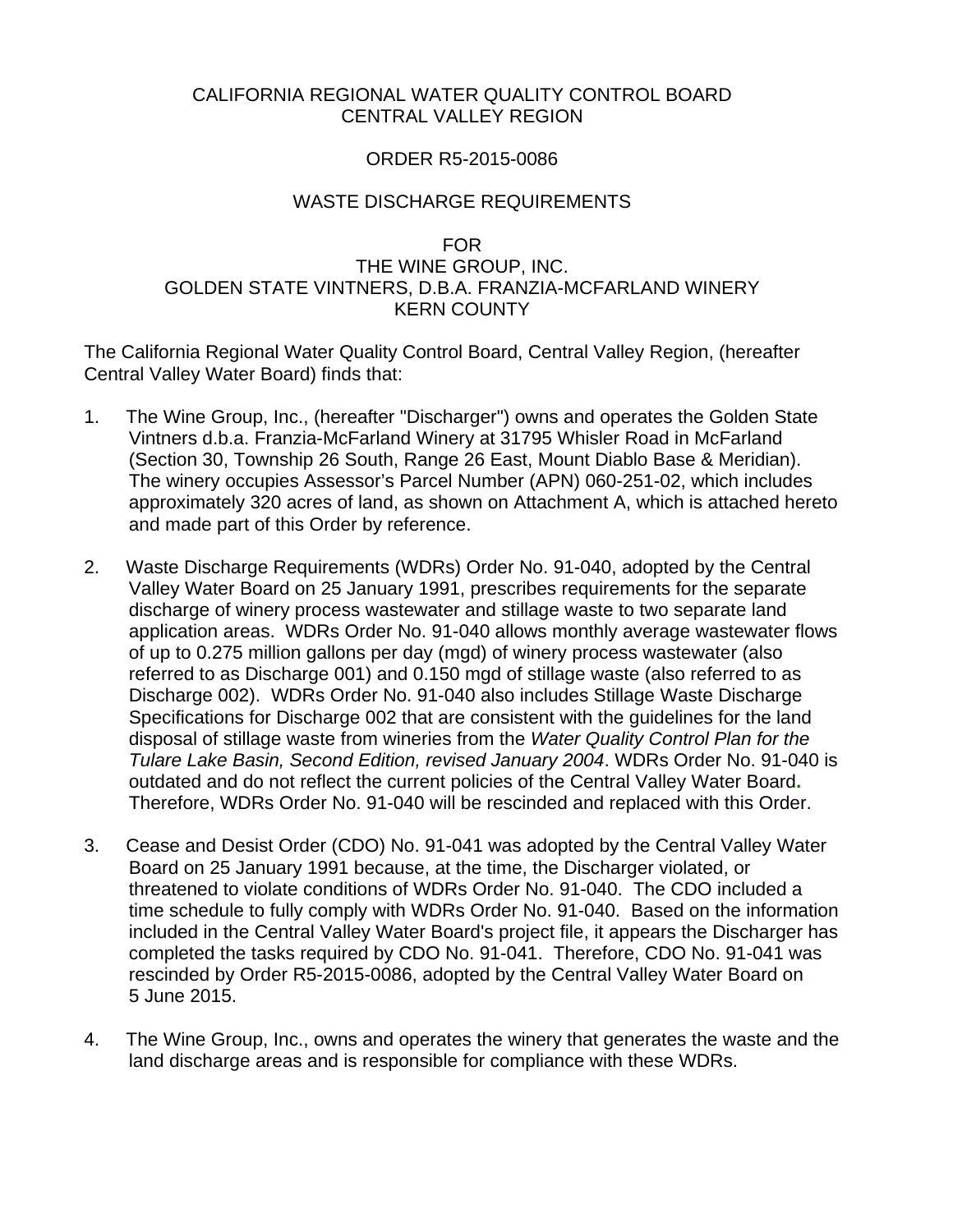WASTE DISCHARGE REQUIREMENTS ORDER R5-2015-0086 -2- THE WINE GROUP, INC. GOLDEN STATE VINTNERS D.B.A. FRANZIA-MCFARLAND WINERY KERN COUNTY

# **Existing Facility and Discharge**

- 5. The winery crushes, ferments, stores, and blends wine grapes in addition to producing high proof alcohol via distillation. Infrastructure at the winery includes: an office, maintenance area, processing buildings, and tank farms. These areas are mostly paved with asphalt or concrete. The winery also has 127 acres of onsite vineyards to the north of the processing area that does not currently accept wastewater generated at the winery.
- 6. The on-site Land Application Area (LAA) is divided into two distinct areas, identified as LAA-001 and LAA-002. LAA-001 receives Discharge 001 and LAA-002 receives Discharge 002.
- 7. Discharge 001 is generated from winery activities, including cleaning and sanitizing wine tanks and equipment, cooling tower blowdown, and wine ion exchange regeneration. The process wastewater is collected in drains throughout the winery and flows by gravity to a sump. From the sump, the process wastewater is pumped to LAA-001, which is divided into 53 checks with a total of 75 acres. Discharge 001 is applied to checks 1 through 7, one at a time, via flood irrigation. As process wastewater reaches the end of one check, the next check in sequence is used. When the land applied process wastewater reaches the end of Check 7, the process wastewater is directed back to check 1. Checks 8 through 53 are available for additional land application and treatment in the event the soil in check 1 is saturated. No crops are currently grown in LAA-001.
- 8. Discharge 002 is the waste stream generated by the distillation process. This stillage waste is segregated from Discharge 001 and discharged directly to LAA-002. The 20-acre LAA-002 is divided into 15 checks varying in size from 0.6 acres to 1.6 acres. According to the Discharger, stillage application is rotated between the 15 checks. No crops are currently grown in LAA-002.
- 9. Solids generated at the winery consist of grape solid by-products from processing. The Discharger estimates approximately 4,500 tons of solids are produced annually during August through November and are sold and hauled off-site by the end of January.
- 10. Source water for the winery is provided by an on-site water supply well. The Discharger has been monitoring the electrical conductivity (EC) of the source water on a daily basis when Discharge 001 is occurring. The EC of source water steadily increased from approximately 900 umhos/cm to approximately 1,100 umhos/cm from January to August 2013, followed by a slight decrease through the end of October 2013. During November and December 2013, the EC of source water alternated between 1,000 and 1,900 umhos/cm. The EC of source water steadily increased from approximately 1,000 umhos/cm to approximately 1,300 umhos/cm from January to June 2014, followed by a decline to approximately 900 umhos/cm at the end of 2014.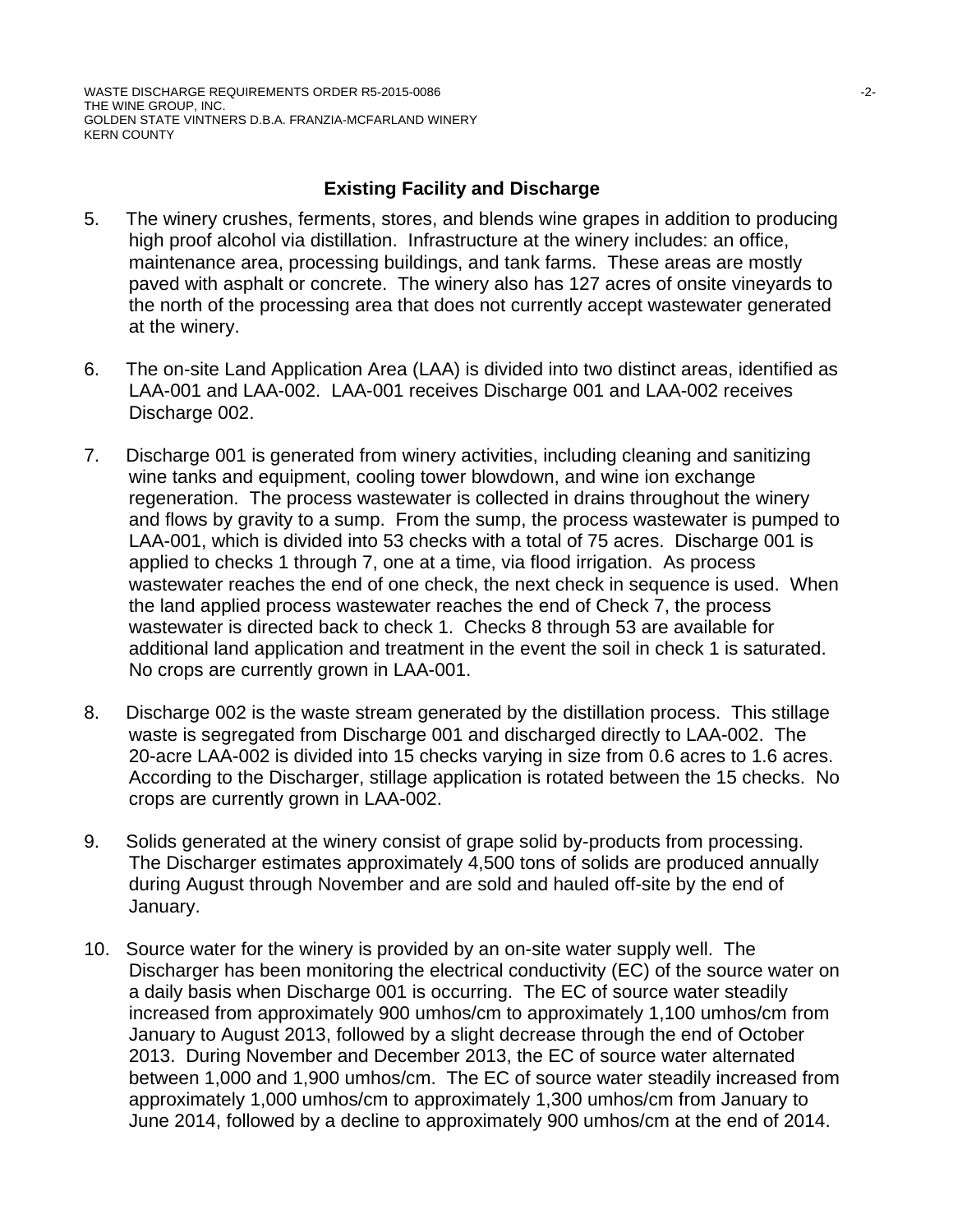This corresponds to a range of source water EC during that time period from 826 umhos/cm to 1,891 umhos/cm, with an average of 1,116 umhos/cm.

- 11. The Discharger reports that approximately 12,600 pounds of sodium hydroxide is used each year for equipment cleaning at the winery.
- 12. Current flows based on data provided by the Discharger from 2011 through 2014, range from 0.001 mgd to 1.631 mgd with an average of 0.118 mgd for Discharge 001 and range from 0.005 mgd to 0.146 mgd with an average of 0.059 mgd for Discharge 002.
- 13. For Discharge 001, the total annual volume of wastewater discharged from 2011 through 2014 was: 48 million gallons in 2011; 28.7 million gallons in 2012; 23.2 million gallons in 2013; and 18.6 million gallons in 2014.
- 14. For Discharge 002, the total annual volume of wastewater discharged from 2011 through 2014 was: 3.5 million gallons in 2011; 0.9 million gallons in 2012; 1.4 million gallons in 2013; and 1.8 million gallons in 2014.
- 15. WDRs Order No. 91-040 requires the Discharger to monitor Discharge 001 and 002 for various parameters. Effluent monitoring data collected from 2011 through 2014 are summarized in Table 1 below:

|       | Biochemical | <b>Nitrate</b> | Total         |          |              |      |
|-------|-------------|----------------|---------------|----------|--------------|------|
|       | Oxygen      | as             | Kjeldahl      | Total    | Electrical   |      |
|       | Demand      | Nitrogen       | Nitrogen      | Nitrogen | Conductivity |      |
|       | (mg/L)      | (mg/L)         | (mg/L)        | (mg/L)   | (umhos/cm)   | pH   |
|       |             |                | Discharge 001 |          |              |      |
| Ave   | 2,752       | 16             | 15            | 30       | 2,129        |      |
| Max   | 30,500      | 31             | 75            | 92       | 25,200       | 12.5 |
| Min   | 59          | < 0.5          | < 1.0         | 3.5      | 725          | 2.26 |
| Count | 43          | 43             | 43            | 43       | 436          | 438  |
|       |             |                | Discharge 002 |          |              |      |
| Ave   | 16,732      | 5              | 275           | 279      |              |      |
| Max   | 35,200      | 17             | 950           | 960      |              | 4.81 |
| Min   | 11,000      | < 0.5          | 40            | 40       |              | 3.3  |
| Count | 19          | 19             | 19            | 19       |              | 69   |

TABLE 1. Effluent Data (2011 - 2014)

16. Based on the permitted flow rate of 0.275 mgd (average monthly), an average total nitrogen effluent concentration of 30 mg/L, and 75 acres of land, the annual total nitrogen loading to LAA-001 is 335 pounds per acre per year (lbs/ac/yr). This Order includes a compliance schedule (Provision G.5) to allow the Discharger to establish crops (including irrigation infrastructure) in LAA-001 and to come into compliance with Land Application Area Specification D.2 requiring the annual nutritive loading,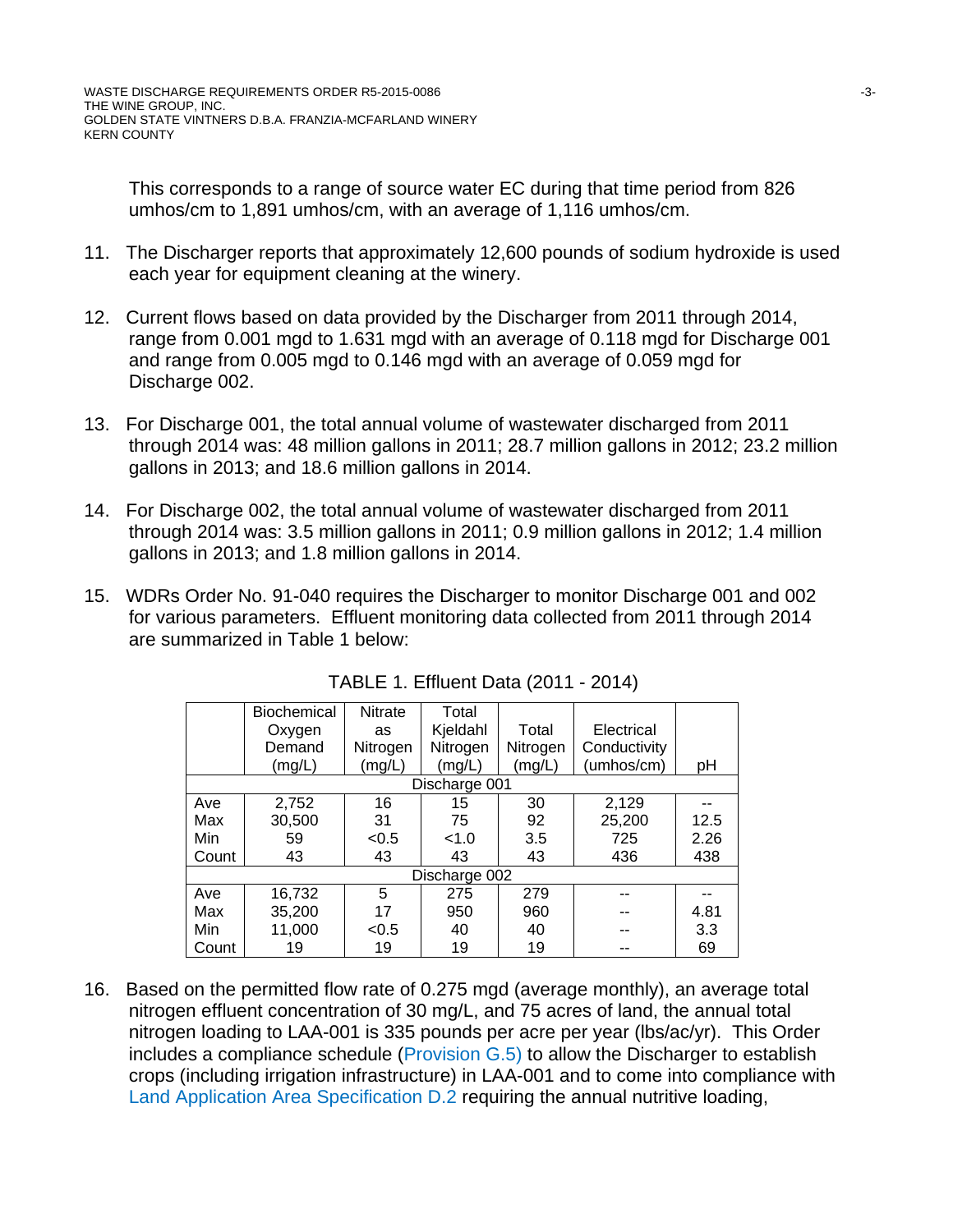including the nutritive value of organic and chemical fertilizers and of the wastewater, not to exceed the annual crop demand.

- 17. If the timing of wastewater application at the permitted flow rate of 0.275 mgd (monthly average) and an average BOD concentration of 2,752 mg/L, is managed correctly, it appears there is sufficient cropland available in LAA-001 so that the cycle average BOD loading will not exceed 100 pounds per acre per day (lbs/acre/day).
- 18. There is insufficient land available in LAA-002 to accept Discharge 002's permitted flow rate of 0.150 mgd (average monthly) at the average effluent concentrations of 279 mg/L for total nitrogen and 16,732 mg/L for BOD. However, if the flow rate of Discharge 002 continues to be similar to the flow rates from 2011 through 2014, and if the timing of wastewater application is managed correctly, it appears there is sufficient land available for reasonable total nitrogen and BOD loading. Therefore, this Order includes an annual flow limitation commensurate with the size of LAA-002 and total nitrogen and BOD loadings. An average monthly effluent flow rate limitation in not appropriate since Discharge 002 is sporadic.
- 19. This Order includes a compliance schedule (Provision G.5) to allow the Discharger to establish crops (including irrigation infrastructure) in LAA-002 and come into compliance with Land Application Area Specifications D.2 and D.4 requiring the annual nutritive loading, including the nutritive value of organic and chemical fertilizers and of the wastewater, not to exceed the annual crop demand and the cycle average BOD loading shall not exceed 100 lbs/acre/day when wastewater is applied via flood irrigation or 150 lbs/acre/day when wastewater is applied via sprinkler or water cannon irrigation.
- 20. WDRs Order No. 91-040 requires the Discharger to monitor soils in LAA-001 and LAA-002 for various parameters. Soil monitoring data collected from 2013 and 2014 are summarized in Table 2 below:

|            |          |            | <b>Nitrate</b> | Total    | Ammonia  |     |            |
|------------|----------|------------|----------------|----------|----------|-----|------------|
|            |          |            | as             | Kjeldahl | as       |     |            |
|            |          | Depth      | Nitrogen       | Nitrogen | Nitrogen |     | %          |
| Location   | Date     | (ft. bgs.) | (mg/kg)        | (mg/kg)  | (mg/kg)  | pH  | Saturation |
|            |          |            | LAA-001        |          |          |     |            |
| Background | 8/2/2013 | 2          | 4              | 546      | 67.5     | 6.6 | 36         |
|            |          | 4          | 27             | 219      | 34.8     | 8.6 | 35         |
|            |          | 6          | 8              | 91.6     | 2.5      | 6.4 | 29         |
|            | 8/1/2014 | 2          | 0.40           | 180      | 5.1      | 7.8 | --         |
|            |          | 4          | 0.33           | 97       | 4.1      | 8.6 | --         |
|            |          | 6          | 0.43           | 66       | 2.9      | 8.8 | --         |
|            | 8/2/2013 | 2          | 121            | 217      | 2.5      | 8.5 | 29         |
|            |          | 4          | 138            | 278      | 27.6     | 8.1 | 38         |
|            |          | 6          | 142            | 374      | 23.6     | 9.1 | 32         |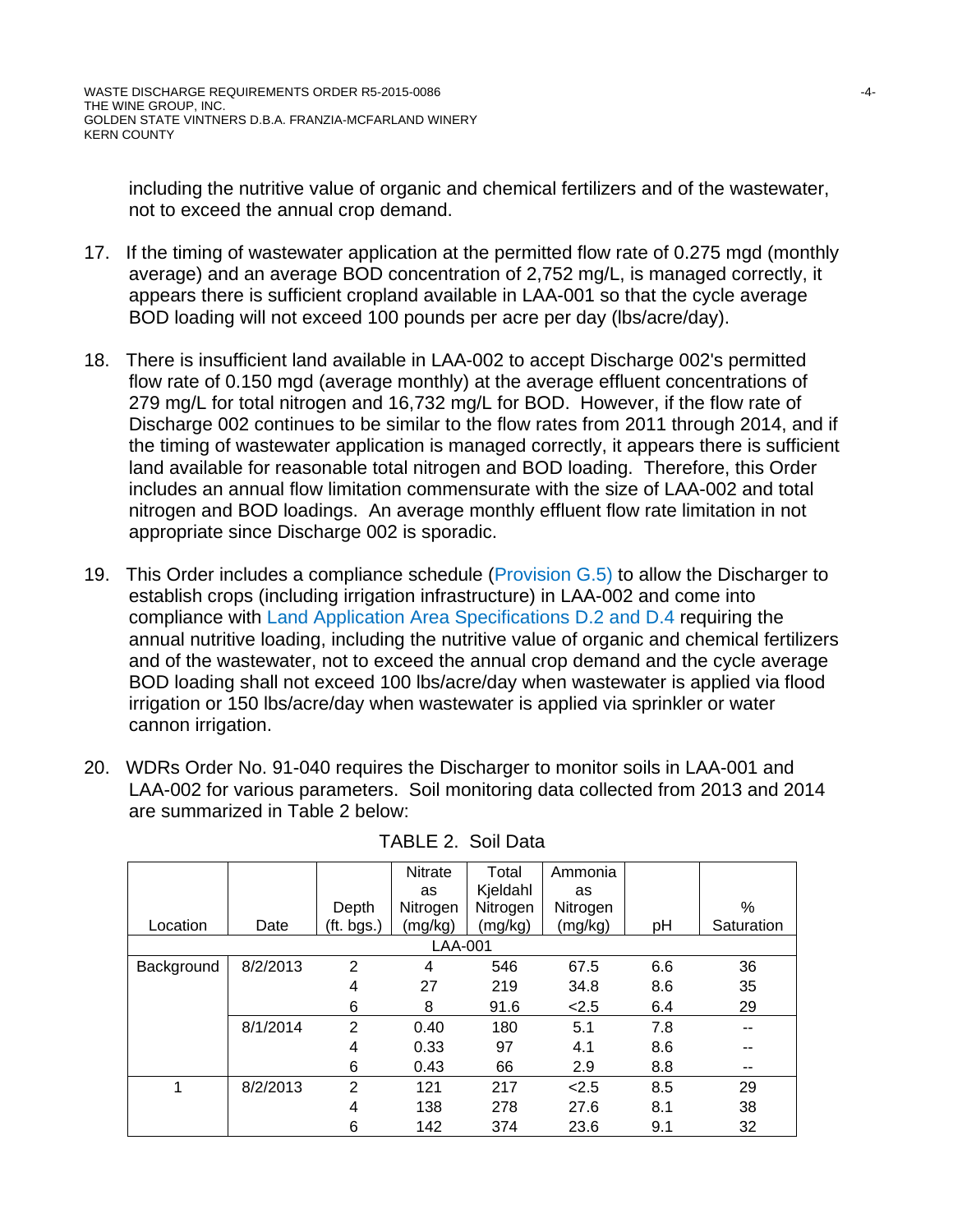WASTE DISCHARGE REQUIREMENTS ORDER R5-2015-0086 -5-THE WINE GROUP, INC. GOLDEN STATE VINTNERS D.B.A. FRANZIA-MCFARLAND WINERY KERN COUNTY

|                |          |                               | Nitrate                 | Total      | Ammonia   |            |                          |
|----------------|----------|-------------------------------|-------------------------|------------|-----------|------------|--------------------------|
|                |          |                               | as                      | Kjeldahl   | as        |            |                          |
|                |          | Depth                         | Nitrogen                | Nitrogen   | Nitrogen  |            | $\%$                     |
| Location       | Date     | (ft. bgs.)                    | (mg/kg)                 | (mg/kg)    | (mg/kg)   | pH         | Saturation               |
| $1$ (cont.)    | 8/1/2014 | $\overline{2}$                | 5                       | 140        | 19        | 5.4        | --                       |
|                |          | 4                             | 3.6                     | 100        | 10        | 4.8        |                          |
|                |          | 6                             | 7.3                     | 66         | 5.6       | 5.9        | --                       |
| $\overline{2}$ | 8/2/2013 | $\overline{2}$                | $\mathbf{1}$            | 105        | 2.5       | 7.5        | 27                       |
|                |          | $\overline{\mathbf{4}}$       | 3                       | 65.2       | 2.5       | 7.6        | 26                       |
|                |          | 6                             | 1                       | 109        | 2.5       | 7.8        | 22                       |
|                | 8/1/2014 | $\overline{2}$                | 8.4                     | 390        | 16        | 5.9        | --                       |
|                |          | $\overline{\mathbf{4}}$       | $1.1$                   | 18         | 6.1       | 7.6        | $-$                      |
|                |          | 6                             | < 0.2                   | 85         | 4.4       | 7.5        | --                       |
| $3^1$          | 8/2/2013 | $\overline{2}$                | --                      | --         | --        | ц,         | --                       |
|                |          | $\overline{\mathbf{4}}$       | --                      |            |           | $-$        | --                       |
|                |          | 6                             | --                      |            |           | --         | --                       |
|                | 8/1/2014 | $\overline{2}$                | 14                      | 270        | 12        | 5.6        | --                       |
|                |          | $\overline{\mathbf{4}}$       | 1.9                     | 140        | 5.1       | 8.0        |                          |
|                |          | 6                             | 0.23                    | 170        | 5.7       | 8.1        | --                       |
|                |          |                               | LAA-002                 |            |           |            |                          |
| Background     | 8/2/2013 | $\overline{2}$                | 135                     | 290        | 2.5       | 6.9        | 50                       |
|                |          | 4                             | 38                      | 194        | 2.5       | 7.4        | 49                       |
|                |          | 6                             | 4                       | 102        | 6.7       | 7.3        | 24                       |
|                | 8/1/2014 | $\overline{2}$                | 0.27                    | 88         | 5.4       | 7.4        | $\overline{\phantom{a}}$ |
|                |          | $\overline{4}$                | 18                      | 72         | 4.4       | 7.6        | --                       |
|                |          | 6                             | 4                       | 75         | 4.2       | 7.7        | -−                       |
| $\mathbf{1}$   | 8/2/2013 | $\overline{2}$                | $\overline{\mathbf{4}}$ | 91.7       | 2.5       | 7.9        | 21                       |
|                |          | $\overline{\mathbf{4}}$       | 6                       | 53         | 2.5       | 7.8        | 21                       |
|                |          | 6                             | 3                       | 53.7       | 2.5       | 8.4        | 20                       |
|                | 8/1/2014 | $\overline{2}$                | 1.2                     | 320        | 28        | 7.8        | --                       |
|                |          | $\overline{\mathbf{4}}$       | 1.5                     | 120        | 180       | 8.8        | --                       |
|                |          | 6                             | < 0.41                  | 270        | 64        | 9.6        | --                       |
| $\overline{2}$ | 8/2/2013 | $\overline{2}$                | 14                      | 211        | 2.5       | 6.6        | 24                       |
|                |          | $\overline{\mathbf{4}}$       | 9                       | 188        | 2.5       | 6.2        | 22                       |
|                |          | 6                             | 4                       | 71.5       | 2.5       | 6.4        | 23                       |
|                | 8/1/2014 | $\overline{2}$                | 130                     | 660        | 35        | 9.1        | uu.                      |
|                |          |                               |                         |            |           |            |                          |
|                |          |                               |                         |            |           |            | $\overline{a}$           |
|                |          | $\overline{\mathcal{A}}$<br>6 | 46<br>54                | 320<br>120 | 16<br>6.3 | 9.1<br>9.1 |                          |

<sup>1.</sup> Sample collected at Location 3 in 2014 because Location 1 did not receive wastewater.

21. The soil data indicates background soil and soil within the Land Application Areas have a significant amount of nitrogen, particularly in the form of Total Kjeldahl Nitrogen (TKN). TKN can mineralize and convert to nitrate. However, as indicated in Finding 33, it is not clear if concentrations of nitrate as nitrogen in groundwater in the vicinity of the winery are a result winery operations or a region-wide issue.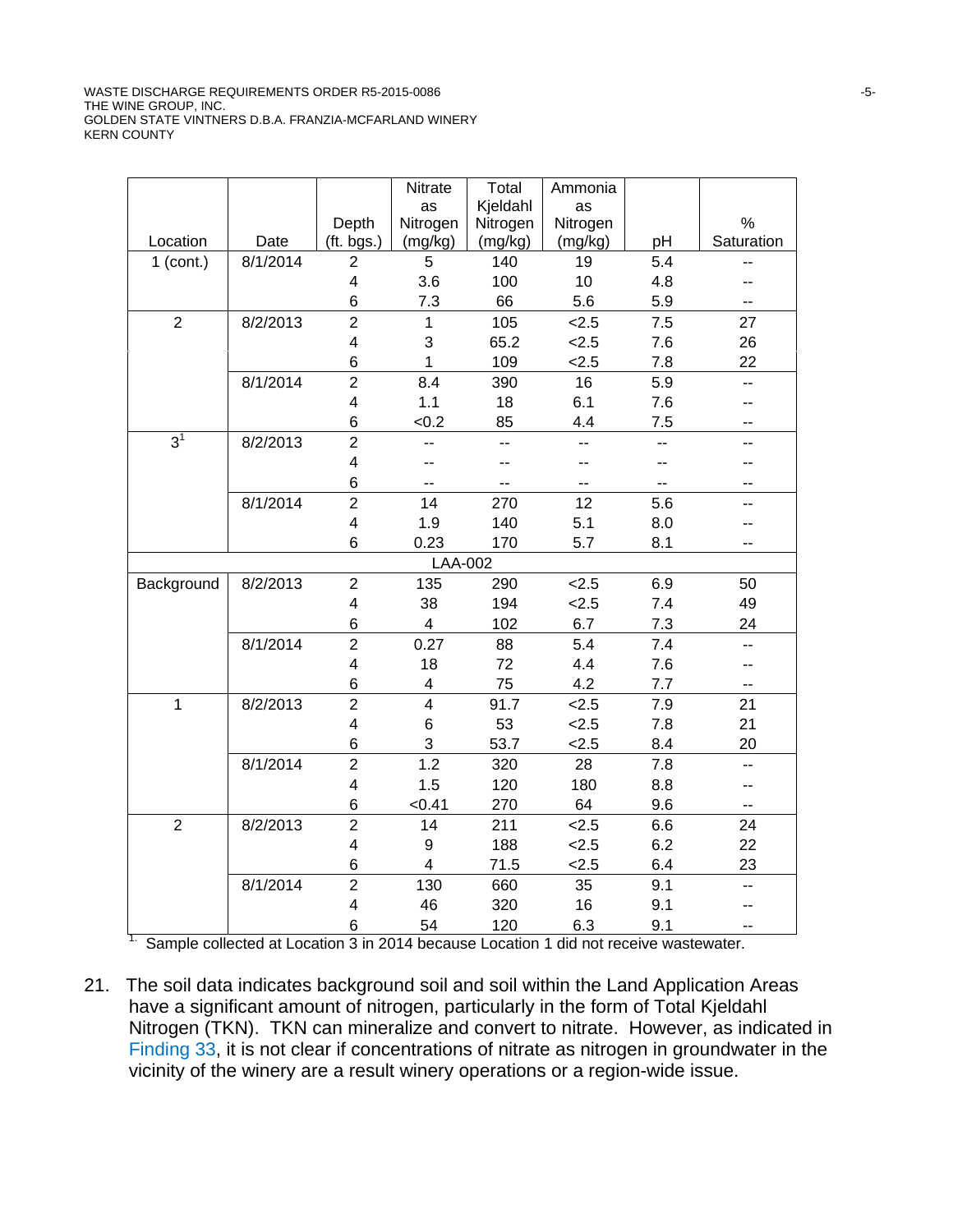- 22. This Order requires the Discharger to grow crops in the Land Application Areas to aide in the removal of nutrients from soil before they can migrate to groundwater and conduct soil sampling to monitor the effectiveness of the crops at nutrient removal.
- 23. Domestic waste generated at the winery is discharged to an on-site septic system regulated by Kern County.

# **Planned Changes in the Discharge**

- 24. The Discharger has indicated its business plan calls for increasing distillation activities at the winery, which will increase the flow rate of Discharge 002 above recent flow rates observed during 2011 through 2014, but less than the permitted flow rate from WDRs Order No. 91-040.
- 25. The Discharger plans to increase the size of LAA-002 by 10 acres, resulting in a total area of 30 acres available to receive Discharge 002. This Order allows an increase to Discharge Specification B.2 subject to compliance with Provision G.4.

# **Site-Specific Conditions**

- 26. The Winery and LAA's are on the southern end of the San Joaquin Valley. Topography in the area is generally flat with an approximate elevation of 390 feet above mean sea level.
- 27. Federal Emergency Management Agency Flood Insurance Rate Map 06029C0740E, effective 26 September 2008, show the winery, LAA-001, and a portion of LAA-002 are within Flood Zone A, areas where no base flood elevations have been determined for a flood that has a 1% chance of being equaled or exceeded in any given year (100-year flood). The northwest portion of LAA-002 is within Zone AH, areas with flood depths of 1 to 3 feet (usually areas of ponding) with based flood elevations determined for a 100-year flood.
- 28. According to the Unites States Department of Agriculture, National Resource Conservation Survey maps, approximately 60 percent of the winery is underlain by Wasco Sandy Loam and the other 40 percent by McFarland Loam. The Wasco and McFarland soil series are both described as well drained. The two soils have a typical profile being more that 80 inches thick and are typically found on flood plains and alluvial fans. The soils, which are distributed over an area much larger than the winery, formed in alluvium derived from granite.
- 29. Climate in the Central Valley is characterized by hot dry summers and mild winters. The rainy season generally extends from November through April. Occasional rains occur during the spring and fall months, but summer months are dry. According to the Western Regional Climate Center, average annual precipitation and pan evaporation in Bakersfield are 6.24 inches and 65.11 inches, respectively. According to Department of Water Resources Bulletin No. 195, the maximum annual precipitation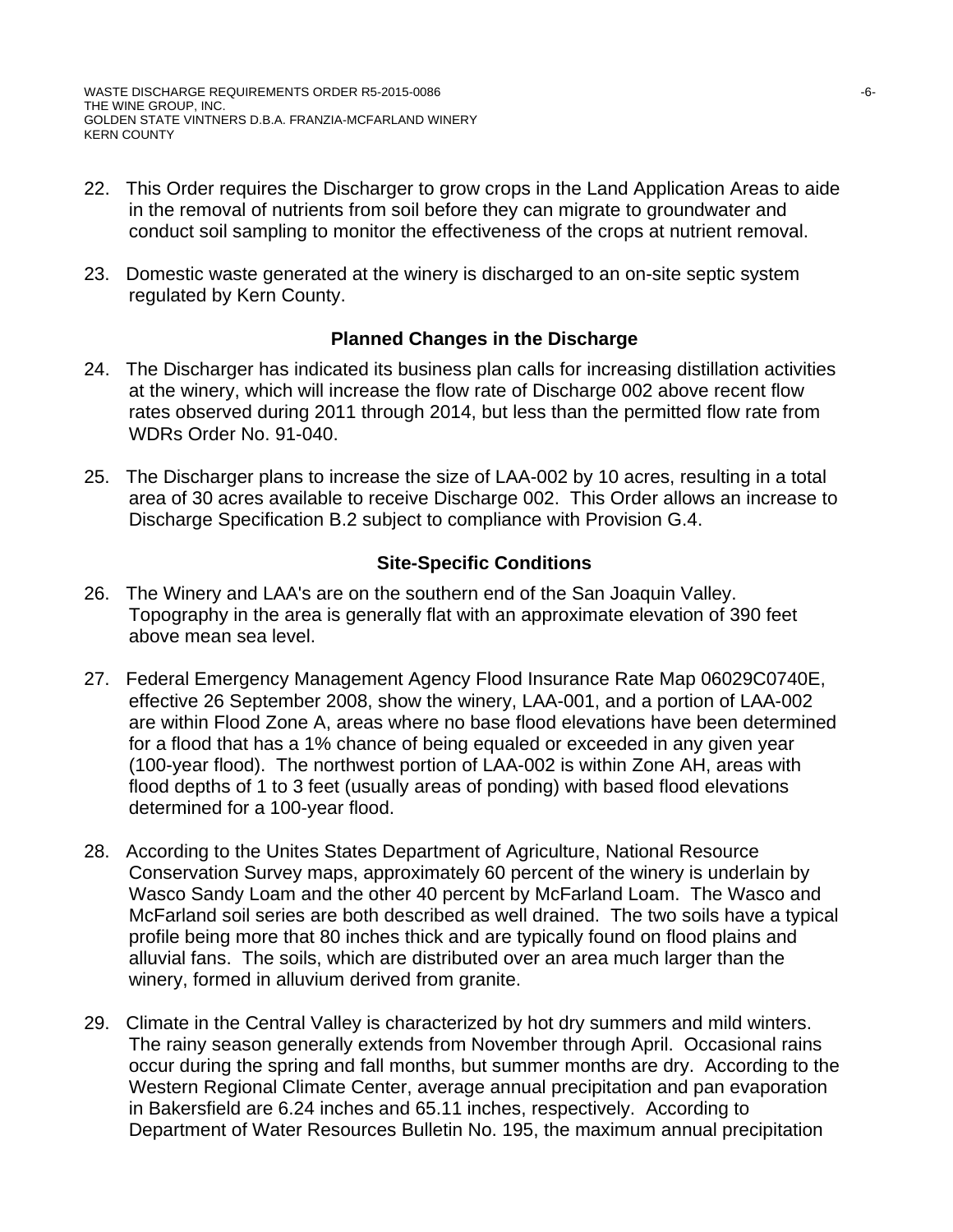for a wet year with a 100-year return period in Bakersfield is 12.5 inches. According to maps prepared by the California Irrigation Management Information System, the reference evapotranspiration in the vicinity of the winery is about 58 inches per year.

30. The winery is in a rural area, approximately two miles south of the City of McFarland. Land use in the vicinity of the winery includes vineyards and almond, walnut, and miscellaneous deciduous orchards. The winery is bordered by Highway 99 on the west, orchards on the north and east, and the Friant-Kern canal on the south. The cement-lined canal runs adjacent to the property for approximately 6,500 feet. The east side of the canal is bordered by a bulk fertilizer supplier and the south side of the canal is bordered by a trucking and motor freight business.

# **Groundwater Conditions**

31. Three monitoring wells (MW-1, MW-2, and MW-3) were installed at the winery in the mid-1990's. The direction of groundwater flow has historically been to the south, fluctuating between southwest and southeast. Due to the decline in groundwater elevation, well MW-3 went dry in 2008 and MW-2 went dry in 2012. Two additional monitoring wells (MW-4 and MW-5) were installed in 2013. However, these wells were dry by June 2014. Currently, only MW-1 is constructed with screen below first encountered groundwater. Monitoring well construction details are summarized in Table 3 below:

|        |              |                            |                | <b>Blank</b> | Screen            | Cement     | <b>Bentonite</b> | Filter      |
|--------|--------------|----------------------------|----------------|--------------|-------------------|------------|------------------|-------------|
| Well   | Installation | Depth                      | Diameter       | Interval     | Interval          | Seal       | Seal             | Pack        |
| ID     | Date         | (ft. bgs. <sup>(1)</sup> ) | (inches)       | (ft. bgs.)   | (ft. bgs.)        | (ft. bgs.) | (ft. bgs.)       | (ft. bgs.)  |
| $MW-1$ | 12/1994      | 350                        | 4              | $0 - 276$    | $276 - 348$       | $0 - 54$   | $54 - 240$       | $240 - 350$ |
| $MW-2$ | 10/1995      | 350                        | 5              | $0 - 261$    | $261 - 330^{(2)}$ | $0 - 58$   | $58 - 230$       | $230 - 350$ |
| $MW-3$ | 12/1996      | $286.5^{(3)}$              | $\sqrt{3}$ (4) | $- -$        | $- -$             | $- -$      | --               |             |
| $MW-4$ | 6/2013       | 350                        |                | $0 - 277$    | 277 - 347         | $0 - 263$  | $263 - 271$      | 271 - 350   |
| $MW-5$ | 6/2014       | 352                        | 5              | $0 - 278$    | 278 - 347         | $0 - 261$  | $261 - 272$      | $272 - 350$ |

TABLE 3. Monitoring Well Construction Details

(1) ft. bgs. = feet below ground surface.<br>(2) Well casing failed during construction. A bentonite plug was placed at bottom of well. Top of plug is

now effective well depth, is at 330 ft. bgs.<br>
(3) Depth of well determined by tagging bottom of well during sample event on 3 March 2012.

(4) "--" denotes unknown well construction.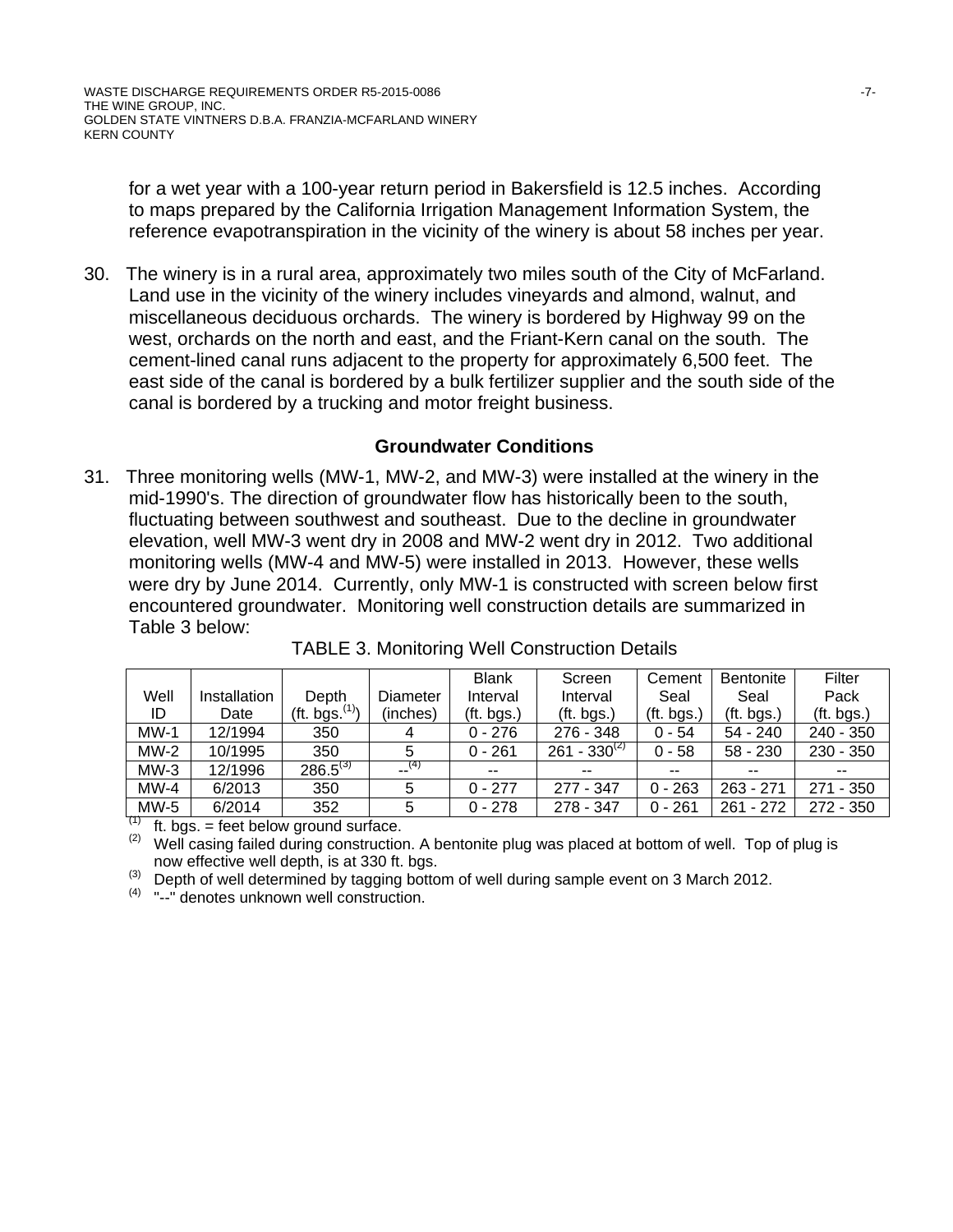WASTE DISCHARGE REQUIREMENTS ORDER R5-2015-0086 -8- THE WINE GROUP, INC. GOLDEN STATE VINTNERS D.B.A. FRANZIA-MCFARLAND WINERY KERN COUNTY

32. The Discharger conducts groundwater monitoring on a quarterly basis. A summary of groundwater monitoring data are summarized in Table 4 below:

|        |       | $NO3-N$ | <b>TKN</b> |                          | EC         | <b>TDS</b> | CI     | SO <sub>4</sub> | HCO <sub>3</sub> | Ca                       | Mg     | Κ      | Na     | B      | Fe     | PO <sub>4</sub> |
|--------|-------|---------|------------|--------------------------|------------|------------|--------|-----------------|------------------|--------------------------|--------|--------|--------|--------|--------|-----------------|
|        |       | (mg/L)  | (mg/L)     | рH                       | (umhos/cm) | (mg/L)     | (mg/L) | (mg/L)          | (mg/L)           | (mg/L)                   | (mg/L) | (mg/L) | (mg/L) | (mg/L) | (mg/L) | (mg/L)          |
| $MW-1$ | Ave   | 13.8    | 0.58       | --                       | 880        | 515        | 46     | 176             | 116              | 101                      | 5      | 3      | 51     | 0.10   | 0.5    | 0.41            |
|        | Max   | 21.8    | 1.0        | 8.9                      | 1,320      | 670        | 67     | 288             | 150              | 139                      | 8      | 5      | 64     | 0.5    | 6.4    | 0.8             |
|        | Min   | 8.0     | 0.005      | 6.5                      | 592        | 288        | 30     | 96              | 81               | 76                       | 3      | 2      | 35     | 0.01   | 0.1    | 0.3             |
|        | Count | 25      | 28         | 26                       | 27         | 16         | 16     | 16              | 16               | 16                       | 16     | 16     | 16     | 24     | 24     |                 |
| $MW-2$ | Ave   | 12.2    | 0.5        | --                       | 679        | 493        | 53     | 135             | 117              | 91                       | 4      | 3      | 54     | 0.1    | 0.4    | 0.3             |
|        | Max   | 15.6    | 1.2        | 8.0                      | 788        | 550        | 66     | 172             | 160              | 107                      | 10     | 5      | 63     | 0.1    | 1.8    | 0.3             |
|        | Min   | 6.7     | 0.2        | 6.7                      | 515        | 450        | 45     | 109             | 80               | 75                       |        | 2      | 50     | 0.02   | 0.1    | 0.3             |
|        | Count | 18      | 20         | 18                       | 20         | 10         | 10     | 10              | 10               | 10                       | 10     | 10     | 10     | 18     | 18     | 3               |
| $MW-3$ | Ave   | 14.2    | 0.4        | $\overline{\phantom{a}}$ | 1,027      | 889        | 137    | 251             | 163              | 166                      | 9      | 6      | 83     | 0.1    | 0.2    | --              |
|        | Max   | 16.6    | 1.0        | 8.0                      | 1,440      | 1,060      | 145    | 450             | 180              | 210                      | 9      | 23     | 90     | 0.1    | 1.6    | --              |
|        | Min   | 10.0    | 0.1        | 7.1                      | 751        | 763        | 130    | 195             | 124              | 148                      | 8      | 3      | 75     | 0.03   | 0.1    |                 |
|        | Count | 13      | 15         | 13                       | 15         | 7          |        |                 | 7                | $\overline{\phantom{a}}$ | ⇁      | ⇁      | 7      | 15     | 15     |                 |
| $MW-4$ | Ave   | 13      | 0.5        | $\overline{\phantom{a}}$ | 1,600      | 1,100      | 92     | 590             | 73               | 170                      | 6.2    | 6.4    | 170    | 0.06   | 0.1    | 0.5             |
|        | Max   | 13      | 0.5        | 8.0                      | 1,600      | 1,100      | 92     | 590             | 73               | 170                      | 6.2    | 6.4    | 170    | 0.06   | 0.1    | 0.5             |
|        | Min   | 13      | 0.5        | 8.0                      | 1,600      | 1,100      | 92     | 590             | 73               | 170                      | 6.2    | 6.4    | 170    | 0.06   | 0.1    | 0.5             |
|        | Count |         |            |                          |            |            |        |                 |                  |                          |        |        |        |        | 1      |                 |
| $MW-5$ | Ave   | 12.3    | 1.0        | --                       | 1,030      | 670        | 75     | 229             | 130              | 88                       | 8      | 6      | 114    | 0.1    | 1.31   | 0.3             |
|        | Max   | 12.3    | 1.0        | 7.7                      | 1,030      | 670        | 75     | 229             | 130              | 88                       | 8      | 6      | 114    | 0.1    | 1.31   | 0.3             |
|        | Min   | 12.3    | 1.0        | 7.7                      | 1,030      | 670        | 75     | 229             | 130              | 88                       | 8      | 6      | 114    | 0.1    | 1.31   | 0.3             |
|        | Count |         |            |                          |            |            |        |                 |                  |                          |        |        |        |        |        |                 |

TABLE 4. Groundwater Data (1994 - 2014)

- 33. There is no discernable difference between the concentrations of nitrate as nitrogen in groundwater upgradient and downgradient of LAA-001 and LAA-002.
- 34. The elevated EC, sulfate, calcium, and sodium in monitoring well MW-4, compared to upgradient wells may be the result of process wastewater leaching through the sandy loam soils in LAA-001. The Discharger reports that gypsum is not applied to either of the LAA's. However, as stated in Finding 11, the Discharger uses sodium hydroxide as a cleaning agent. This Order requires the Discharger to monitor Discharge 001 for general minerals in order to characterize process wastewater to better understand its potential for impact on underlying groundwater.
- 35. The elevated iron concentration in well MW-5, compared to upgradient wells is indicative of possible organic overloading of LAA-002.

# **Basin Plan, Beneficial Uses, and Regulatory Considerations**

- 36. The *Water Quality Control Plan for the Tulare Lake Basin, Second Edition, revised January 2004* (hereafter Basin Plan) designates beneficial uses, establishes water quality objectives, contains implementation plans and policies for protecting waters of the basin, and incorporates by reference plans and policies adopted by the State Water Board. Pursuant to Water Code section 13263(a), waste discharge requirements must implement the Basin Plan.
- 37. The winery and land application area lie within the North Kern Hydrologic Area (No. 558.80) of the South Valley Floor Hydrologic Unit, as depicted on interagency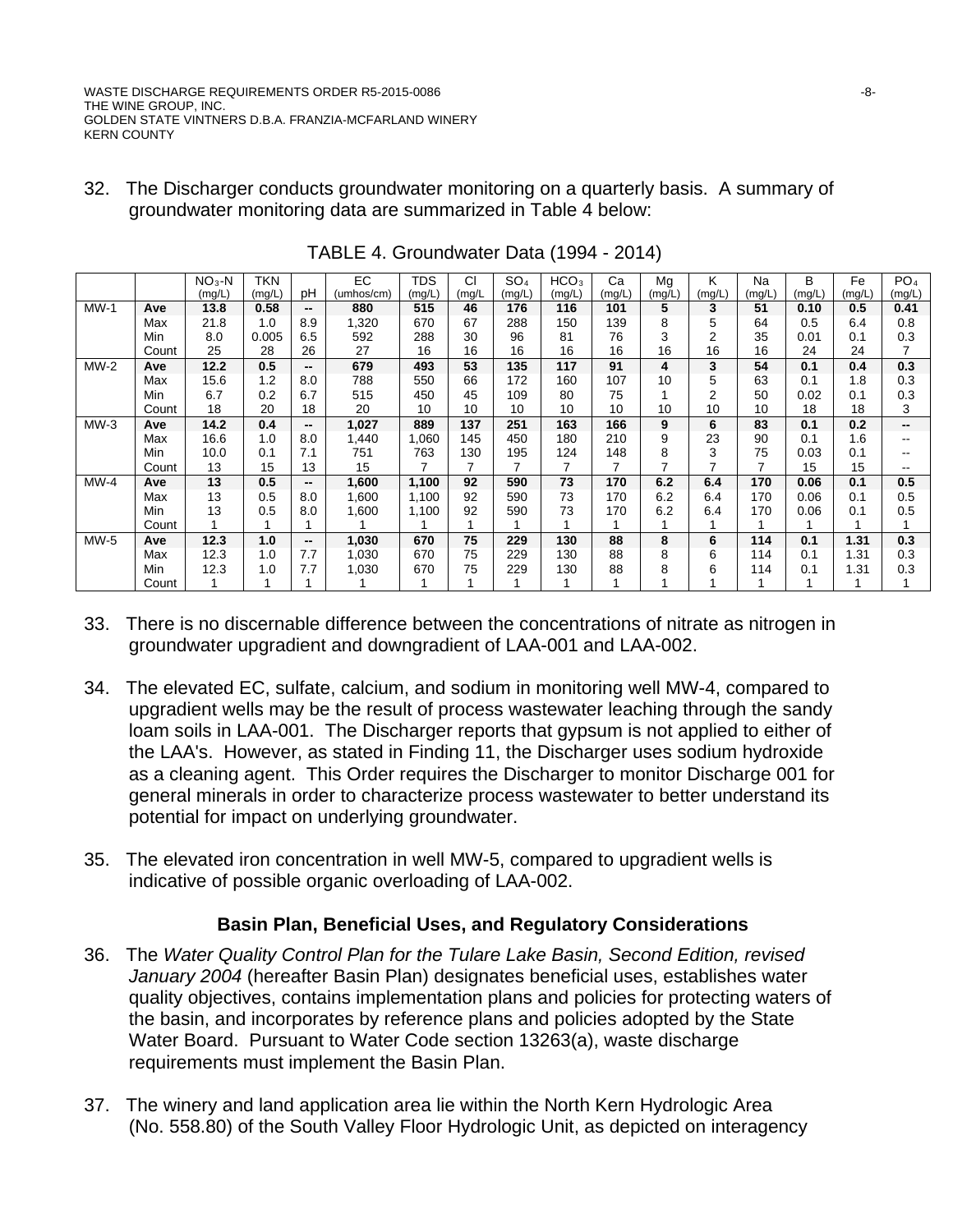hydrologic maps prepared by the State Water Resources Control Board and the Department of Water Resources, revised August 1986.

- 38. The beneficial uses of underlying groundwater as set forth in the Basin Plan are municipal and domestic supply, agricultural supply, industrial service supply and industrial process supply.
- 39. The Basin Plan encourages the reuse of wastewater and identifies crop irrigation as a reuse option where the opportunity exists to replace an existing or proposed use of fresh water with reused water.
- 40. The Basin Plan establishes narrative water quality objectives for chemical constituents, tastes and odors, and toxicity in groundwater. The toxicity objective requires that groundwater be maintained free of toxic substances in concentrations that produce detrimental physiological responses in human, plant, animal, or aquatic life associated with designated beneficial uses. The Basin Plan states that when compliance with a narrative objective is required to protect specific beneficial uses, the Central Valley Water Board will, on a case-by-case basis, adopt numerical limitations in order to implement the narrative objective.
- 41. The Basin Plan's narrative water quality objectives for chemical constituents, at a minimum, require waters designated as domestic or municipal supply to meet the MCLs specified in Title 22 of the California Code of Regulations (hereafter Title 22). The Basin Plan recognizes that the Central Valley Water Board may apply limits more stringent than MCLs to ensure that waters do not contain chemical constituents in concentrations that adversely affect beneficial uses.
- 42. The Basin Plan identifies the greatest long-term problem facing the entire Tulare Lake Basin as the increase in salinity in groundwater, which has accelerated due to the intensive use of soil and water resources by irrigated agriculture. The Basin Plan recognizes that degradation is unavoidable until a valley wide drain is constructed to carry salts out of the basin. Until the drain is available, the Basin Plan establishes several salt management requirements, including:
	- a. The incremental increase in salts from use and treatment must be controlled to the extent possible. The maximum electrical conductivity (EC) in the discharge shall not exceed the EC of the source water plus 500 umhos/cm. When the source water is from more than one source, the EC shall be a weighted average of all sources.
	- b. Discharges to areas that may recharge good quality groundwater shall not exceed an EC of 1,000 umhos/cm, a chloride content of 175 mg/L, or a boron content of 1.0 mg/L.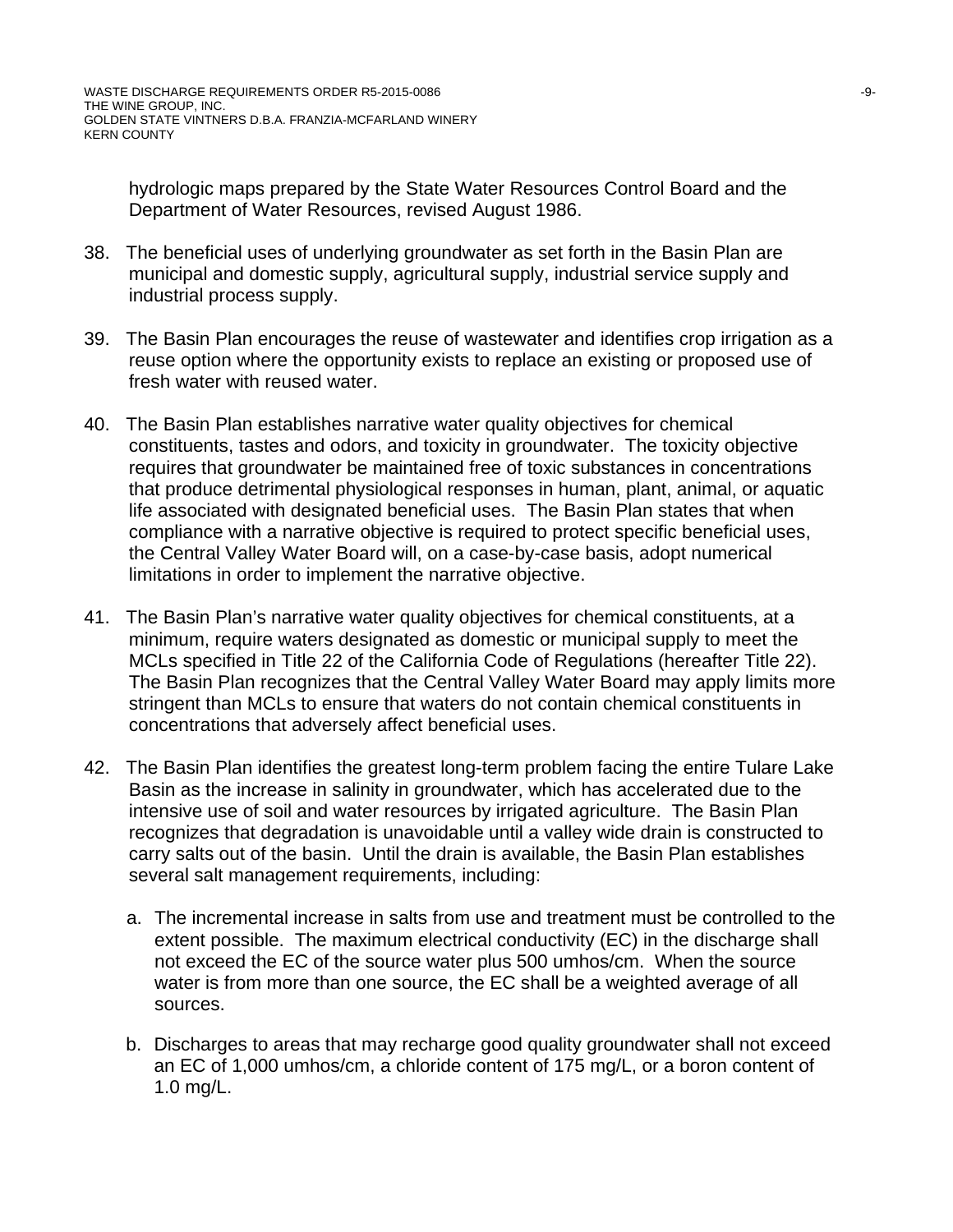WASTE DISCHARGE REQUIREMENTS ORDER R5-2015-0086 40 and the state of the state of the state of the state of the state of the state of the state of the state of the state of the state of the state of the state of the state o THE WINE GROUP, INC. GOLDEN STATE VINTNERS D.B.A. FRANZIA-MCFARLAND WINERY KERN COUNTY

- 43. The Basin Plan allows an exception to the EC limitation of source water plus 500 umhos/cm where the discharge exhibits a disproportionate increase in EC over the EC of source water due to unavoidable concentrations of organic dissolved solids from the raw food product, provided water quality objectives are met and the Discharger has implemented best available technology and best management practices that control inorganic dissolved solids to the maximum extent feasible.
- 44. The Discharger has not demonstrated that either Discharge 001 or Discharge 002 meets the exception to the Basin Plan's EC limitation of source water plus 500 umhos/cm. However, Discharge 002 is stillage waste, which is a well-defined type of waste stream that is known to have an elevated EC due to its organic dissolved content and meets the exception to the Basin Plan's EC limitation of source water plus 500 umhos/cm.
- 45. Based on the effluent quality of Discharge 001 summarized in Finding 15, consistent compliance with the Basin Plan's effluent EC limitation of source water plus 500 umhos/cm is not immediately practicable. Therefore, Provision G.5 includes a compliance schedule to allow the Discharger time to comply with the EC limitation or demonstrate that exception from the EC effluent limitation is appropriate.
- 46. In the absence of specific numerical water quality limitations, the Basin Plan methodology is to consider any relevant published criteria. General salt tolerance guidelines, such as *Water Quality for Agriculture* by Ayers and Westcot and similar references indicate that yield reductions in nearly all crops are not evident when irrigation water has an EC less than 700 μmhos/cm. There is, however, an eight- to ten-fold range in salt tolerance for agricultural crops and the appropriate salinity values to protect agriculture in the Central Valley are considered on a case-by-case basis. It is possible to achieve full yield potential with waters having EC up to 3,000 μmhos/cm if the proper leaching fraction is provided to maintain soil salinity within the tolerance of the crop.
- 47. The list of crops in Finding 30 is not intended as a definitive inventory of crops that are or could be grown in the area affected by the discharge, but it is representative of current and historical agricultural practices in the area.
- 48. Excessive application of high organic strength wastewater to land can create objectionable odors, soil conditions that are harmful to crops, and degradation of underlying groundwater with nitrogen species and metals, as discussed below. Such groundwater degradation can be prevented or minimized through implementation of best management practices which include planting crops to take up plant nutrients and maximizing oxidation of BOD to prevent nuisance conditions.
- 49. It is reasonable to expect some attenuation of various waste constituents that percolate below the root zone within the vadose (unsaturated) zone. Specifically, excess nitrogen can be mineralized and denitrified by soil microorganisms, organic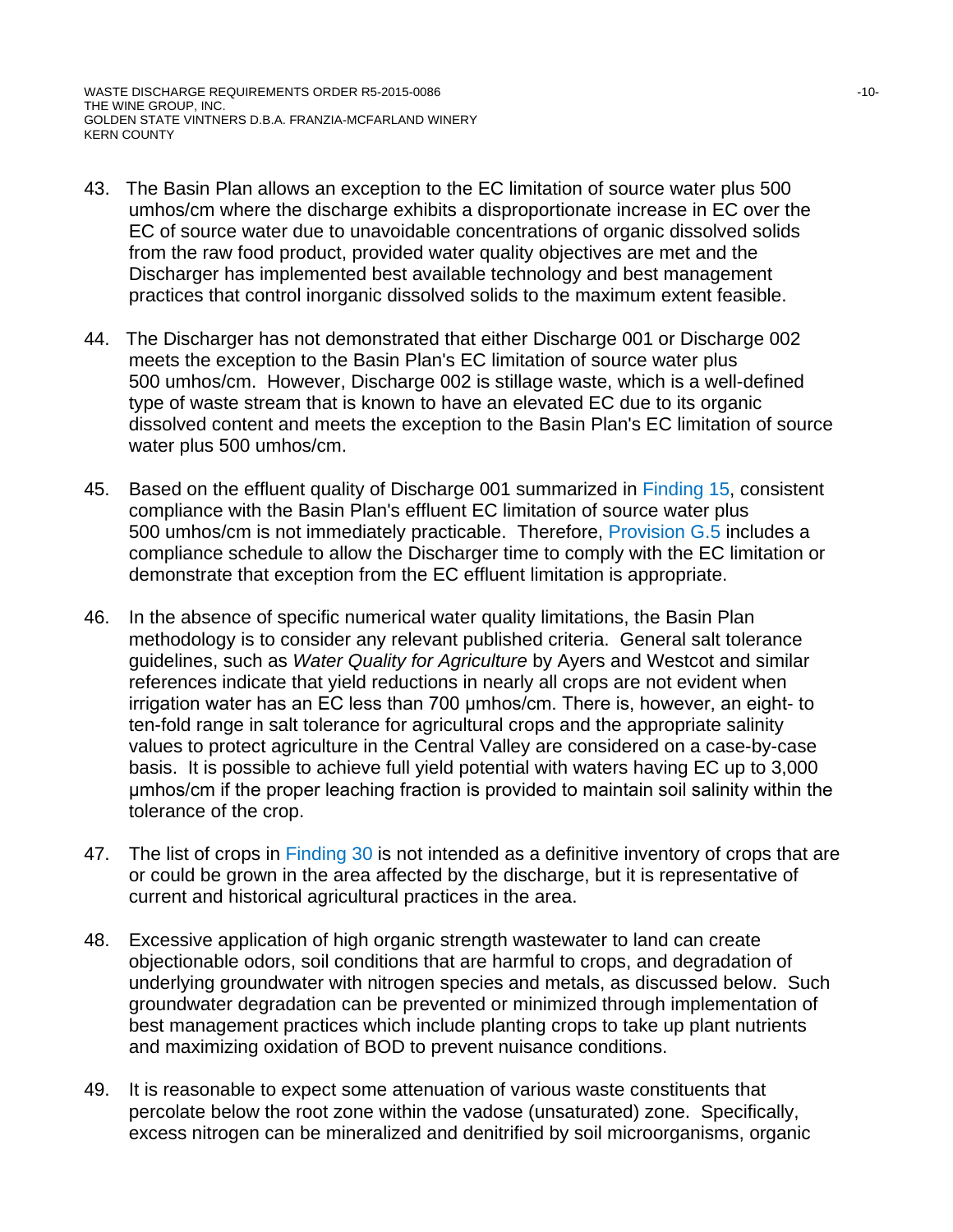WASTE DISCHARGE REQUIREMENTS ORDER R5-2015-0086 41 -11-THE WINE GROUP, INC. GOLDEN STATE VINTNERS D.B.A. FRANZIA-MCFARLAND WINERY KERN COUNTY

constituents (measured as both BOD and volatile dissolved solids) can be oxidized, and the cation exchange capacity of the soil may immobilize some salinity constituents.

- 50. With regard to BOD, excessive application can deplete oxygen in the vadose zone and lead to anoxic conditions. At the ground surface, this can result in nuisance odors and fly-breeding. When insufficient oxygen is present below the ground surface, anaerobic decay of the organic matter can create reducing conditions that convert metals that are naturally present in the soil as relatively insoluble (oxidized) forms to more soluble reduced forms. This condition can be exacerbated by acidic soils and/or acidic wastewater. If the reducing conditions do not reverse as the percolate travels down through the vadose zone, these dissolved metals (primarily iron, manganese, and arsenic) can degrade shallow groundwater quality. Many aquifers contain enough dissolved oxygen to reverse the process, but excessive BOD loading over extended periods may cause beneficial use impacts associated with these metals.
- 51. Typically, irrigation with high strength wastewater results in high BOD loading on the day of application. It is reasonable to expect some oxidation of BOD at the ground surface, within the evapotranspiration zone and below the root zone within the vadose (unsaturated) zone. The maximum BOD loading rate that can be applied to land without creating nuisance conditions or leaching of metals can vary significantly depending on soil conditions and operation of the land application system.
- 52. *Pollution Abatement in the Fruit and Vegetable Industry*, published by the United States Environmental Protection Agency, cites BOD loading rates in the range of 36 to 600 lb/acre-day to prevent nuisance, but indicates the loading rates can be even higher under certain conditions. The studies that supported this report did not evaluate actual or potential groundwater degradation associated with those rates. There are few studies that have attempted to determine maximum BOD loading rates for protection of groundwater quality. Those that have been done are not readily adapted to the varying soil, groundwater, and climate conditions that are prevalent throughout the region.
- 53. This Order sets a cycle average BOD loading rate for the LAAs of 100 lbs/acre/day when wastewater is applied via flood irrigation or 150 lbs/acre/day when wastewater is applied via sprinkler or water cannon irrigation, requires the Discharger to prepare a Wastewater and Nutrient Management Plan to address BOD, salinity, and nutrient loading rates to the land application area, and requires the Discharger to evaluate the adequacy of the existing groundwater monitoring well network and install additional wells as necessary.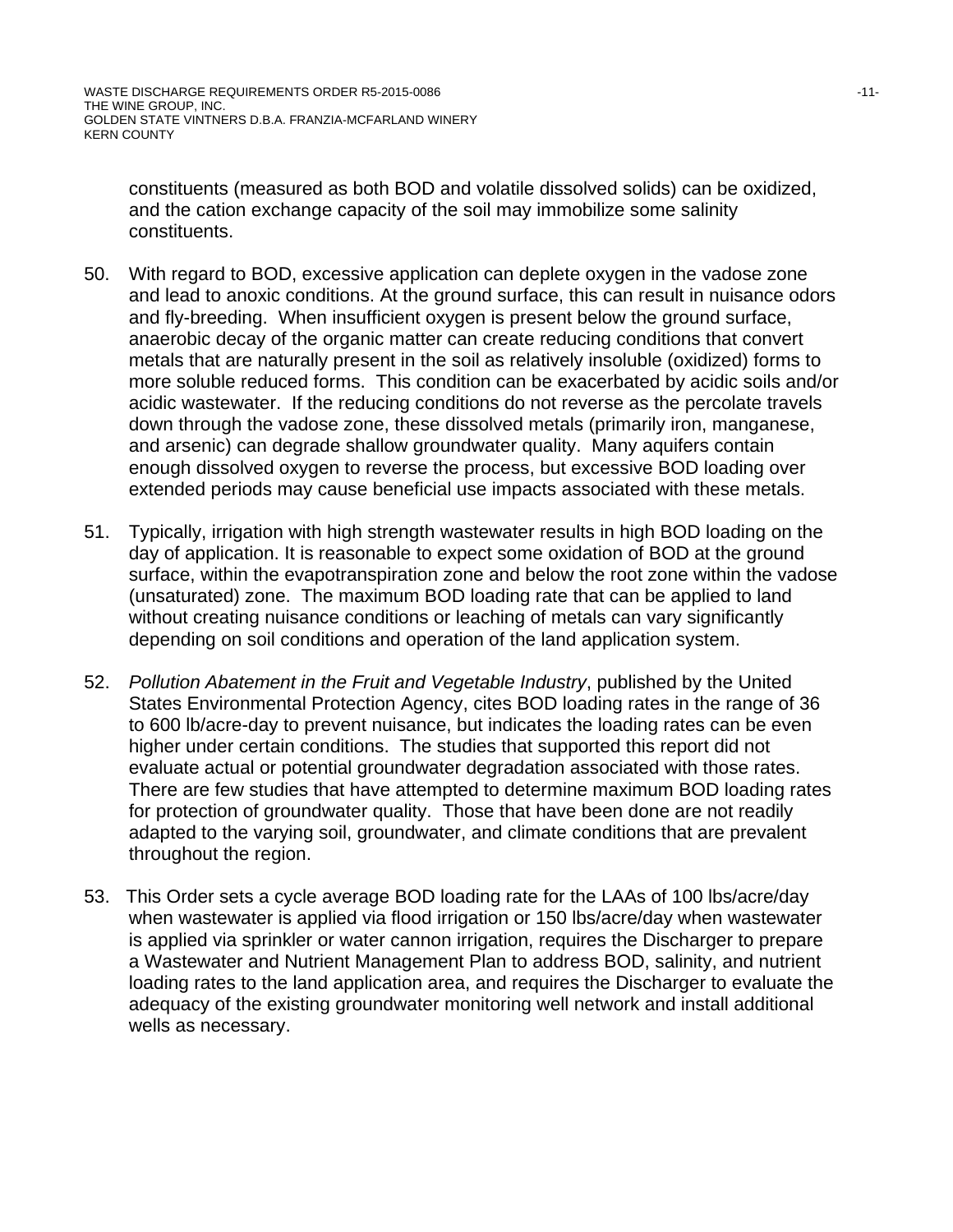# **Antidegradation Analysis**

- 54. State Water Resources Control Board Resolution 68-16 ("Policy with Respect to Maintaining High Quality Waters of the State") (hereafter Resolution 68-16) prohibits degradation of groundwater unless it has been shown that:
	- a. The degradation does not result in water quality less than that prescribed in state and regional policies, including violation of one or more water quality objectives;
	- b. The degradation will not unreasonably affect present and anticipated future beneficial uses;
	- c. The discharger employs best practicable treatment or control (BPTC) to minimize degradation; and
	- d. The degradation is consistent with the maximum benefit to the people of the state.
- 55. Constituents of concern that have the potential to cause degradation of high quality waters include, in part, organics, nutrients, and salts.
	- a. For organics, this Order sets a cycle average BOD loading rate for LAA-001 and LAA-002 of 100 lbs/acre/day when wastewater is applied via flood irrigation or 150 lbs/acre/day when wastewater is applied via a sprinkler or water cannon, which is expected to prevent odor and nuisance conditions, minimize the potential for anoxic and reducing conditions in soil, and preclude iron and manganese degradation of groundwater from organic loading. This Order also requires the Discharger to cease discharging to the land application areas in the event the soils become saturated, and requires weekly monitoring of the land application areas to check for ponding and/or nuisance conditions.

With the conditions stipulated in this Order, and depth to groundwater, the discharge is not expected to cause nuisance conditions or unreasonably degrade groundwater with constituents related to organic overloading.

b. For nitrogen, most of the nitrogen in the effluent is present as TKN (particularly the stillage waste) which can mineralize and be converted to nitrate (with some loss via ammonia volatilization). Nitrate in groundwater upgradient of the winery already exceeds the primary maximum contaminant level of 10 mg/L and there is no discernable difference between the concentrations of nitrate as nitrogen in groundwater upgradient and downgradient of the winery.

With nitrogen uptake by crops, nitrification and denitrification in soils, depth to groundwater beneath the site, the discharge is not expected to contribute to groundwater degradation that would violate water quality objectives. This Order includes a Provision requiring the Discharger to submit a Wastewater and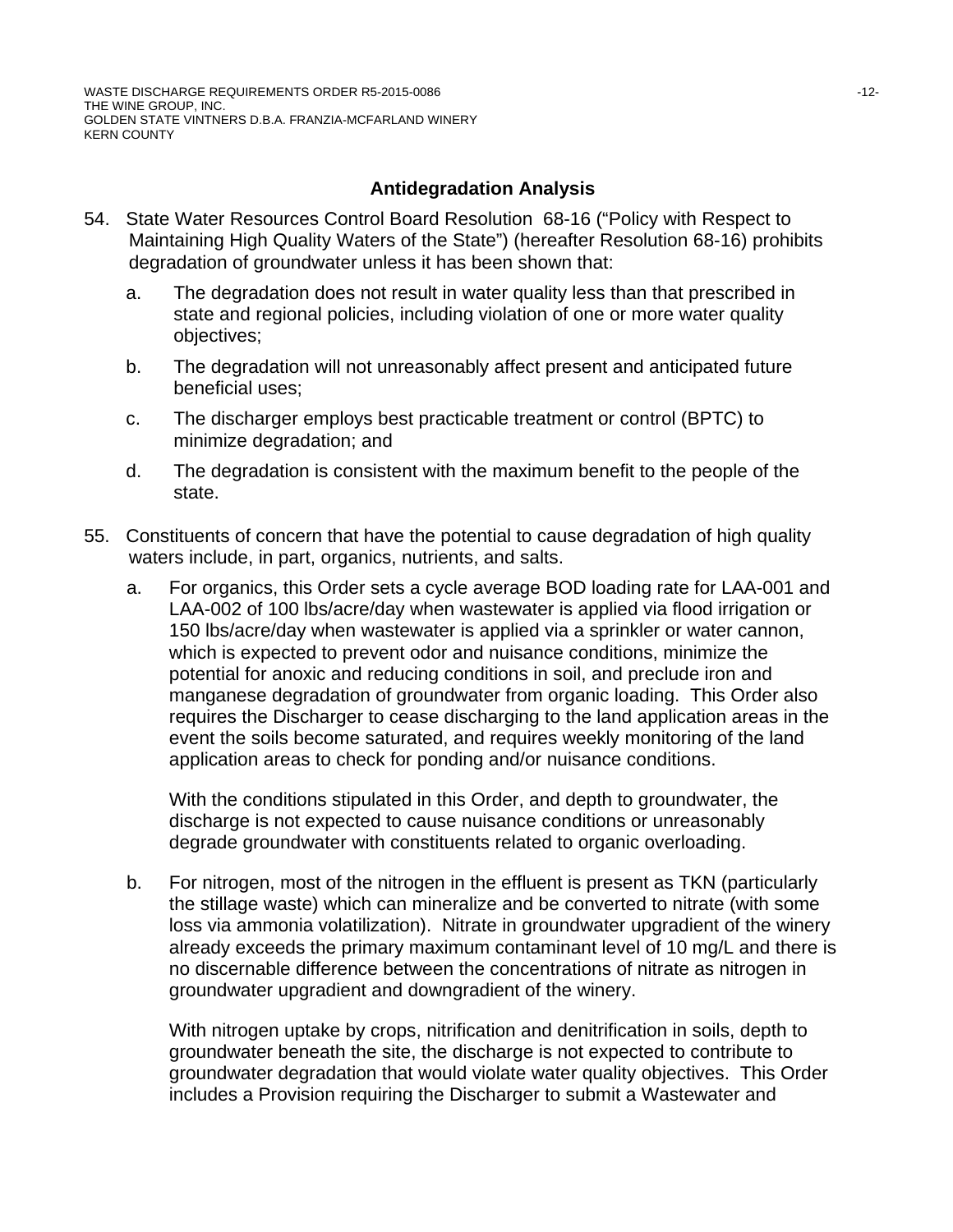Nutrient Management Plan to ensure application of wastewater to the land application areas at agronomic rates.

c. For salinity, as discussed in Finding 44, a large portion of the TDS of Discharge 002 is in the volatile form, which can be broken down and biologically treated by soil microorganisms. In addition, a portion of the fixed dissolved solids will bind to soil and can be reduced by nutrient uptake by crops primarily calcium, magnesium, nitrates, phosphorous, and potassium. Until the Discharger demonstrates a large portion of the TDS of Discharge 001 is also in the volatile form, this Order includes an effluent EC limitation of source water plus 500 umhos/cm.

With a cycle average BOD loading limit of 100 lbs/acre/day when wastewater is applied via flood irrigation or 150 lbs/acre/day when wastewater is applied via sprinkler or water cannon irrigation to reduce the organic loading on the land application areas, the requirement for the discharge to be at agronomic rates for nutrient and hydraulic loading, and growing crops to take up excess nutrients and salts, the discharge is not expected to further degrade groundwater for salinity. In addition, this Order includes a Provision requiring the Discharger to submit a Salinity Control Plan to evaluate and implement measures to control salinity of its discharge to the extent practicable.

# **Treatment and Control Practices**

- 56. The Discharger has implemented, or is required by this Order to implement, the following treatment and control of the discharge:
	- a. Reuse of wastewater for irrigation of crops at agronomic rates;
	- b. A cycle average BOD loading limitation of 100 lbs/acre/day when wastewater is applied via flood irrigation or 150 lbs/acre/day when wastewater is applied via sprinkler or water cannon irrigation;
	- c. Resting periods between wastewater applications;
	- d. Hydraulic loading rates that preclude standing water in the land application areas;
	- e. Proper handling and off-site disposal of solids;
	- f. Groundwater monitoring to monitor the impact of the discharge on first encountered groundwater, and
	- g. Preparation of a Salinity Control Plan and Wastewater Nutrient Management Plan.

# **Antidegradation Conclusions**

57. This Order establishes groundwater limitations that allow some degradation, but that will not unreasonably threaten present and future anticipated beneficial uses of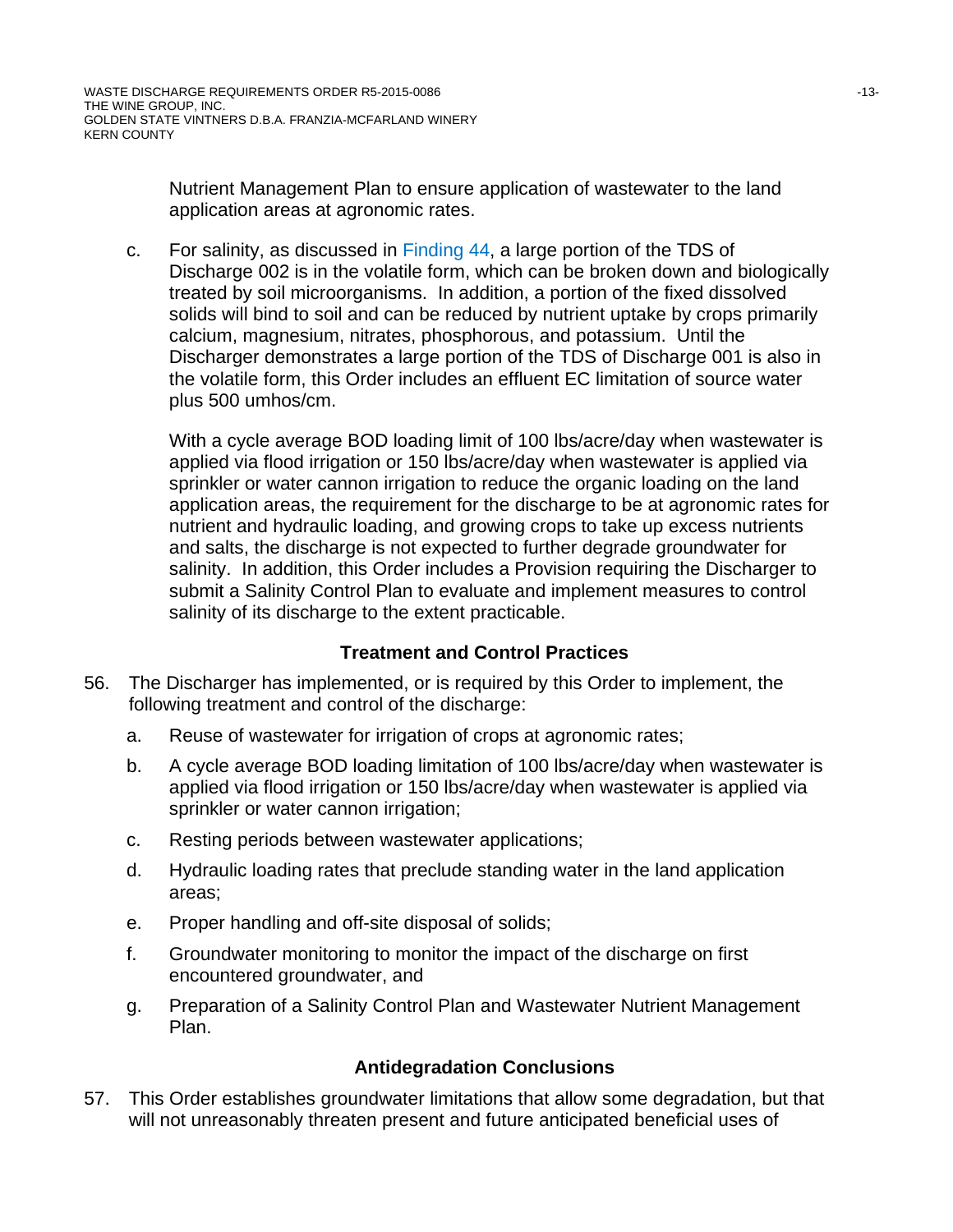groundwater or result in groundwater quality that exceeds water quality objectives set forth in the Basin Plan.

- 58. The treatment and control measures described above in Finding 56, in combination with the requirements of this Order, represent BPTC. Adoption of this Order will result in the implementation of BPTC. In addition, this Order requires monitoring to evaluate potential groundwater impacts from the discharge and confirm that BPTC measures are sufficiently protective of groundwater quality.
- 59. The Discharger aids in the economic prosperity of the region by direct employment and provides a tax base for local and county governments. Provided the discharge complies with State and Central Valley Water Board plans and policies, authorized degradation due to the continued operation of the winery is to the maximum benefit to the people of the State. In addition, the use of process wastewater for irrigation in place of higher quality groundwater is of further benefit to the people of the State.
- 60. The discharge and the potential for groundwater degradation allowed in this Order is consistent with the Antidegradation Policy since: (a) the limited degradation allowed by this Order will not result in water quality less than water quality objectives, or unreasonably affect present and anticipated beneficial uses of groundwater, (b) the Discharger have implemented BPTC to minimize degradation, and (c) the limited degradation is of maximum benefit to the people of the State.

# **Other Regulatory Considerations**

- 61. In compliance with Water Code section 106.3, it is the policy of the State of California that every human being has the right to safe, clean, affordable, and accessible water adequate for human consumption, cooking, and sanitary purposes. This order promotes that policy by requiring discharges to meet maximum contaminant levels designed to protect human health and ensure that water is safe for domestic use.
- 62. Based on the threat and complexity of the discharge, the facility is determined to be classified as 2B as defined below:
	- a. Category 2 threat to water quality: "Those discharges of waste that could impair the designated beneficial uses of the receiving water, cause short-term violations of water quality objectives, cause secondary drinking water standards to be violated, or cause a nuisance."
	- b. Category B complexity, defined as: "Any discharger not included in Category A that has physical, chemical, or biological treatment systems (except for septic systems with subsurface disposal), or any Class 2 or Class 3 waste management unit."
- 63. Title 27 of the California Code of Regulations (hereafter Title 27) contains regulatory requirements for the treatment, storage, processing, and disposal of solid waste. However, Title 27 exempts certain activities from its provisions. Discharges regulated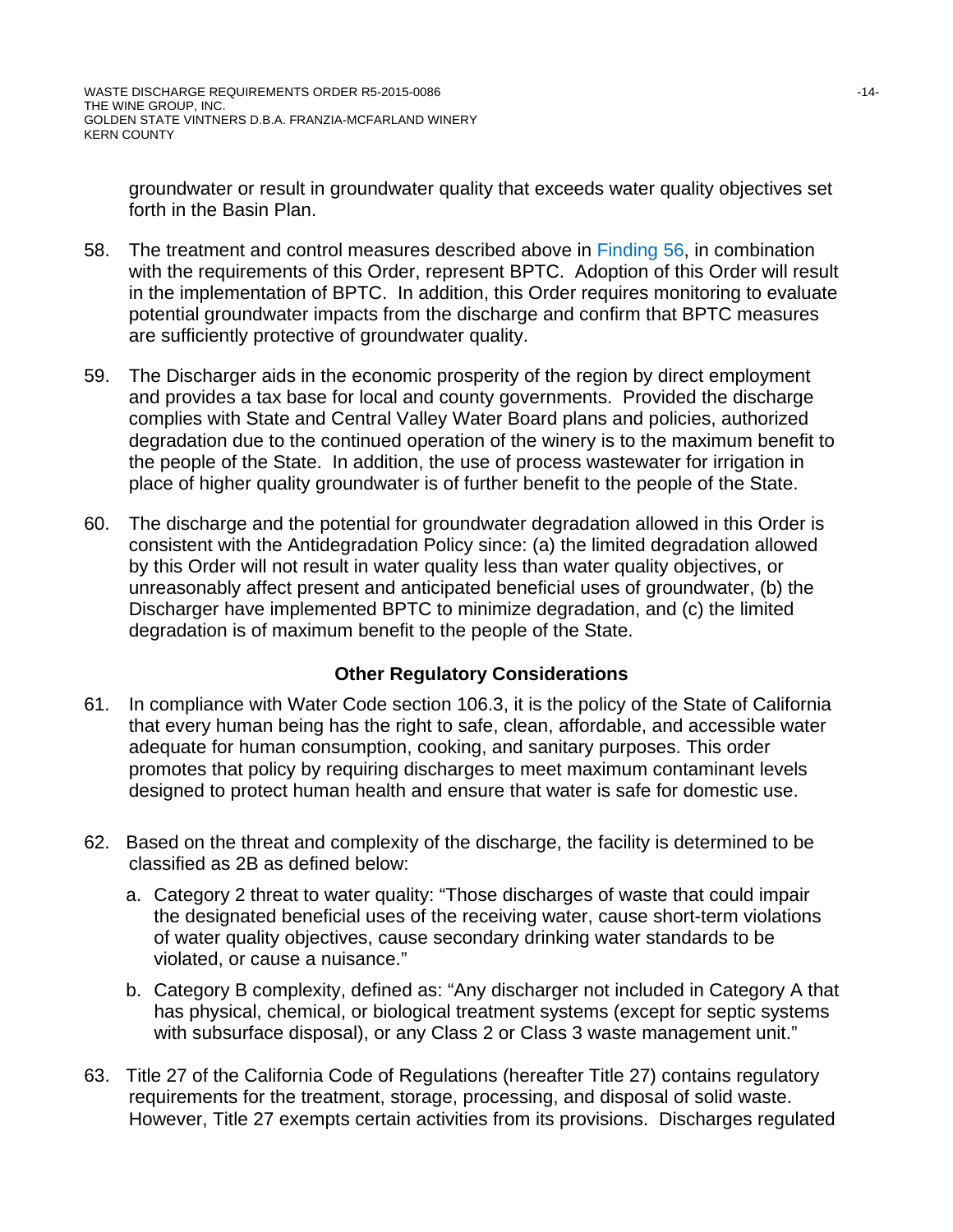WASTE DISCHARGE REQUIREMENTS ORDER R5-2015-0086 45-15-15-15-15-15-15-15-15-15-15-THE WINE GROUP, INC. GOLDEN STATE VINTNERS D.B.A. FRANZIA-MCFARLAND WINERY KERN COUNTY

by this Order are exempt from Title 27 pursuant to provisions that exempt wastewater. Title 27, section 20090 states in part:

The following activities shall be exempt from the SWRCB-promulgated provisions of this subdivision, so long as the activity meets, and continues to meet, all preconditions listed:

#### \*\*\*

(b) Wastewater - Discharges of wastewater to land, including but not limited to evaporation ponds, percolation ponds, or subsurface leachfields if the following conditions are met:

- (1) the applicable RWQCB has issued WDRs, reclamation requirements, or waived such issuance;
- (2) the discharge is in compliance with the applicable water quality control plan; and
- (3) the wastewater does not need to be managed according to Chapter 11, Division 4.5, Title 22 of this code as a hazardous waste.

\*\*\*

- 64. The discharge authorized herein, and the treatment and storage facilities associated with the discharge, are exempt from the requirements of Title 27 as follows:
	- a. The discharges to the Land Application Areas are exempt pursuant to Title 27, section 20090(b) because they are discharge of wastewater to land and:
		- i. The Central Valley Water Board is issuing WDRs.
		- ii. The discharge is in compliance with the Basin Plan, and;
		- iii. The treated effluent discharged to the ponds does not need to be managed as hazardous waste.
- 65. The State Water Board adopted Order 97-03-DWQ (NPDES General Permit CAS000001) specifying waste discharge requirements for discharges of storm water associated with industrial activities. A new General Permit for industrial storm water discharges, Order 2014-0057-DWQ (NPDES General Permit CAS000001) was adopted on 1 April 2014 and will become effective on 1 July 2015. Order 2014-0057-DWQ requires all applicable industrial dischargers to apply for coverage under the new General Order by the effective date. However, all storm water at the winery is captured and commingled with process wastewater before being discharged to LAA-001 in accordance with these WDRs, which prohibits the discharge from leaving the site and entering waters of the United States. Therefore, the Discharger is not required to obtain coverage under the new NPDES General Permit.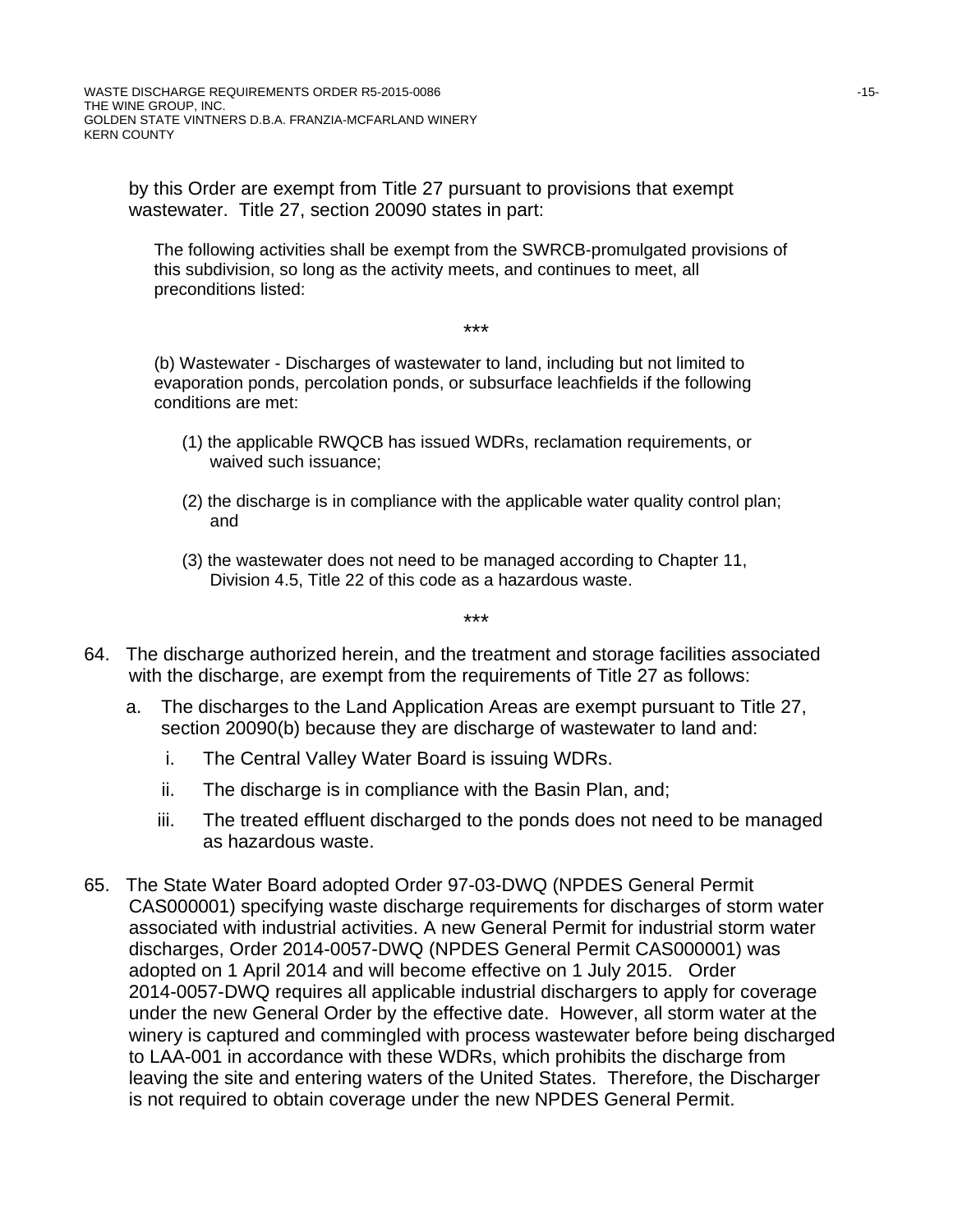WASTE DISCHARGE REQUIREMENTS ORDER R5-2015-0086 46-16-16-16-16-16-16-16-16-16-16-THE WINE GROUP, INC. GOLDEN STATE VINTNERS D.B.A. FRANZIA-MCFARLAND WINERY KERN COUNTY

#### 66. Water Code section 13267(b) states:

In conducting an investigation specified in subdivision (a), the regional board may require that any person who has discharged, discharges, or is suspected of having discharged or discharging, or who proposes to discharge waste within its region, or any citizen or domiciliary, or political agency or entity of this state who has discharged, discharges, or is suspected of having discharged or discharging, or who proposes to discharge, waste outside of its region that could affect the quality of waters within its region shall furnish, under penalty of perjury, technical or monitoring program reports which the regional board requires. The burden, including costs, of these reports shall bear a reasonable relationship to the need for the report and the benefits to be obtained from the reports. In requiring those reports, the regional board shall provide the person with a written explanation with regard to the need for the reports, and shall identify the evidence that supports requiring that person to provide the reports.

The technical reports required by this Order and the attached Monitoring and Reporting Program R5-2015-0086 are necessary to ensure compliance with these waste discharge requirements. The Discharger owns and operates the facility that discharges the waste subject to this Order.

- 67. The California Department of Water Resources sets standards for the construction and destruction of groundwater wells (hereafter DWR Well Standards), as described in *California Well Standards Bulletin 74-90* (June 1991) and *Water Well Standards: State of California Bulletin 74-81* (December 1981). These standards, and any more stringent standards adopted by the state or county pursuant to Water Code section 13801, apply to all monitoring wells used to monitor the impacts of wastewater storage or disposal governed by this Order.
- 68. Pursuant to Water Code section 13263(g), discharge is a privilege, not a right, and adoption of this Order does not create a vested right to continue the discharge.

#### **California Environmental Quality Act**

69. A mitigated negative declaration was prepared in support of adoption of WDRs Order No. 91-040. This Order does not allow for increased effluent flow rates from the winery. Therefore, the action to adopt waste discharge requirements for this existing facility is exempt from the provisions of the California Environmental Quality (CEQA), in accordance with the California Code of Regulations, title 14, section 15301.

#### **Public Notice**

70. All the above and the supplemental information and details in the attached Information Sheet, which is incorporated by reference herein, were considered in establishing the following conditions of discharge.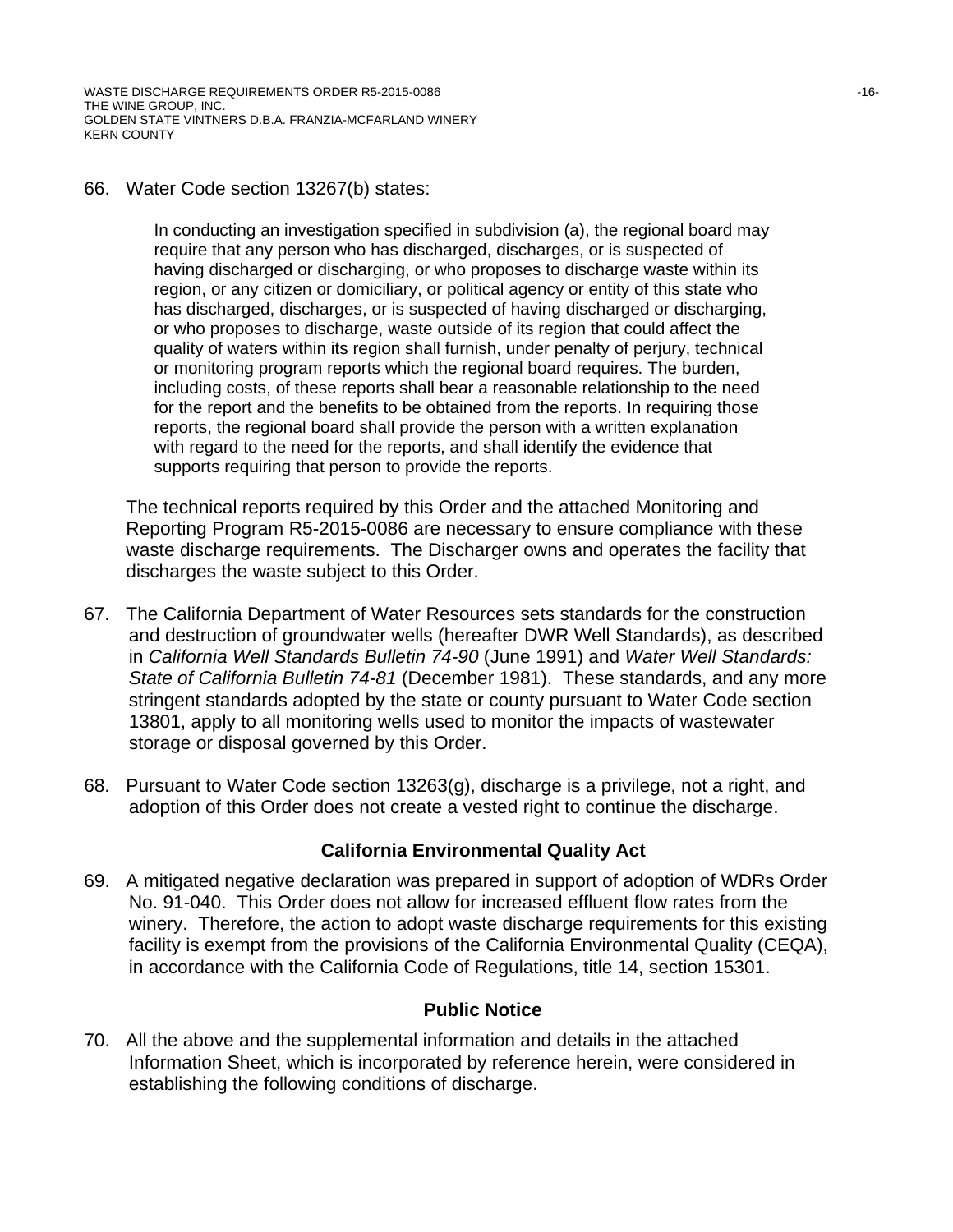- 71. The Discharger and interested agencies and persons have been notified of the Central Valley Water Board's intent to prescribe waste discharge requirements for this discharge, and they have been provided an opportunity to submit written comments and an opportunity for a public hearing.
- 72. All comments pertaining to the discharge were heard and considered in a public hearing.

**IT IS HEREBY ORDERED** that Order No. 91-040 is rescinded except for purposes of enforcement, and, pursuant to Water Code sections 13263 and 13267, The Wine Group, Inc., their agents, successors, and assigns, in order to meet the provisions contained in Division 7 of the Water Code and regulations adopted thereunder, shall comply with the following:

# **A. Discharge Prohibitions**

- 1. Discharge of wastes to surface waters or surface water drainage courses is prohibited.
- 2. Discharge of waste classified as 'hazardous', as defined in the California Code of Regulations, title 23, section 2510 et seq., is prohibited.
- 3. Bypass of untreated or partially treated waste is prohibited, except as allowed by Standard Provision E.2 of the *Standard Provisions and Reporting Requirements for Waste Discharge Requirements*.
- 4. Discharge of waste at a location or in a manner different from that described in the Findings herein, is prohibited.
- 5. Discharge of domestic wastewater to the land application areas or any surface waters is prohibited.

# **B. Discharge Specifications**

- [1](#page-16-0). As determined by measuring the flow at monitoring location  $EFF-001^1$ , Discharge 001 shall not exceed a monthly average daily flow rate of 0.275 mgd.
- 2. As determined by measuring the flow at monitoring location EFF-002<sup>1</sup>, Discharge 002 shall not exceed a maximum annual flow rate of 3 million gallons per year until the Discharger has satisfied Provision G.4, after which, Discharge 002 shall not exceed a maximum annual flow rate of 4.5 million gallons per year.

<span id="page-16-0"></span>Monitoring Locations EFF-001 and EFF-002 are described in Monitoring and Reporting Program R5-2015-0086.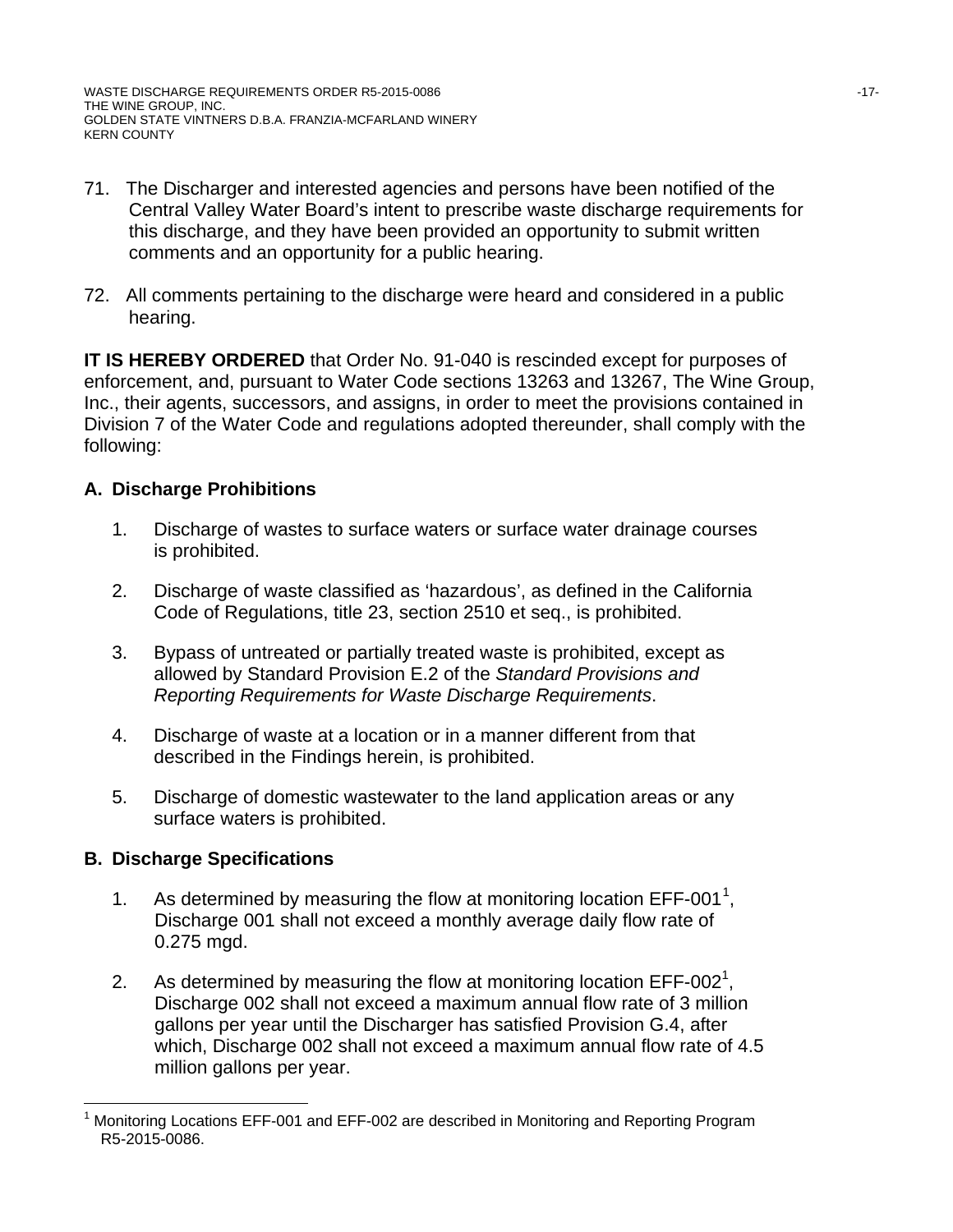- 3. No waste constituent shall be released, discharged, or placed where it will be released or discharged, in a concentration or in a mass that causes violation of the Groundwater Limitations of this Order.
- 4. Wastewater treatment, storage, and disposal shall not cause pollution or a nuisance as defined by Water Code section 13050.
- 5. The discharge shall remain within the permitted waste treatment/containment structures and land application areas at all times.
- 6. The Discharger shall operate all systems and equipment to optimize the quality of the discharge.
- 7. Objectionable odors as a result of winery operations shall not be perceivable beyond the limits of the property where the waste is generated, treated, and/or discharged at an intensity that creates or threatens to create nuisance conditions.
- 8. Discharge 001 shall be distributed uniformly on adequate acreage within LAA-001 and Discharge 002 shall be distributed uniformly on adequate acreage within LAA-002 in compliance with the Discharge Specifications.

# **C. Effluent Limitations**

[1](#page-17-0). As determined by collecting samples from monitoring location  $EFF-001<sup>1</sup>$  and source water location SPL-001<sup>1</sup>, the 12-month rolling average EC of the discharge shall not exceed the 12-month rolling average EC of the source water plus 500 umhos/cm, subject to the Compliance Schedule provided in Provision G.5. When source water is from more than once source, the EC shall be a flow-weighted average of all sources.

# **D. Land Application Area Specifications**

- 1. Crops shall be grown in the LAA-001 and LAA-002. Crops shall be selected based on nutrient uptake, consumptive use of water, and irrigation requirements to maximize crop uptake of water and nutrients.
- 2. Application of waste constituents to LAA-001 and LAA-002 shall be at reasonable agronomic rates to preclude creation of a nuisance or unreasonable degradation of groundwater, considering the crop, soil, climate, and irrigation management system. The annual nutritive loading of LAA-001 and LAA-002, including the

<span id="page-17-0"></span>Monitoring Locations EFF-001 and SPL-001 are described in Monitoring and Reporting Program R5-2015-0086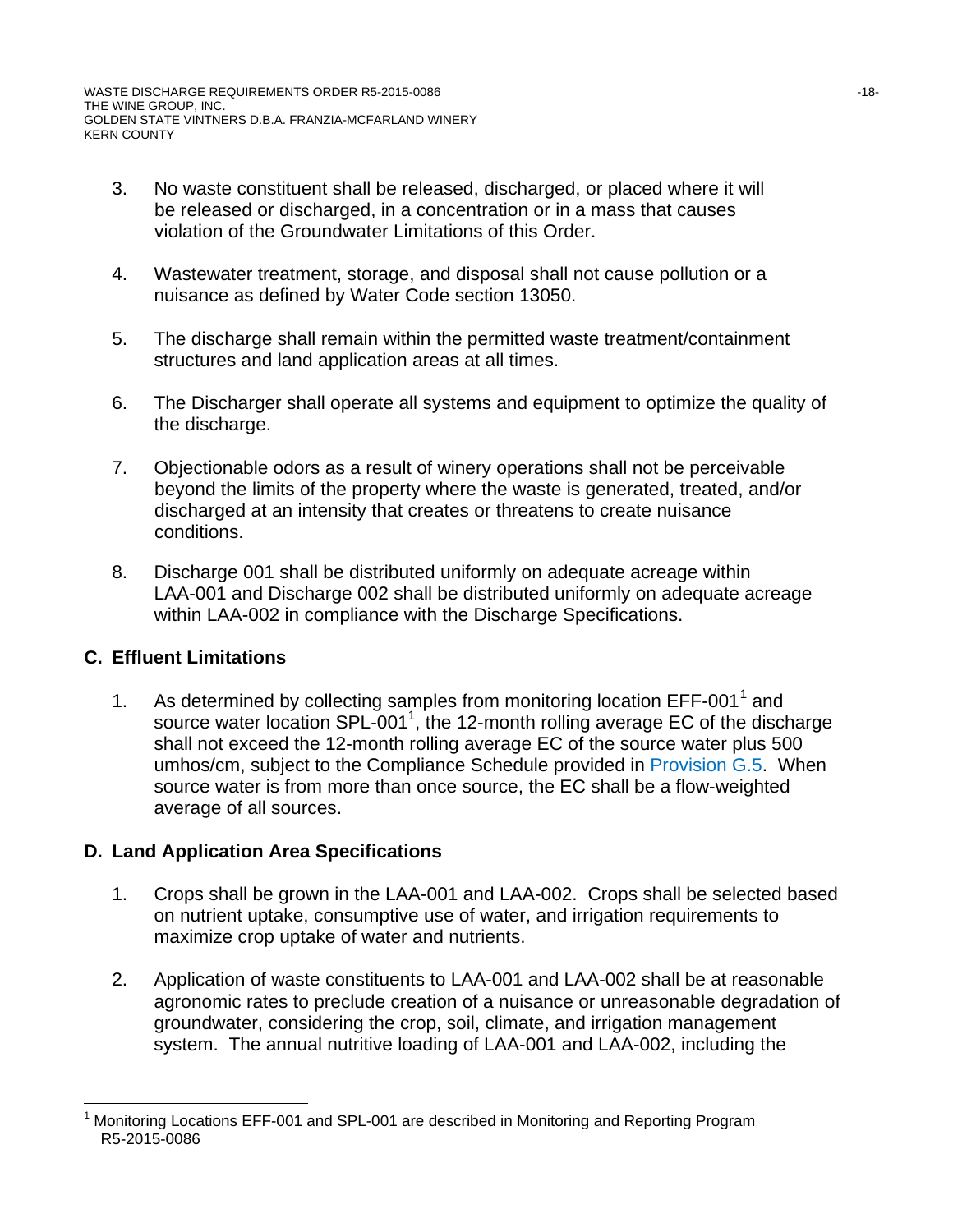nutritive value of organic and chemical fertilizers and of the wastewater, shall not exceed the annual crop demand.

- 3. Hydraulic loading of wastewater and irrigation water shall be at reasonable agronomic rates.
- 4. The BOD loading to LAA-001 and LAA-002, calculated as a cycle average as determined by the method described in the attached Monitoring and Reporting Program, shall not exceed 100 pounds per acre per day when wastewater is applied via flood irrigation or 150 pounds per acre per day when wastewater is applied via sprinkler or water cannon irrigation.
- 5. The pH of Discharges 001 and 002 shall not exceed the buffering capacity of the soil within LAA-001 and LAA-002.
- 6. Land application of wastewater shall be managed to minimize erosion.
- 7. The Discharger may not discharge process wastewater to LAA-001 or LAA-002 when soils are saturated.
- 8. Any runoff of wastewater or irrigation water shall be confined to LAA-001 and LAA-002 and shall not enter any surface water drainage course or storm water drainage system.
- 9. LAA-001 and LAA-002 shall be managed to prevent breeding of mosquitos. More specifically:
	- a. All applied irrigation water must infiltrate completely within 48-hours;
	- b. Ditches not serving as wildlife habitat shall be maintained free of emergent, marginal, and floating vegetation; and
	- c. Low-pressure and unpressurized pipeline and ditches accessible to mosquitos shall not be used to store recycled water.

# **E. Solids Disposal Specifications**

Solids as used in this document, means the grape solid by-byproduct from processing.

- 1. Solids shall be removed from processing equipment, drains, and sumps as needed to ensure optimal operation to ensure compliance with this Order.
- 2. Any handling and storage of solids shall be controlled and contained in a manner that minimizes leachate formation and precludes infiltration of waste constituents into soils in a mass or concentration that will violate the groundwater limitations of this Order.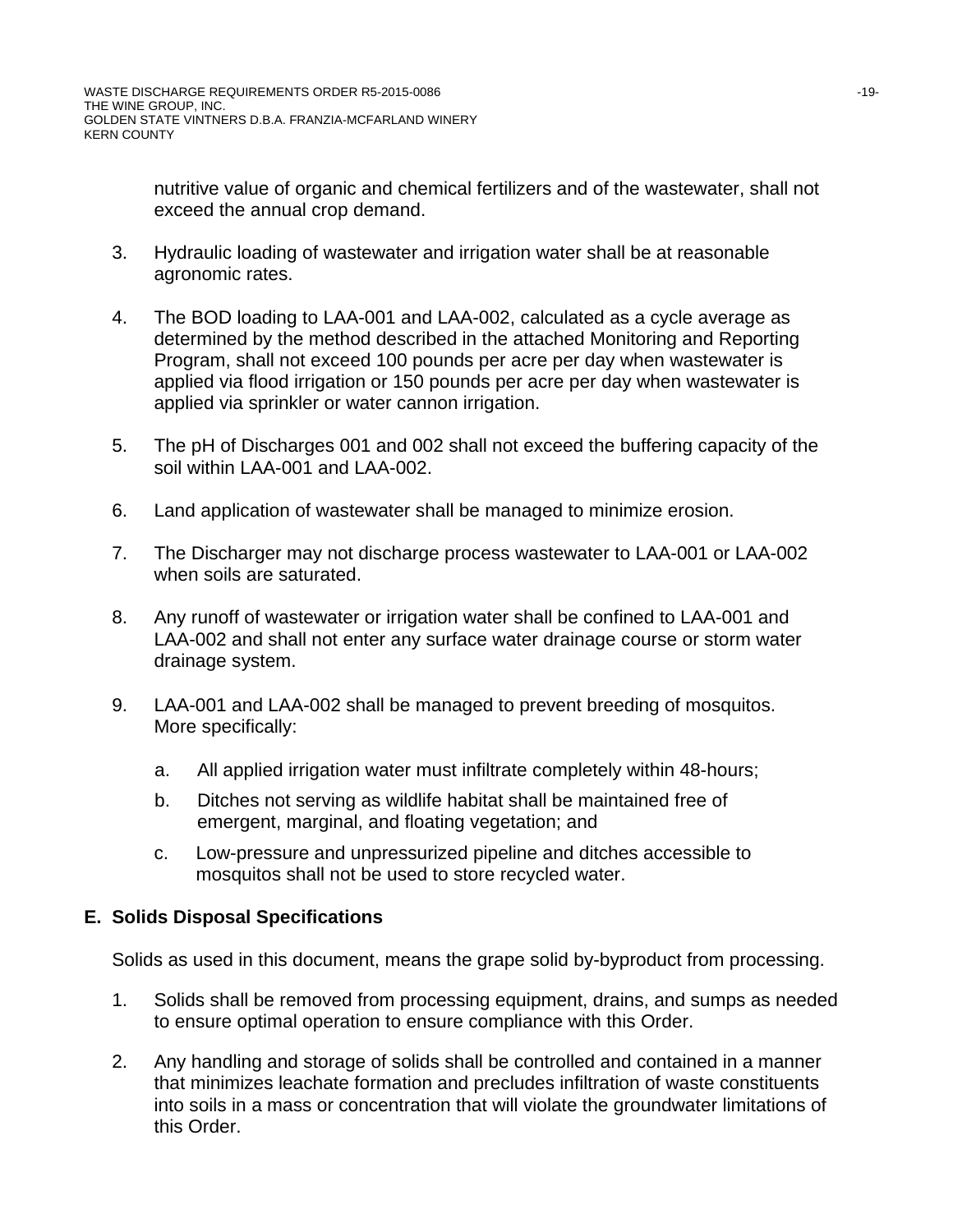WASTE DISCHARGE REQUIREMENTS ORDER R5-2015-0086 -20- THE WINE GROUP, INC. GOLDEN STATE VINTNERS D.B.A. FRANZIA-MCFARLAND WINERY KERN COUNTY

- 3. Solids generated at the winery shall be hauled off-site.
- 4. Any proposed change in solids use or disposal practice shall be reported in writing to the Executive Officer at least 90 days in advance of the change.

# **F. Groundwater Limitations**

Release of waste constituents associated with the discharge shall not cause or contribute to groundwater containing constituent concentrations in excess of the concentrations specified below or in excess of natural background quality, whichever is greater:

- a. Nitrate as nitrogen of 10 mg/L.
- b. For constituents identified in Title 22 of the California Code of Regulations, the MCLs quantified therein.

# **G. Provisions**

- 1. The Discharger shall comply with Monitoring and Reporting Program (MRP) R5-2015-0086, which is part of this Order, and any revisions thereto as ordered by the Executive Officer. The submittal dates of self-monitoring reports shall be no later than the submittal date specified in the MRP.
- 2. The Discharger shall comply with the "Standard Provisions and Reporting Requirements for Waste Discharge Requirements", dated 1 March 1991, which are attached hereto and made a part of this Order. This attachment and its individual paragraphs are commonly referenced as "Standard Provisions."
- 3. **By 7 December 2015**, the Discharger shall submit a work plan for Executive Officer approval to evaluate the adequacy of the existing groundwater monitoring well network to monitor for changes in groundwater quality associated with the winery operations.
- 4. **Within 30 days** of increasing the size of LAA-002 by 10 acres, the Discharger shall submit a report, subject to Executive Officer approval, documenting at least 30 acres of LAA-002 are available to receive Discharge 002 from the winery. The report shall include a map of LAA-002 showing predominant features, irrigation piping, field numbers, and acreage.
- 5. The Discharger shall comply with Effluent Limitations C.1 and Land Application Area Specifications D.1, D.2, D.3, and D.4 in accordance with the following compliance schedule: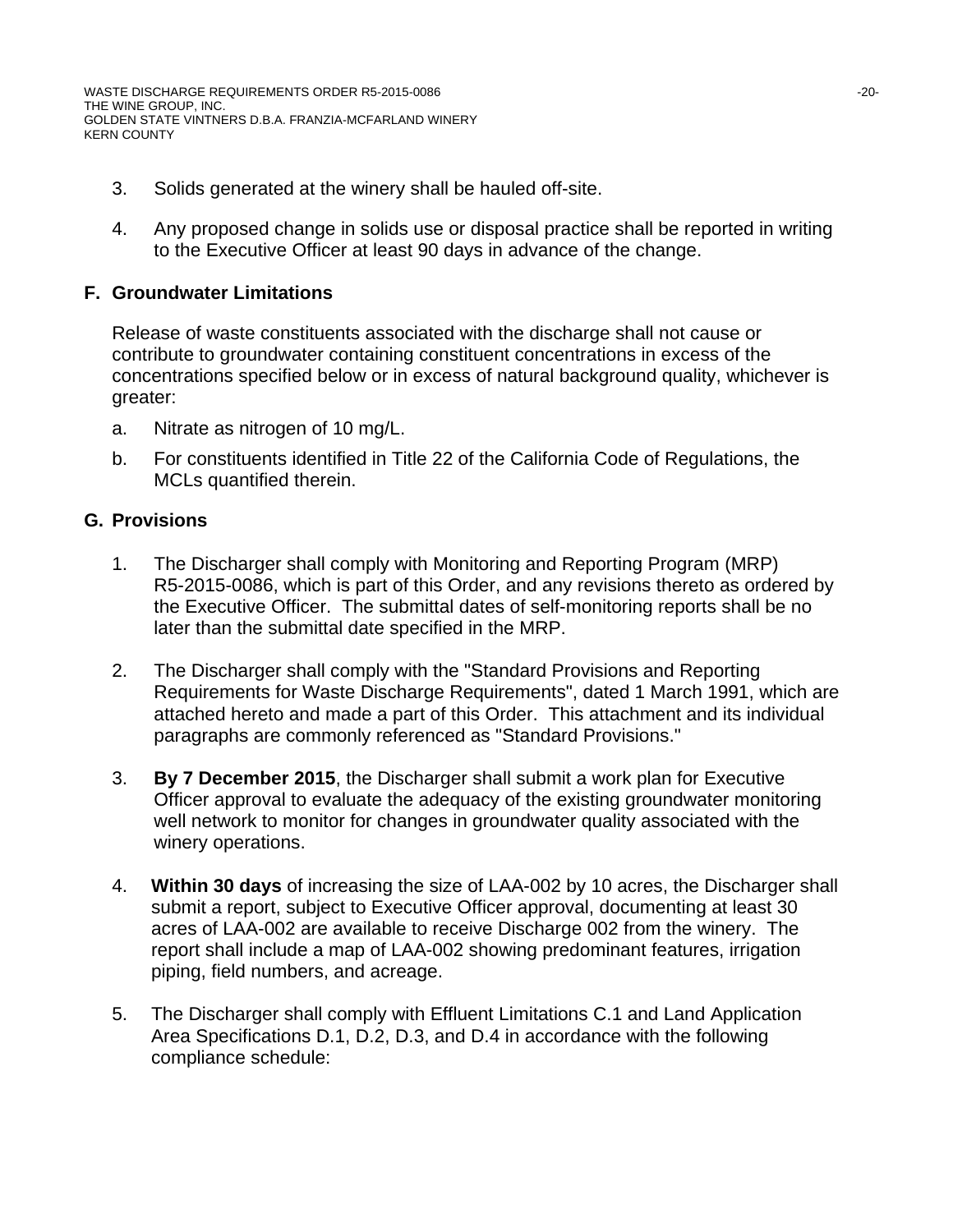| <u>Task</u>    | <b>Description</b>                                                                                                                                                                                                                                                                                                                                                                                                                                                                                                                                                                                                                                                                                                                                                                                                                                                                                                               | Date Due            |
|----------------|----------------------------------------------------------------------------------------------------------------------------------------------------------------------------------------------------------------------------------------------------------------------------------------------------------------------------------------------------------------------------------------------------------------------------------------------------------------------------------------------------------------------------------------------------------------------------------------------------------------------------------------------------------------------------------------------------------------------------------------------------------------------------------------------------------------------------------------------------------------------------------------------------------------------------------|---------------------|
| 1              | Submit a Salinity Control Plan, with salinity source<br>control reduction goals and an implementation<br>schedule for Executive Officer approval. The control<br>plan shall identify existing salinity control measures as<br>well as any additional methods (i.e., switch from<br>sodium based to potassium based cleaner) that could<br>be used to further reduce the salinity of<br>Discharges 001 and 002 to the maximum extend<br>feasible.                                                                                                                                                                                                                                                                                                                                                                                                                                                                                 | 7 December 2015     |
| $\overline{2}$ | Submit a Wastewater and Nutrient Management Plan<br>with an implementation schedule for Executive Officer<br>approval. At a minimum, the Plan must include: (a)<br>procedures for monitoring winery operations and<br>discharge; (b) plans for establishing crops in LAA-001<br>and LAA-002 and associated irrigation infrastructure;<br>(c) measures to ensure even application of<br>wastewater; and (d) an action plan to deal with<br>objectionable odors and/nuisance conditions. The<br>plan should also include management practices that<br>will ensure BOD loading to LAA-001 and LAA-002 will<br>not exceed 100 lbs/acre/day (as a cycle average)<br>when wastewater is applied via flood irrigation or 150<br>Ibs/acre/day when wastewater is applied via sprinkler<br>or water cannon irrigation and that wastewater,<br>irrigation water, and fertilizers are applied at<br>agronomic rates to LAA-001 and LAA-002. | <b>7 March 2016</b> |
| 3              | Submit either a technical report for Executive Officer<br>approval that demonstrates Discharge 001 meets the<br>exception to Effluent Limitation C.1 that includes (a)<br>Discharge 001 exhibits a disproportionate increase in<br>EC over the source water due to unavoidable<br>concentrations of organic dissolved solids; and (b) the<br>Discharger implements best practicable treatment or<br>control (BPTC) to minimize the salinity of the<br>discharge and beneficial uses of groundwater are<br>protected or submit an Effluent Salinity Compliance<br>Workplan for Executive Officer approval that includes<br>tasks and a schedule the Discharger will implement at<br>the winery in order to comply with Effluent Limitation<br>C.1.                                                                                                                                                                                | 7 September 2016    |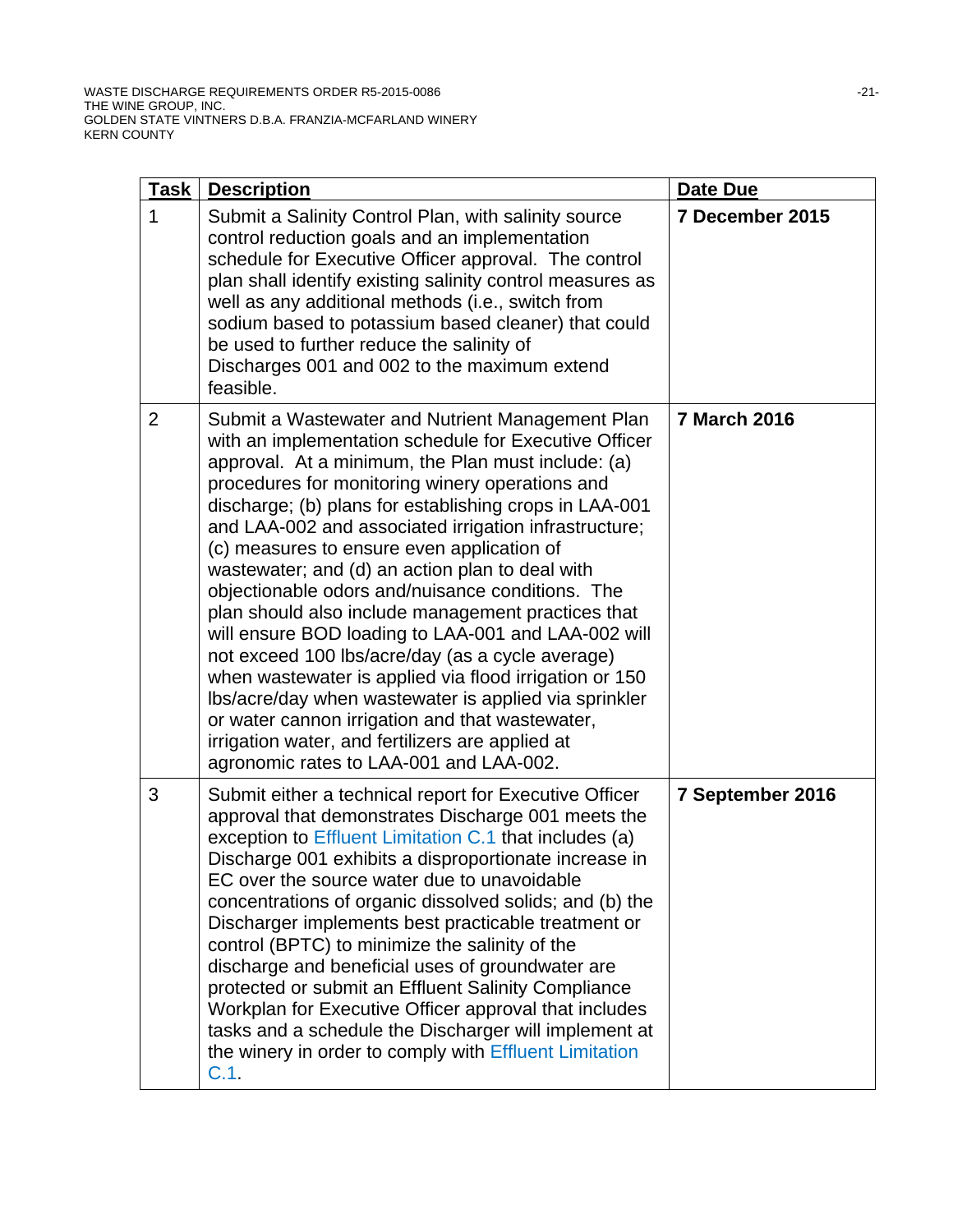| Task | <b>Description</b>                                                                                                                                                                                               | Date Due                                                                               |
|------|------------------------------------------------------------------------------------------------------------------------------------------------------------------------------------------------------------------|----------------------------------------------------------------------------------------|
| 4    | Submit a technical report demonstrating complete<br>implementation of the Salinity Control Plan.                                                                                                                 | In accordance with<br>the approved Task 1<br>schedule but no later<br>than 5 June 2018 |
| 5    | Submit a technical report demonstrating complete<br>implementation of the Wastewater and Nutrient<br>Management Plan.                                                                                            | In accordance with<br>the approved Task 2<br>schedule but no later<br>than 5 June 2018 |
| 6    | If the Discharger cannot demonstrate Discharge 001<br>meets the exception to Effluent Limitation C.1, submit<br>a technical report demonstrating Discharge 001 is in<br>compliance with Effluent Limitation C.1. | In accordance with<br>the approved Task 3<br>schedule but no later<br>than 5 June 2018 |

- 6. In accordance with California Business and Professions Code sections 6735, 7835, and 7835.1, engineering and geologic evaluations and judgments shall be performed by or under the direction of registered professionals competent and proficient in the fields pertinent to the required activities. All technical reports specified herein that contain work plans for investigations and studies, that describe the conduct of investigations and studies, or that contain technical conclusions and recommendations concerning engineering and geology shall be prepared by or under the direction of appropriately qualified professional(s), even if not explicitly stated. Each technical report submitted by the Discharger shall bear the professional's signature and stamp.
- 7. The Discharger shall submit the technical reports and work plans required by this Order for consideration by the Executive Officer, and incorporate comments the Executive Officer may have in a timely manner, as appropriate. Unless expressly stated otherwise in this Order, the Discharger shall proceed with all work required by the foregoing provisions by the due dates specified.
- 8. The Discharger shall comply with all conditions of this Order, including timely submittal of technical and monitoring reports. On or before each report due date, the Discharger shall submit the specified document to the Central Valley Water Board or, if appropriate, a written report detailing compliance or noncompliance with the specific schedule date and task. If noncompliance is being reported, then the Discharger shall state the reasons for such noncompliance and provide an estimate of the date when the Discharger will be in compliance. The Discharger shall notify the Central Valley Water Board in writing when it returns to compliance with the time schedule. Violations may result in enforcement action, including Central Valley Water Board or court orders requiring corrective action or imposing civil monetary liability, or in revision or rescission of this Order.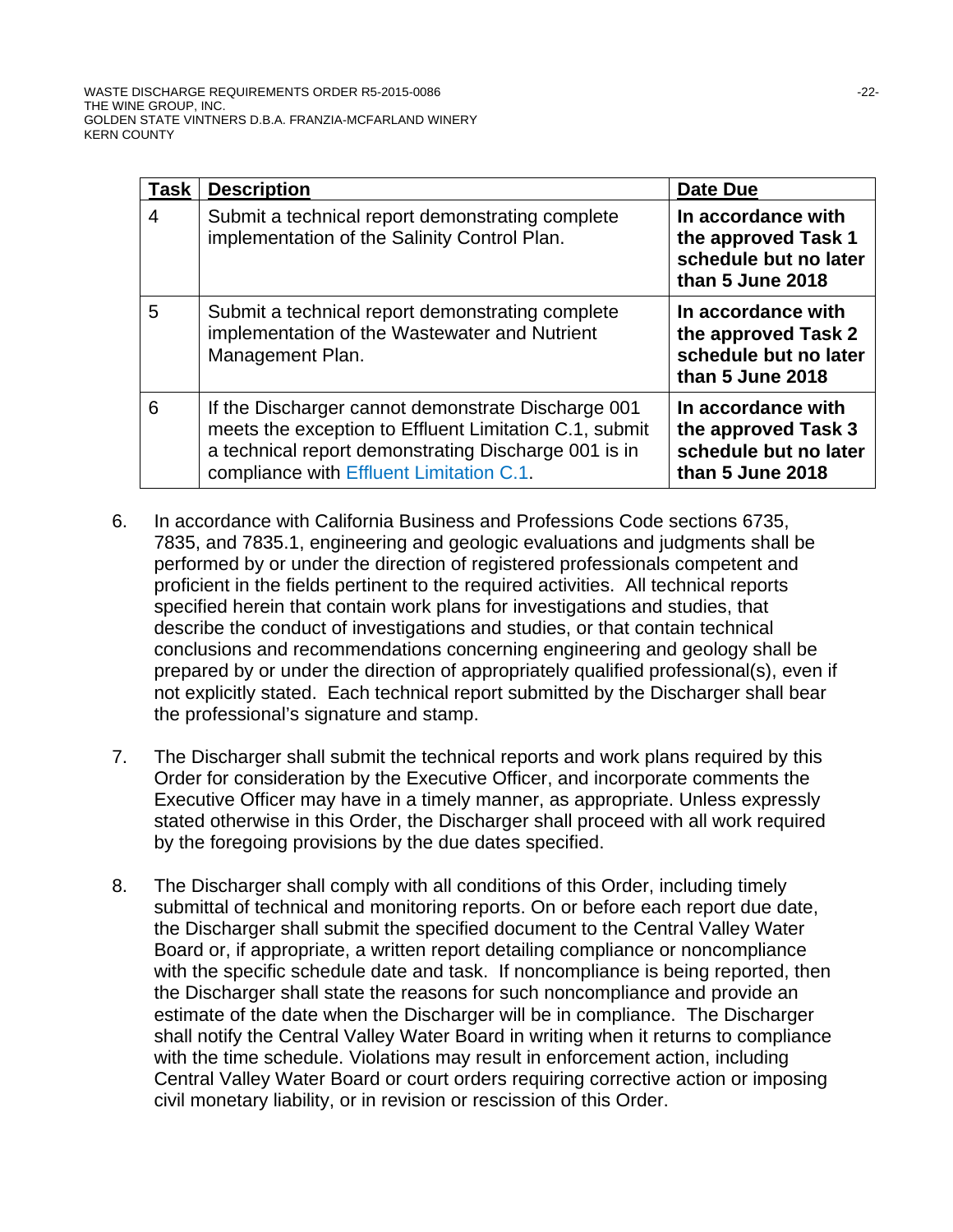WASTE DISCHARGE REQUIREMENTS ORDER R5-2015-0086 -23- THE WINE GROUP, INC. GOLDEN STATE VINTNERS D.B.A. FRANZIA-MCFARLAND WINERY KERN COUNTY

- 9. The Discharger shall at all times properly operate and maintain all facilities and systems of treatment and control (and related appurtenances) that are installed or used by the Discharger to achieve compliance with the conditions of this Order. Proper operation and maintenance also includes adequate laboratory controls and appropriate quality assurance procedures. This provision requires the operation of back-up or auxiliary facilities or similar systems that are installed by the Discharger only when the operation is necessary to achieve compliance with the conditions of this Order.
- 10. As described in the Standard Provisions, the Discharger shall report promptly to the Central Valley Water Board any material change or proposed change in the character, location, or volume of the discharge.
- 11. **At least 90 days** prior to termination or expiration of any lease, contract, or agreement involving disposal or recycling areas or off-site reuse of effluent, used to justify the capacity authorized herein and assure compliance with this Order, the Discharger shall notify the Central Valley Water Board in writing of the situation and of what measures have been taken or are being taken to assure full compliance with this Order.
- 12. In the event of any change in control or ownership of the winery, the Discharger must notify the succeeding owner or operator of the existence of this Order by letter, a copy of which shall be immediately forwarded to the Central Valley Water Board.
- 13. To assume operation as Discharger under this Order, the succeeding owner or operator must apply in writing to the Executive Officer requesting transfer of the Order. The request must contain the requesting entity's full legal name, the state of incorporation if a corporation, the name and address and telephone number of the persons responsible for contact with the Central Valley Water Board, and a statement. The statement shall comply with the signatory paragraph of Standard Provision B.3 and state that the new owner or operator assumes full responsibility for compliance with this Order. Failure to submit the request shall be considered a discharge without requirements, a violation of the Water Code. If approved by the Executive Officer, the transfer request will be submitted to the Central Valley Water Board for its consideration of transferring the ownership of this Order at one of its regularly scheduled meetings.
- 14. A copy of this Order including the MRP, Information Sheet, Attachments, and Standard Provisions, shall be kept at the winery for reference by operating personnel. Key operating personnel shall be familiar with its contents.
- 15. If the Central Valley Water Board determines that the discharge has a reasonable potential to cause or contribute to an exceedance of a water quality objective, or to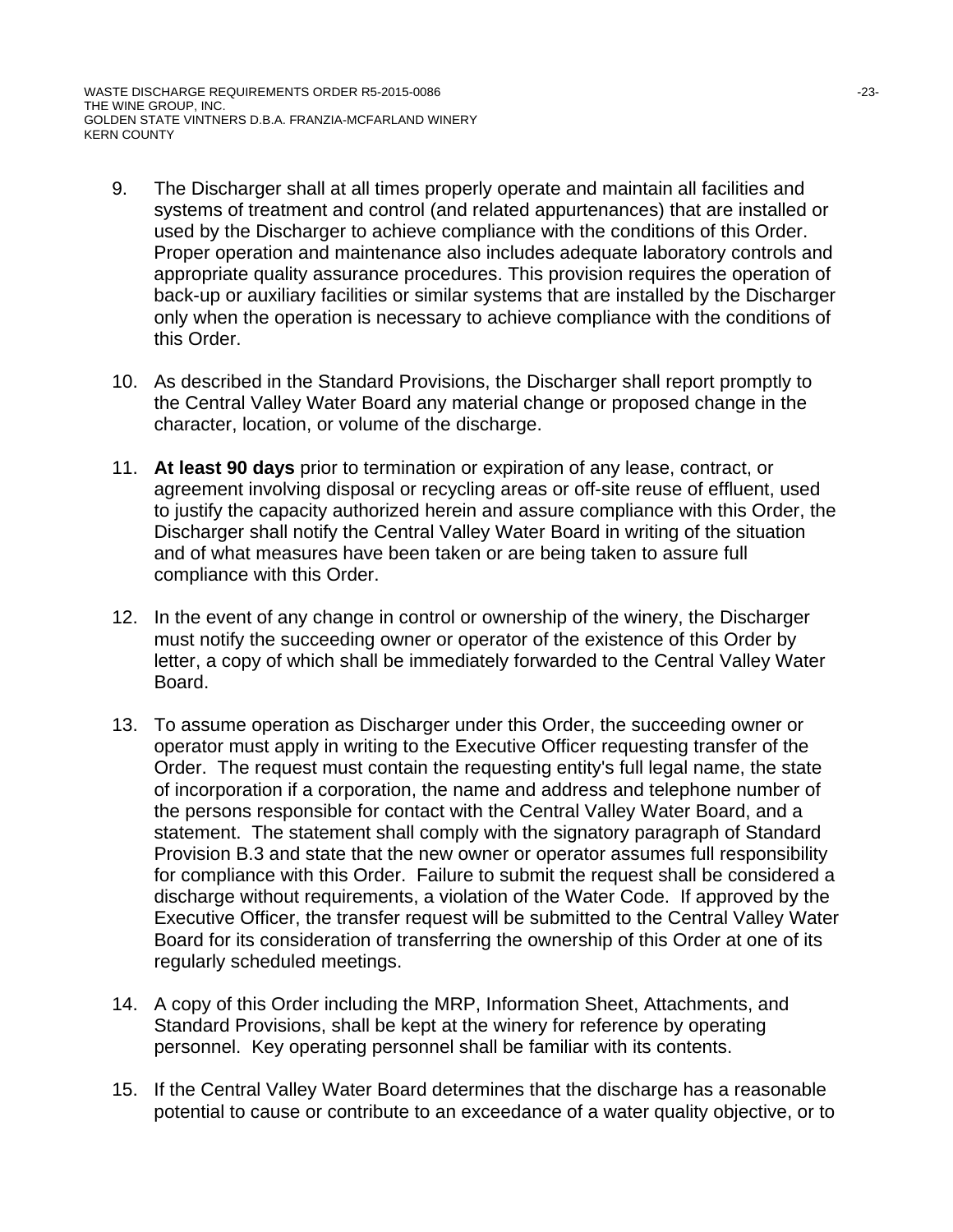create a condition of nuisance or pollution, this Order may be reopened for consideration of additional requirements.

- 16. The Central Valley Water Board is currently implementing the CV-SALTS initiative to develop a Basin Plan amendment that will establish a salt and nitrate management plan for the Central Valley. Through this effort, the Basin Plan will be amended to define how the narrative water quality objectives are to be interpreted for the protection of agricultural use. If new information or evidence indicates that groundwater limitations different than those prescribed herein are appropriate, this Order will be reopened to incorporate such limits.
- 17. The Central Valley Water Board will review this Order periodically and will revise requirements when necessary.

If, in the opinion of the Executive Officer, the Discharger fails to comply with the provisions of this Order, the Executive Officer may refer this matter to the Attorney General for judicial enforcement, may issue a complaint for administrative civil liability, or may take other enforcement actions. Failure to comply with this Order may result in the assessment of Administrative Civil Liability of up to \$10,000 per violation, per day, depending on the violation, pursuant to the Water Code, including sections 13268, 13350 and 13385. The Central Valley Water Board reserves its right to take any enforcement actions authorized by law.

Any person aggrieved by this action of the Central Valley Water Board may petition the State Water Board to review the action in accordance with Water Code section 13320 and California Code of Regulations, title 23, sections 2050 and following. The State Water Board must receive the petition by 5:00 p.m., 30 days after the date of this Order, except that if the thirtieth day following the date of this Order falls on a Saturday, Sunday, or state holiday, the petition must be received by the State Water Board by 5:00 p.m. on the next business day. Copies of the law and regulations applicable to filing petitions may be found on the Internet at:

http://www.waterboards.ca.gov/public\_notices/petitions/water\_quality

or will be provided upon request.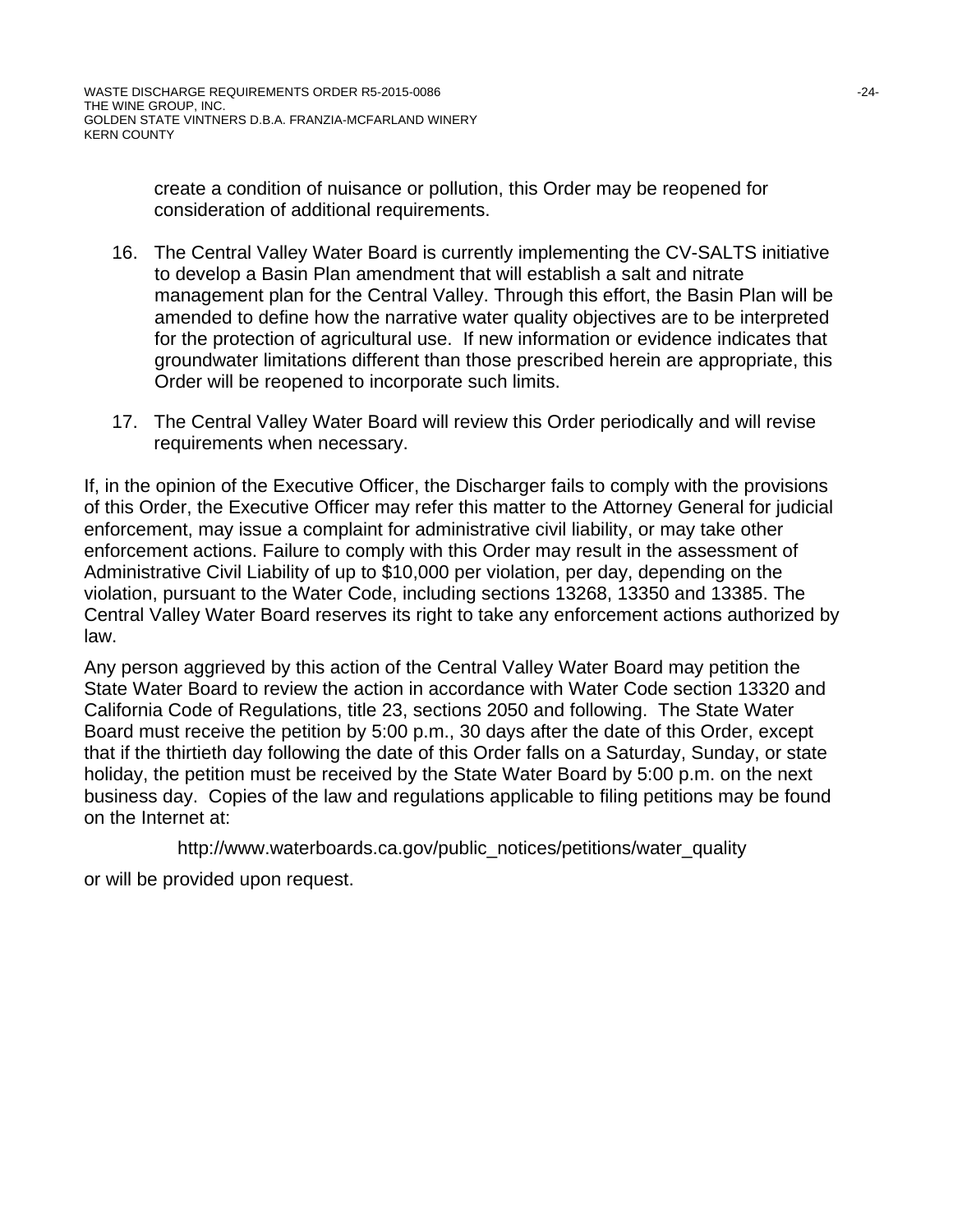I, PAMELA C. CREEDON, Executive Officer, do hereby certify that the foregoing is a full, true, and correct copy of an Order adopted by the California Regional Water Quality Control Board on, 5 June 2015.

*Original signed by:*

PAMELA C. CREEDON, Executive Officer

Order Attachment A. Site Location Map

Monitoring and Reporting Program R5-2015-0086 Information Sheet Order R5-2015-0086 Standard Provisions (1 March 1991) (separate attachment to Discharger only)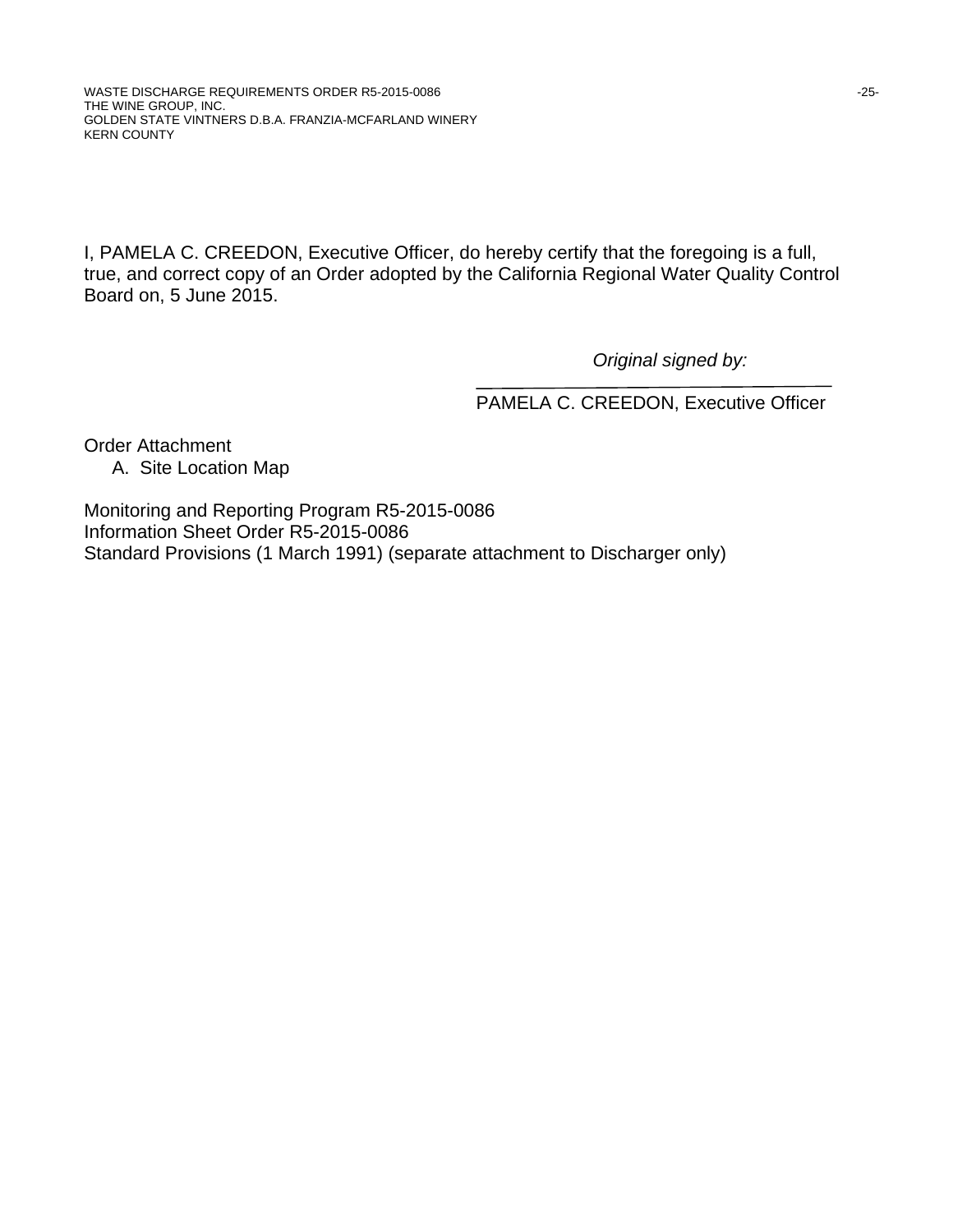# CALIFORNIA REGIONAL WATER QUALITY CONTROL BOARD CENTRAL VALLEY REGION

# MONITORING AND REPORTING PROGRAM R5-2015-0086 FOR

# THE WINE GROUP, INC. GOLDEN STATE VINTNERS D.B.A. FRANZIA-MCFARLAND WINERY KERN COUNTY

This Monitoring and Reporting Program (MRP) is required pursuant to Water Code section 13267.

The Discharger shall not implement any changes to this MRP unless and until the Central Valley Water Board adopts, or the Executive Officer issues, a revised MRP. Changes to sample location shall be established with concurrence of Central Valley Water Board staff, and a description of the revised stations shall be submitted for approval by the Executive Officer.

All samples shall be representative of the volume and nature of the discharge or matrix of material sampled. All analyses shall be performed in accordance with *Standard Provisions and Reporting Requirements for Waste Discharge Requirements*, dated 1 March 1991 (Standard Provisions).

Field test instruments (such as pH, temperature, and electrical conductivity) may be used provided that the operator is trained in the proper use of the instrument and each instrument is serviced and/or calibrated at the recommended frequency by the manufacturer or in accordance with manufacturer instructions.

Analytical procedures shall comply with the methods and holding times specified in the following: *Methods for Organic Chemical Analysis of Municipal and Industrial Wastewater* (EPA); *Test Methods for Evaluating Solid Waste* (EPA); *Methods for Chemical Analysis of Water and Wastes* (EPA); *Methods for Determination of Inorganic Substances in Environmental Samples* (EPA); *Standard Methods for the Examination of Water and Wastewater* (APHA/AWWA/WEF); and *Soil, Plant and Water Reference Methods for the Western Region* (WREP 125). Approved editions shall be those that are approved for use by the United States Environmental Protection Agency or the State Water Resources Control Board, Division of Drinking Water Environmental Laboratory Accreditation Program. The Discharger may propose alternative methods for approval by the Executive Officer.

If monitoring consistently shows no significant variation in magnitude of a constituent concentration or parameter after at least 12 months of monitoring, the Discharger may request this MRP be revised to reduce monitoring frequency. The proposal must include adequate technical justification for reduction in monitoring frequency.

A glossary of terms used within this MRP is included on page 11.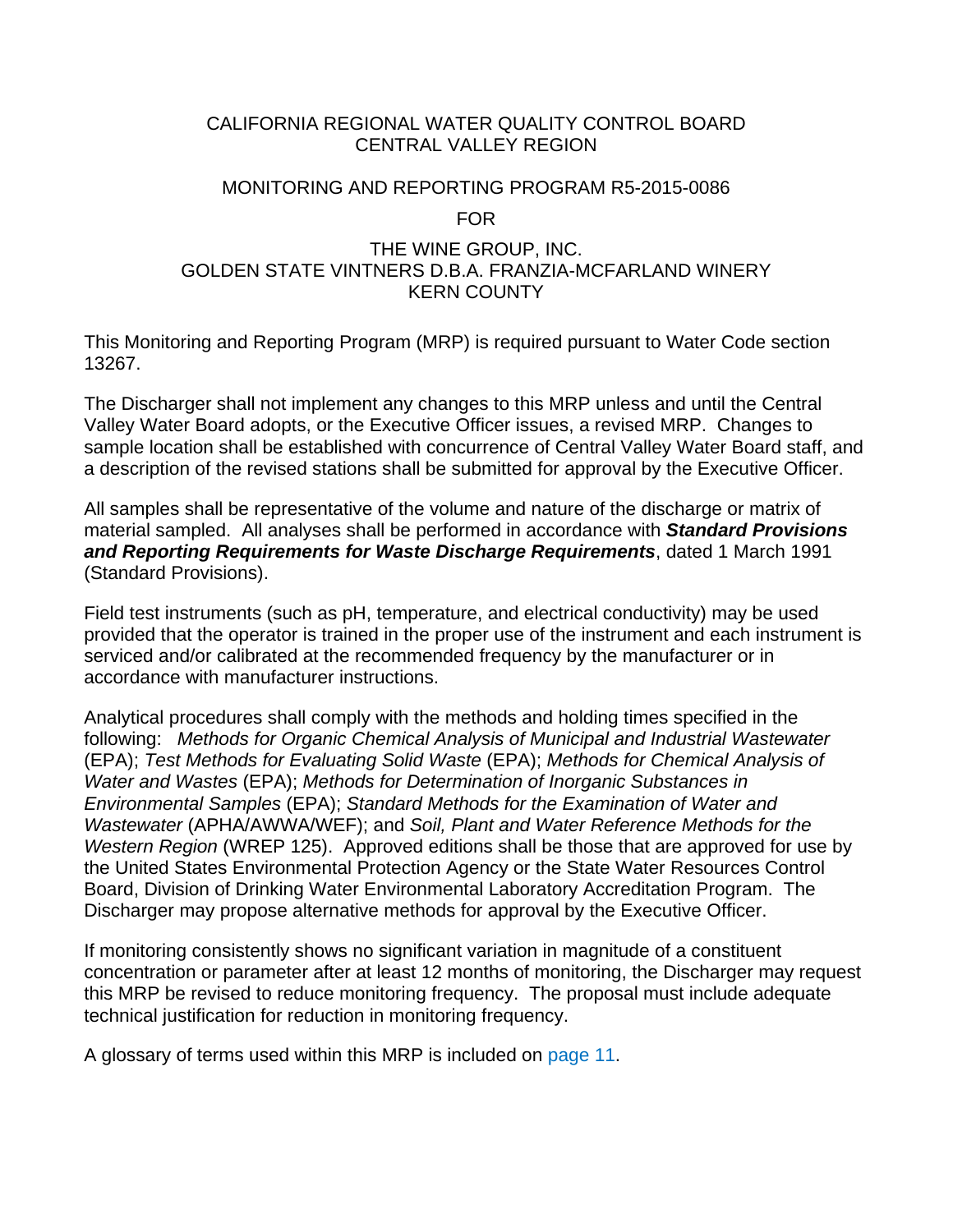The Discharger shall monitor the following locations to demonstrate compliance with the requirements of this Order:

| <b>Monitoring Location Name</b>                              | <b>Monitoring Location Description</b>                                                                                                              |
|--------------------------------------------------------------|-----------------------------------------------------------------------------------------------------------------------------------------------------|
| <b>EFF-001</b>                                               | Location where a representative sample of<br>Discharge 001 (Process Wastewater) can be obtained<br>prior to discharge to the land application area. |
| <b>EFF-002</b>                                               | Location where a representative sample of<br>Discharge 002 (Stillage Waste) can be obtained prior to<br>discharge to the land application area.     |
| <b>SPL-001</b>                                               | Location where a representative sample of the water<br>supply entering the winery can be obtained.                                                  |
| <b>LAA-001</b>                                               | Land Application Area 001 where Discharge 001 is<br>applied.                                                                                        |
| <b>LAA-002</b>                                               | Land Application Area 002 where Discharge 002 is<br>applied.                                                                                        |
| LAA001SOIL1@2,<br>LAA001SOIL1@4, and<br><b>LAA001SOIL1@6</b> | Soil sample collected from Location 1 within LAA-001 at<br>2, 4, and 6 feet below ground surface.                                                   |
| LAA001SOIL2@2,<br>LAA001SOIL2@4, and<br>LAA001SOIL2@6        | Soil sample collected from Location 2 within LAA-001 at<br>2, 4, and 6 feet below ground surface.                                                   |
| LAA001SOILB@2,<br>LAA001SOILB@4, and<br>LAA001SOILB@6        | Soil sample collected from Background outside LAA-001<br>at 2, 4, and 6 feet below ground surface.                                                  |
| LAA002SOIL1@2,<br>LAA002SOIL1@4, and<br>LAA002SOIL1@6        | Soil sample collected from Location 1 within LAA-002 at<br>2, 4, and 6 feet below ground surface.                                                   |
| LAA002SOIL2@2,<br>LAA002SOIL2@4, and<br>LAA002SOIL2@6        | Soil sample collected from Location 2 within LAA-002 at<br>2, 4, and 6 feet below ground surface.                                                   |
| LAA002SOILB@2,<br>LAA002SOILB@4, and<br>LAA002SOILB@6        | Soil sample collected from Background outside LAA-002<br>at 2, 4, and 6 feet below ground surface.                                                  |
| <b>IW-001</b>                                                | Location where a representative sample of the<br>supplemental irrigation water can be obtained.                                                     |
| GW-01 through GW-05                                          | Groundwater monitoring well locations.                                                                                                              |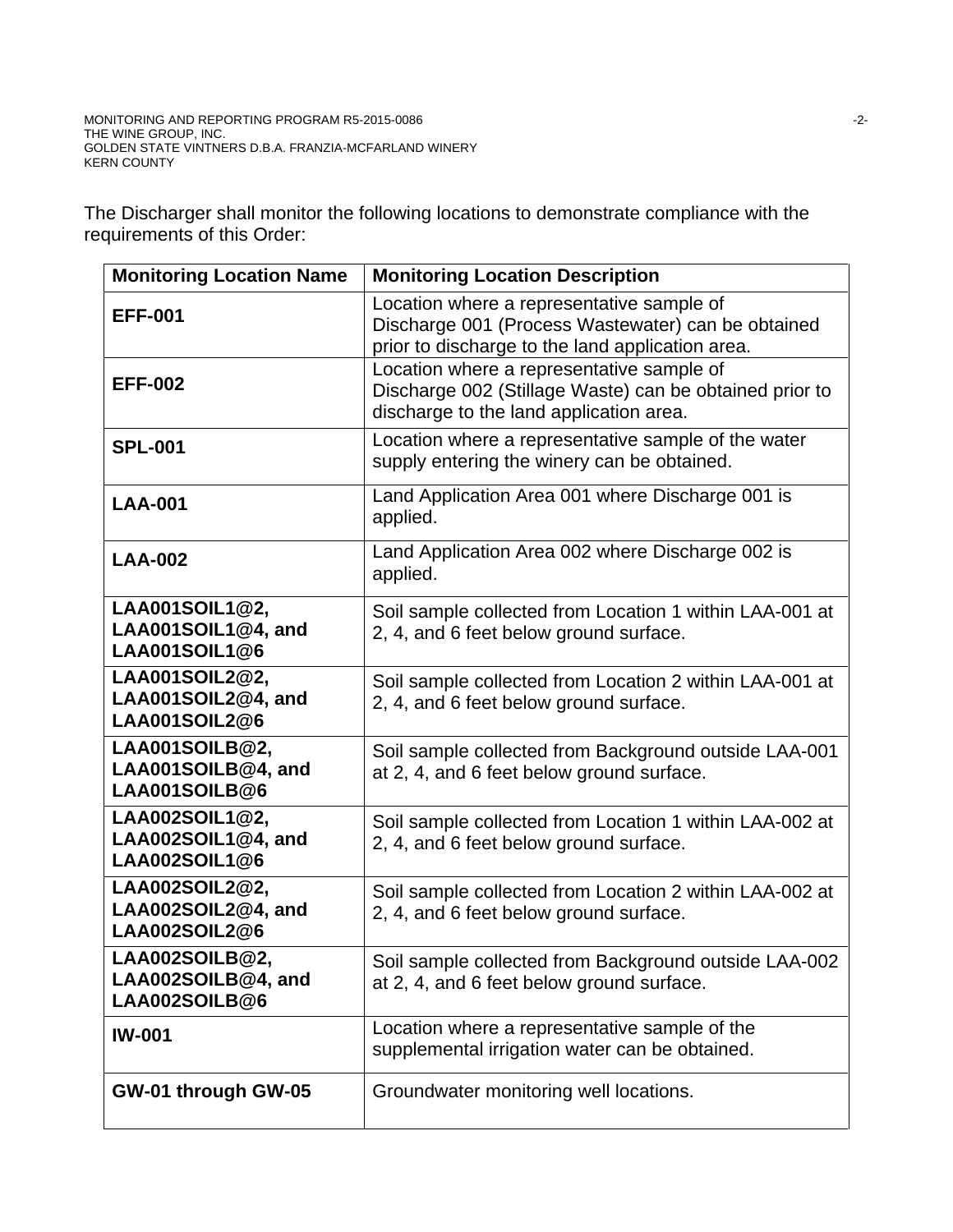# **EFFLUENT MONITORING**

The Discharger shall monitor effluent at EFF-001 and EFF-002 for the constituents listed below. Effluent samples shall be representative of the volume and nature of the discharge. Time of collection of the samples shall be recorded. Effluent monitoring shall include at least the following:

|                      |                                  |          | Sample Type       |                |
|----------------------|----------------------------------|----------|-------------------|----------------|
| Frequency            | Constituent/Parameter            | Units    | <b>EFF-001</b>    | <b>EFF-002</b> |
| Continuous           | <b>Flow</b>                      | mgd      | Meter             | Meter          |
| Weekly               | рH                               | pH Units | Grab              | Grab           |
| Weekly               | EC                               | umhos/cm | Grab              | Grab           |
| Monthly              | <b>Biochemical Oxygen Demand</b> | mg/L     | 24-Hour Composite | Grab           |
| Monthly              | <b>Total Dissolved Solids</b>    | mg/L     | 24-Hour Composite | Grab           |
| Monthly              | <b>Fixed Dissolved Solids</b>    | mg/L     | 24-Hour Composite | Grab           |
| Monthly              | Nitrate as nitrogen              | mg/L     | 24-Hour Composite | Grab           |
| Monthly              | Nitrite as nitrogen              | mg/L     | 24-Hour Composite | Grab           |
| Monthly              | Ammonia as nitrogen              | mg/L     | 24-Hour Composite | Grab           |
| Monthly              | Total Kjeldahl Nitrogen          | mg/L     | 24-Hour Composite | Grab           |
| Monthly              | <b>Total Nitrogen</b>            | mg/L     | Calculated        | Calculated     |
| Quarter <sup>1</sup> | General Minerals <sup>2</sup>    | various  | 24-Hour Composite | Grab           |

<sup>1.</sup> Samples to be collected in January, April, July, and October. 2. General analysis of analysis shall include, alkalinity (as CaCO<sub>3</sub>), bicarbonate (as CaCO<sub>3</sub>), boron, calcium, carbonate (CaCO<sub>3</sub>), <sup>2.</sup> chloride, hardness, iron, magnesium, manganese, nitrate as nitrogen, potassium, sodium, sulfate, and TDS. Samples collected for metals shall be filtered with a 0.45 micron filter prior to preservation, digestion, and analysis.

# **SOURCE WATER MONITORING**

The Discharger shall collect samples of its source water for the winery at SPL-001, and analyze them for the constituents specified below. If the source water is from more than one source, the results shall be presented as a flow-weighted average of all sources.

| <b>Frequency</b>           | Constituent/Parameter                                                                                                      | ال Units | Sample Type |  |
|----------------------------|----------------------------------------------------------------------------------------------------------------------------|----------|-------------|--|
| Quarterly                  | EC.                                                                                                                        | ma/L     | Grab        |  |
| 1/three years <sup>1</sup> | General Minerals <sup>2</sup>                                                                                              | ma/L     | Grab        |  |
|                            | Sample to be collected and analyzed for general minerals once every three years. Starting in October following adoption of |          |             |  |

collected and analyzed for general minerals once every three years. Starting in October following adoption of this Order. Order. Corder. **2.** General mineral analysis shall include, alkalinity (as CaCO<sub>3</sub>), bicarbonate (as CaCO<sub>3</sub>), boron, calcium, carbonate (CaCO<sub>3</sub>),

chloride, hardness, iron, magnesium, manganese, nitrate as nitrogen, potassium, sodium, sulfate, and TDS. Samples collected for metals shall be filtered with a 0.45 micron filter prior to preservation, digestion, and analysis.

# **LAND APPLICATION AREA MONITORING**

The Discharger shall inspect the condition of the land application area at least once per week and write visual observations in a bound logbook. Evidence of erosion, field saturation, runoff, or the presence of nuisance conditions (i.e., flies, ponding, etc.) shall be noted in the logs and included as part of the quarterly monitoring report.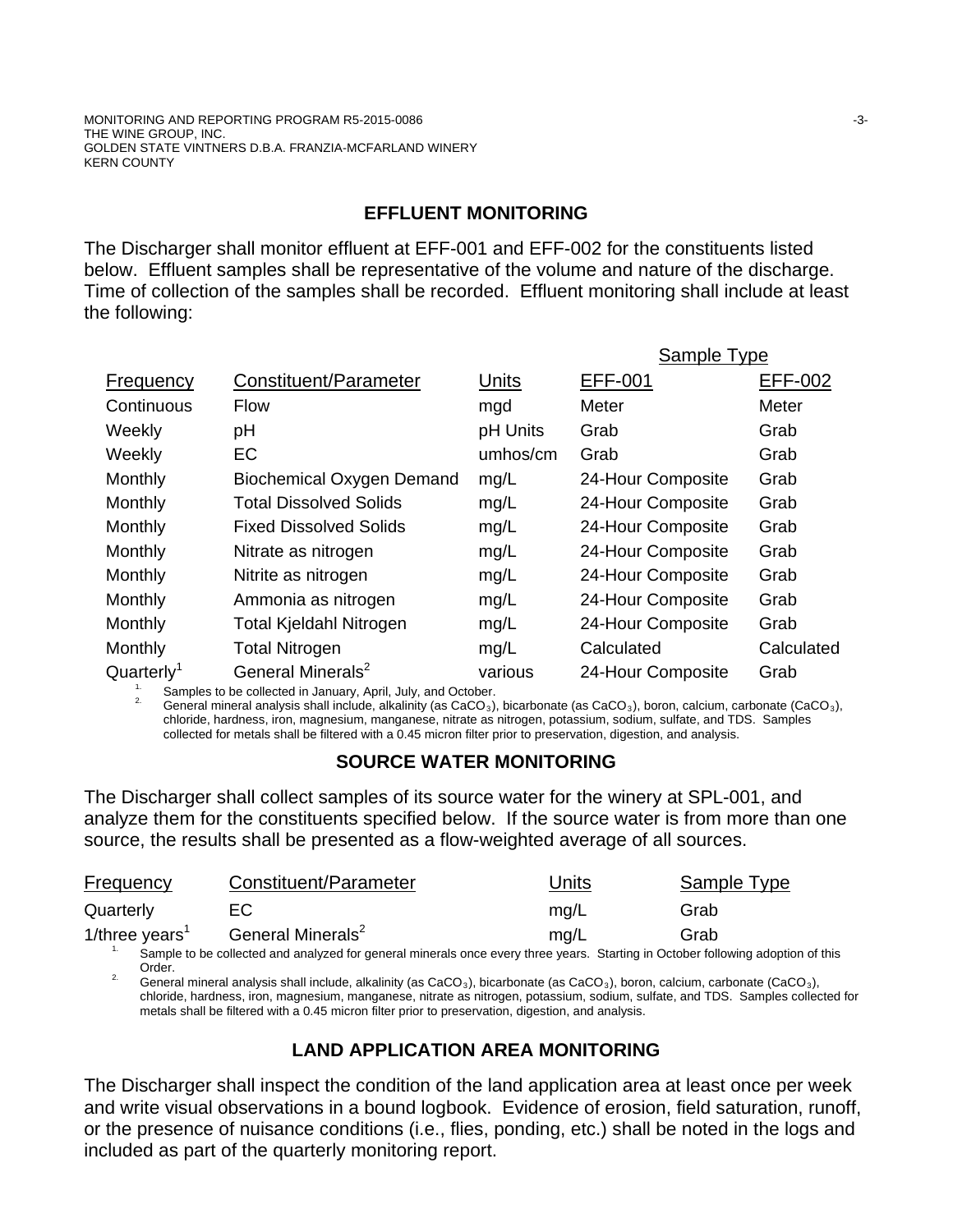In addition, the Discharger shall perform the following routine monitoring and loading calculations for each discrete irrigation area within LAA-001 and LAA-002. The data shall be collected and presented in tabular format and shall include the following:

| Frequency                       | Constituent/Parameter                | Units             | Sample Type            |
|---------------------------------|--------------------------------------|-------------------|------------------------|
| Daily <sup>1</sup>              | <b>Application Area</b>              | acres             | n/a                    |
| Daily <sup>1</sup>              | Wastewater flow                      | gallons           | Metered                |
| Daily <sup>1</sup>              | Wastewater loading                   | inches/day        | Calculated             |
| Daily <sup>1</sup>              | Precipitation                        | inches            | Rain gage <sup>2</sup> |
| Monthly <sup>1</sup>            | Supplemental irrigation              | gallons           | <b>Estimated</b>       |
| Monthly <sup>1</sup>            | Total hydraulic loading <sup>3</sup> | inches/acre-month | Calculated             |
| <b>BOD Loading</b> <sup>4</sup> |                                      |                   |                        |
| Daily                           | Day of application                   | lbs/acre-day      | Calculated             |
| Average                         | cycle average <sup>5</sup>           | lbs/acre-day      | Calculated             |
| Nitrogen Loading <sup>4</sup>   |                                      |                   |                        |
| Annually                        | From wastewater                      | lbs/acre-year     | Calculated             |
| Annually                        | <b>From fertilizers</b>              | lbs/acre-year     | Calculated             |
| Salt Loading <sup>4</sup>       |                                      |                   |                        |
| Annually                        | From wastewater                      | lbs/acre-year     | Calculated             |
|                                 |                                      |                   |                        |

When discharging and while wastewater is applied to the land application area.<br>
2. National Weather Service or CIMIS data from the nearest weather station is acceptable.<br>
3. Combined loading from wastewater, irrigation wat

BOD, total mitrogen, and FDS. The divided by the number of days between applications for each individual irrigation section to determine the cycle average loading rate.

# **SOIL MONITORING**

The Discharger shall collect at least two discrete depth soil samples from within the LAA-001 and LAA-002. In addition, at least two discrete depth soil samples shall be collected that represent background conditions (i.e., that historically have not received process wastewater). The samples shall be collected and analyzed for the constituents and frequencies specified below:

| <b>Frequency</b> | Constituent/Parameter                | Units    | <b>Sample Depth</b>               |
|------------------|--------------------------------------|----------|-----------------------------------|
| Annually         | EC.                                  | umhos/cm | 2, 4, and 6 feet bgs <sup>1</sup> |
| Annually         | Nitrate as Nitrogen                  | mg/kg    | 2, 4, and 6 feet bgs              |
| Annually         | Ammonia as Nitrogen                  | mg/kg    | 2, 4, and 6 feet bgs              |
| Annually         | <b>Total Kjeldahl Nitrogen</b>       | mg/kg    | 2, 4, and 6 feet bgs              |
| Annually         | pН                                   | pH Units | 2, 4, and 6 feet bgs              |
| 1.               | feet bgs = feet below ground surface |          |                                   |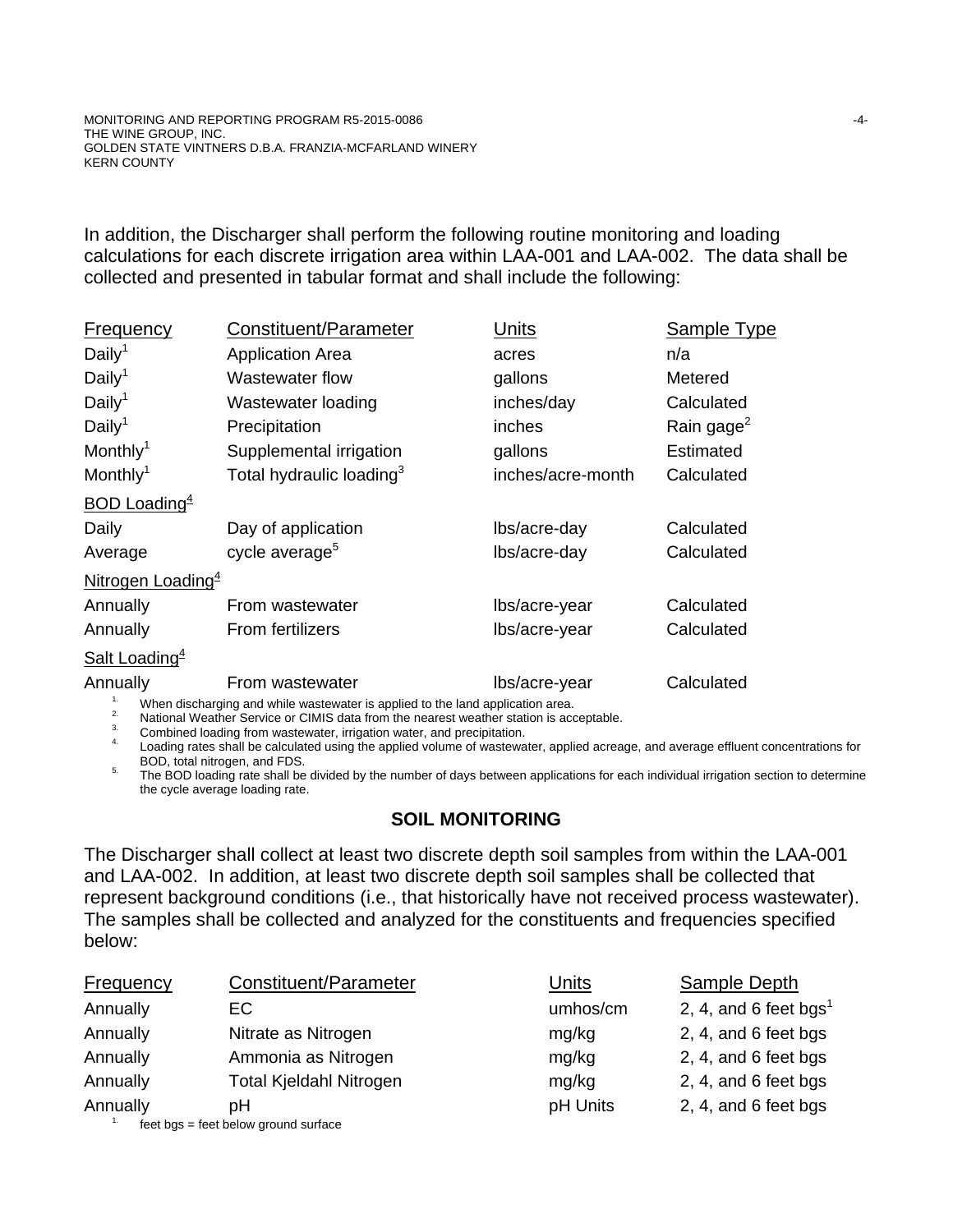MONITORING AND REPORTING PROGRAM R5-2015-0086 **FOUR SET AND REPORTING AND REPORTING PROGRAM** R5-2015-0086 THE WINE GROUP, INC. GOLDEN STATE VINTNERS D.B.A. FRANZIA-MCFARLAND WINERY KERN COUNTY

# **IRRIGATION WATER MONITORING**

Samples of supplemental irrigation water used to irrigate the land application area shall be collected at IW-001, and analyzed for the constituents specified below.

| <b>Frequency</b> | Constituent/Parameter | Units     | Sample Type |
|------------------|-----------------------|-----------|-------------|
| Quarterly        | EC.                   | umhos/cm  | Grab        |
| Quarterly        | TDS                   | mg/L      | Grab        |
| Monthly          | Volume                | acre-feet | Metered     |

#### **GROUNDWATER MONITORING**

After measuring water levels and prior to collecting samples, each monitoring well shall be adequately purged to remove water that has been standing within the well screen and casing that may not be chemically representative of formation water. Depending on the hydraulic conductivity of the geologic setting, the volume removed during purging is typically from 3 to 5 well casing volumes.

The Discharger shall monitor the wells in its monitoring well network GW-001 through GW-005 and any subsequent additional monitoring wells as follows:

| <b>Frequency</b> | Constituent/Parameter           | Units             | <b>Sample Type</b> |
|------------------|---------------------------------|-------------------|--------------------|
| Quarterly        | Depth-to-Water                  | Feet <sup>1</sup> | Measured           |
| Quarterly        | <b>Groundwater Elevation</b>    | $\text{Feet}^2$   | Calculated         |
| Quarterly        | рH                              | pH units          | Grab               |
| Quarterly        | EC                              | umhos/cm          | Grab               |
| Quarterly        | General Minerals <sup>3,4</sup> | various           | Grab               |
| Quarterly        | <b>Total Organic Carbon</b>     | mg/L              | Grab               |
|                  | To the nearest bundredth feet   |                   |                    |

<sup>2.</sup> Groundwater elevation shall be calculated based on depth-to-water measurements from a surveyed measuring point.<br><sup>3.</sup> General mineral analysis shall include, alkalinity (as CaCO<sub>3</sub>), bicarbonate (as CaCO<sub>3</sub>), boron, ca

chloride, hardness, iron, magnesium, manganese, nitrate as nitrogen, potassium, sodium, sulfate, and TDS.<br><sup>4.</sup> Samples collected for metals shall be filtered with a 0.45 micron filter prior to preservation, digestion, and

The Discharger shall maintain its groundwater monitoring well network. If a groundwater monitoring well(s) is dry for more than four consecutive sampling events, the Discharger shall submit a work plan and proposed time schedule to replace the well(s). The well(s) shall be replaced following Executive Officer approval of the work plan and time schedule.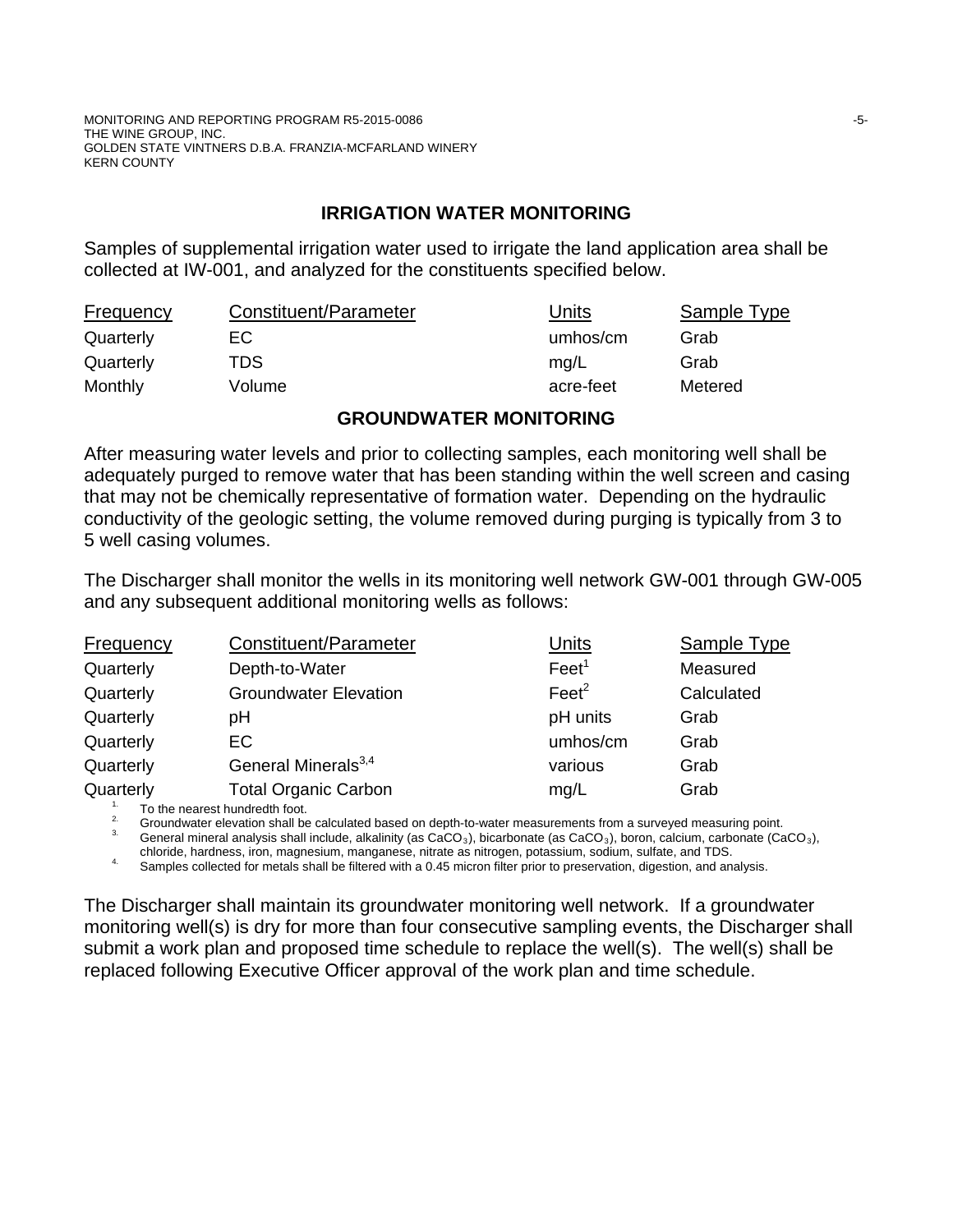# **REPORTING**

All monitoring results shall be reported in **Quarterly Monitoring Reports,** which are due by the first day of the second month after the calendar quarter. Therefore, monitoring reports are due as follows:

> First Quarter Monitoring Report: **1 May** Second Quarter Monitoring Report: **1 August** Third Quarter Monitoring Report: **1 November** Fourth Quarter Monitoring Report: **1 February**.

The Central Valley Water Board has gone to a Paperless Office System. All regulatory documents, submissions, materials, data, monitoring reports, and correspondence should be converted to a searchable Portable Document Format (PDF) and submitted electronically. Documents that are less than 50MB should be emailed to: centralvalleyfresno@waterboards.ca.gov. Documents that are 50MB or larger should be transferred to a disk and mailed to the appropriate regional water board office, in this case 1685 E Street, Fresno, CA, 93706.

To ensure that your submittals are routed to the appropriate staff, the following information block should be included in any email used to transmit documents to this office:

Program: Non-15, WDID: 5D152039001, Facility Name: Golden State Vintners D.B.A Franzia-McFarland Winery, Order: R5-2015-0086

In reporting monitoring data, the Discharger shall arrange the data in tabular form so that the date, the constituents, and the concentrations are readily discernible. The data shall be summarized in such a manner that illustrates clearly, whether the Discharger complies with waste discharge requirements. In addition to the details specified in Standard Provision C.3, monitoring information shall include the method detection limit (MDL) and the Reporting limit (RL) or practical quantitation limit (PQL). If the regulatory limit for a given constituent is less than the RL (or PQL), then any analytical results for that constituent that are below the RL (or PQL) but above the MDL shall be reported and flagged as estimated.

Laboratory analysis reports do not need to be included in the monitoring reports; however, the laboratory reports must be retained for a minimum of three years in accordance with Standard Provision C.3.

All monitoring reports shall comply with the signatory requirements in Standard Provision B.3. For a Discharger conducting any of its own analyses, reports must also be signed and certified by the chief of the laboratory.

All monitoring reports that involve planning, investigation, evaluation, or design, or other work requiring interpretation and proper application of engineering or geologic sciences, shall be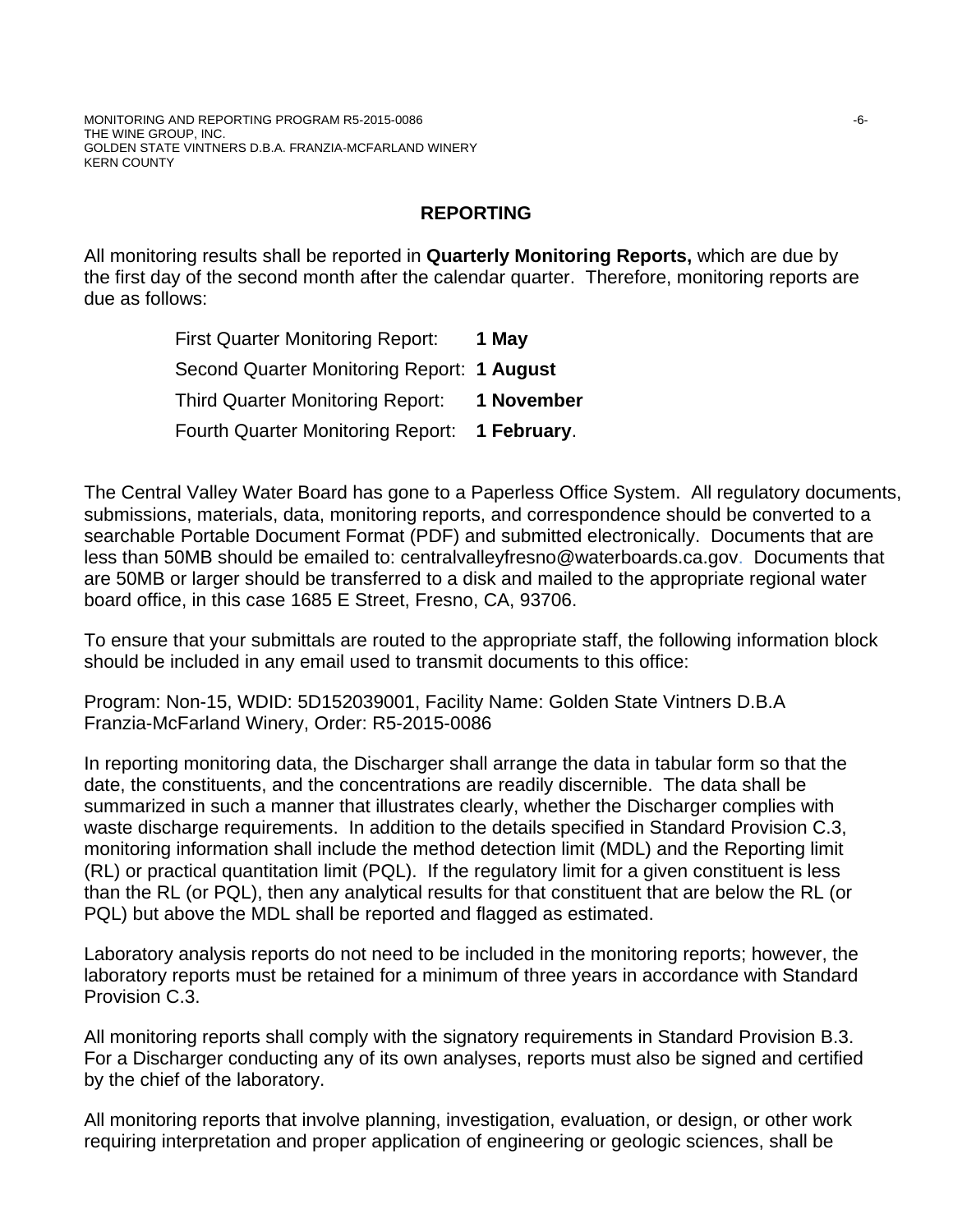prepared by or under the direction of persons registered to practice in California pursuant to California Business and Professions Code sections 6735, 7835, and 7835.1.

In the future, the State or Central Valley Water Board may notify the Discharger to electronically submit and upload monitoring reports using the State Water Board's California Integrated Water Quality System (CIWQS) Program Web site http://www.waterboards.ca.gov/ciwqs/index.html or similar system. Electronic submittal to CIWQS, when implemented, will meet the requirements of our Paperless Office System.

# **A. All Quarterly Monitoring Reports** shall include the following:

# **Effluent Monitoring Reporting**:

- 1. Tabulated results of effluent monitoring specified on page 3.
- 2. For each month of the quarter, calculation of the monthly flow and the monthly average daily flow.

# **Source Water Reporting**

1. The results of the source water monitoring for the winery specified on page 3. If multiple sources are used the Discharger, shall calculate the flow-weighted average concentrations for the specified constituents. Results must include supporting calculations, if required.

# **Land Application Area Reporting**:

- 1. The results of monitoring and loading calculations specified on pages 3 and 4.
- 2. Calculation of the hydraulic load for wastewater and supplemental irrigation water to the land application area in gallons and/or acre-inches.
- 3. A summary of the notations made in the log book during each quarter. The entire contents of the log do not need to be submitted.
- 4. For each week, calculation of the daily and average BOD loading for the irrigation cycle, using the BOD results for that month.

# **Irrigation Water Reporting**

1. The results of monitoring of supplemental irrigation water as specified on page 5. If multiple sources are used the Discharger shall provide sampling results and volume of irrigation water provided from each source.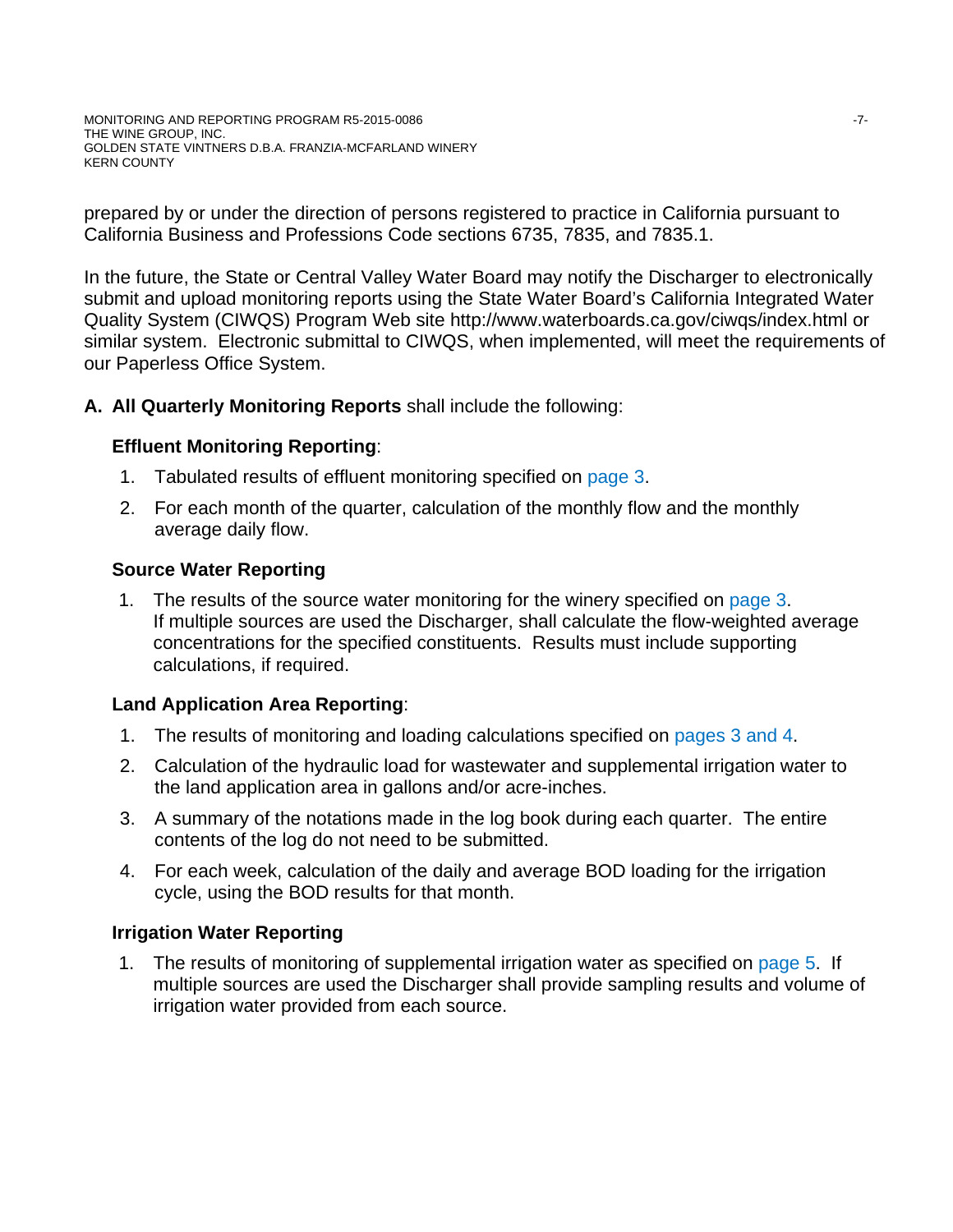MONITORING AND REPORTING PROGRAM R5-2015-0086  $-8-$ THE WINE GROUP, INC. GOLDEN STATE VINTNERS D.B.A. FRANZIA-MCFARLAND WINERY KERN COUNTY

# **Groundwater Reporting:**

- 1. The result of groundwater monitoring specified on page 5. If there is insufficient water in the well(s) for sampling, the monitoring well(s) shall be reported as dry for that quarter.
- 2. For each monitoring well, a table showing groundwater depth, elevation, and constituent concentrations for the five previous years, up through the present quarter.
- 3. A groundwater contour map based on groundwater elevations for that quarter. The map shall show the gradient and direction of groundwater flow. The map shall also include locations of all monitoring wells and wastewater storage and application areas.
- **B. Fourth Quarter Monitoring Reports**, in addition to the above, shall include the following:

#### **Facility Information**:

- 1. The names and telephone numbers of persons to contact regarding the discharge for emergency and routine situations.
- 2. A statement certifying when the flow meter and other monitoring instruments and devices were last calibrated, including identification of who performed the calibrations (Standard Provision C.4).
- 3. A summary of any changes in processing that might affect waste characterization and/or discharge flow rates.

# **Effluent Monitoring Reporting:**

- 1. A summary of tabulated results of effluent monitoring specified on page 3.
- 2. Calculation of the maximum daily flow, monthly average flow, and cumulative annual flow.

# **Solids Reporting**

- 1. Annual production totals for solids (excluding trash and recyclables) in dry tons or cubic yards.
- 2. A description of disposal methods, including the following information related to the disposal methods used. If more than one method is used, include the percentage disposed of by each method.
	- a. For landfill disposal, include: the name and location of the landfill, and the Order number of WDRs that regulate it.
	- b. For land application, include: the location of the site (field identification), and the Order number of any WDRs that regulate it.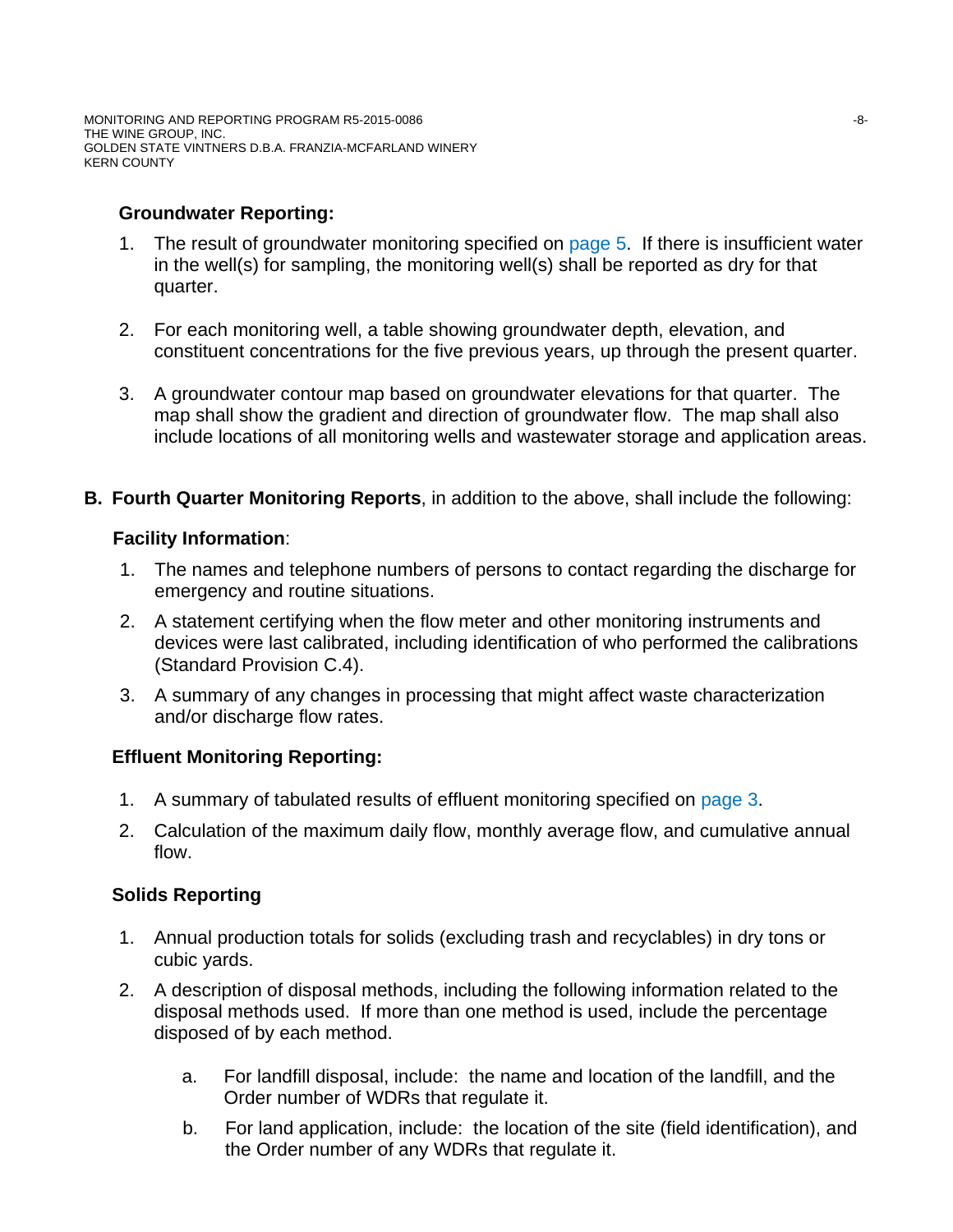- c. For incineration, include: the name and location of the site where incineration occurs, the Order number of WDRs that regulate the site, the disposal method of ash, and the name and location of the facility receiving ash (if applicable).
- d. For composting, include: the location of the site, and the Order number of any WDRs that regulate it.
- e. For animal feed, include: the location of the site, and the Order number of any WDRs that regulate it.

# **Source Water Reporting**

1. The results of annual monitoring of source water and as specified on page 3. If multiple sources are used the Discharger, shall calculate the flow-weighted average concentrations for the specified constituents. Results must include supporting calculations, if required.

# **Land Application Area Reporting:**

- 1. The type of crop(s) grown, planting and harvest dates, and the quantified nitrogen and fixed dissolved solids uptakes including potassium (as estimated by technical references or, preferably, determined by representative plant tissue analysis).
- 2. The monthly and annual discharge volumes during the reporting year expressed as million gallons and inches.
- 3. A monthly balance for the reporting year that includes:
	- a. Monthly average  $ET_0$  (observed evapotranspiration) Information sources include California Irrigation Management Information System (CIMIS) http://www.cimis.water.ca.gov/
	- b. Monthly crop uptake
		- i. Crop water utilization rates are available from a variety of publications available from the local University of California Davis extension office.
		- ii. Irrigation efficiency Frequently, engineers include a factor for irrigation efficiency such that the application rate is slightly greater than the crop utilization rate. A conservative design does not include this value.
	- c. Monthly average precipitation this data is available at http://www.cimis.water.ca.gov/ or at http://www.ncdc.noaa.gov/oa/climate/online/ccd/nrmlprcp.html.
	- d. Monthly average and annual average discharge flow rate.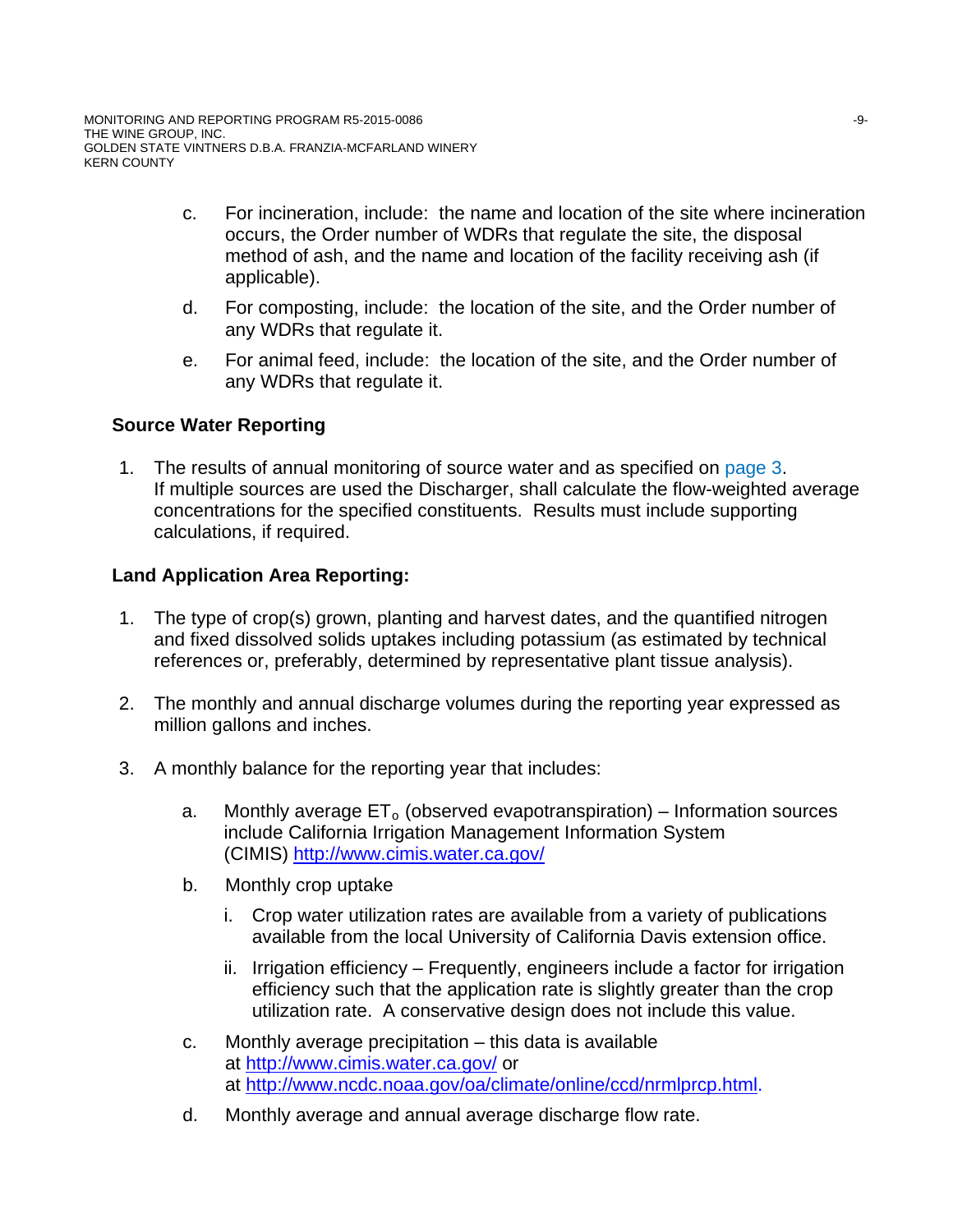- e. Monthly estimates of the amount of wastewater percolating below the root zone (i.e., amount of wastewater applied in excess of crop requirements)
- 4. A summary of average and cycle BOD loading rates.
- 5. The total pounds of nitrogen applied to the land application areas in lbs/acre-year, as calculated from the sum of the monthly loadings.
- 6. The total pounds of fixed dissolved solids (FDS) that have been applied to the land application areas in lbs/acre-year, as calculated from the sum of the monthly loadings.

# **Soil Reporting:**

1. The tabulated summary results of Soil Monitoring as specified on page 4.

The Discharger shall implement the above monitoring program on the first day of the month following adoption of this Order.

> Ordered by: *Original signed by:* PAMELA C. CREEDON, Executive Officer 5 June 2015 (Date)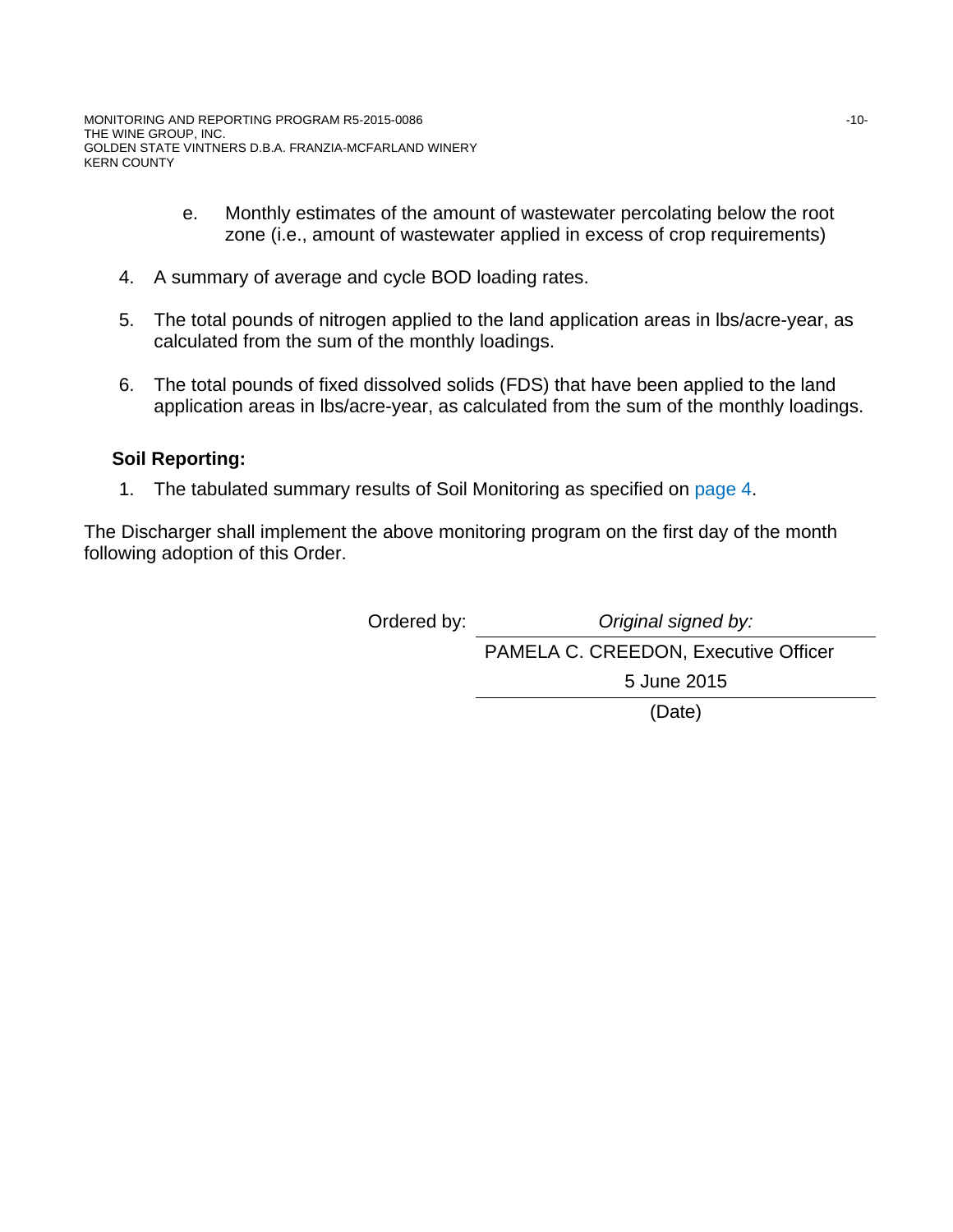MONITORING AND REPORTING PROGRAM R5-2015-0086 **and the end of the end of the end of the end of the end of the end** THE WINE GROUP, INC. GOLDEN STATE VINTNERS D.B.A. FRANZIA-MCFARLAND WINERY KERN COUNTY

# **GLOSSARY**

| BOD <sub>5</sub>        | Five-day biochemical oxygen demand                                                                                                                                                     |          |                       |         |
|-------------------------|----------------------------------------------------------------------------------------------------------------------------------------------------------------------------------------|----------|-----------------------|---------|
| CaCO <sub>3</sub>       | Calcium carbonate                                                                                                                                                                      |          |                       |         |
| <b>EC</b>               | Electrical conductivity at 25° C                                                                                                                                                       |          |                       |         |
| <b>FDS</b>              | <b>Fixed dissolved solids</b>                                                                                                                                                          |          |                       |         |
| <b>TKN</b>              | Total Kjeldahl nitrogen                                                                                                                                                                |          |                       |         |
| <b>TDS</b>              | <b>Total dissolved solids</b>                                                                                                                                                          |          |                       |         |
| Continuous              | The specified parameter shall be measured by a meter continuously.                                                                                                                     |          |                       |         |
| 24-Hour Composite       | Unless otherwise specified or approved, samples shall be a flow-proportioned<br>composite consisting of at least eight aliquots.                                                       |          |                       |         |
| Daily                   | Samples shall be collected every day.                                                                                                                                                  |          |                       |         |
| <b>Twice Weekly</b>     | Samples shall be collected at least twice per week on non-consecutive days.                                                                                                            |          |                       |         |
| Weekly                  | Samples shall be collected at least once per week.                                                                                                                                     |          |                       |         |
| <b>Twice Monthly</b>    | Samples shall be collected at least twice per month during non-consecutive<br>weeks.                                                                                                   |          |                       |         |
| Monthly                 | Samples shall be collected at least once per month.                                                                                                                                    |          |                       |         |
| Bimonthly               | Samples shall be collected at least once every two months (i.e., six times per<br>year) during non-consecutive months                                                                  |          |                       |         |
| Quarterly               | Samples shall be collected at least once per calendar quarter. Unless<br>otherwise specified or approved, samples shall be collected in January, April,<br>July, and October.          |          |                       |         |
| Semiannually            | Samples shall be collected at least once every six months (i.e., two times per<br>year). Unless otherwise specified or approved, samples shall be collected in<br>March and September. |          |                       |         |
| Annually                | Samples shall be collected at least once per year. Unless otherwise<br>specified or approved, samples shall be collected in October.                                                   |          |                       |         |
| mg/L                    | Milligrams per liter                                                                                                                                                                   |          |                       |         |
| mL/L                    | Milliliters [of solids] per liter                                                                                                                                                      |          |                       |         |
| ug/L                    | Micrograms per liter                                                                                                                                                                   |          |                       |         |
| umhos/cm                | Micromhos per centimeter                                                                                                                                                               |          |                       |         |
| mgd                     | Million gallons per day                                                                                                                                                                |          |                       |         |
| <b>General Minerals</b> | Analysis for General Minerals shall include at least the following:                                                                                                                    |          |                       |         |
|                         | Alkalinity (as $CaCO3$ ) Carbonate (as $CaCO3$ ) Magnesium Sodium                                                                                                                      |          |                       |         |
|                         | Bicarbonate (as CaCO <sub>3</sub> ) Chloride                                                                                                                                           |          | Manganese             | Sulfate |
|                         | <b>Boron</b>                                                                                                                                                                           | Hardness | Nitrate $(NO3-N) TDS$ |         |
|                         | Calcium                                                                                                                                                                                | Iron     | Potassium             |         |
|                         |                                                                                                                                                                                        |          |                       |         |
|                         | General Minerals analyses shall be accompanied by documentation of                                                                                                                     |          |                       |         |

cation/anion balance.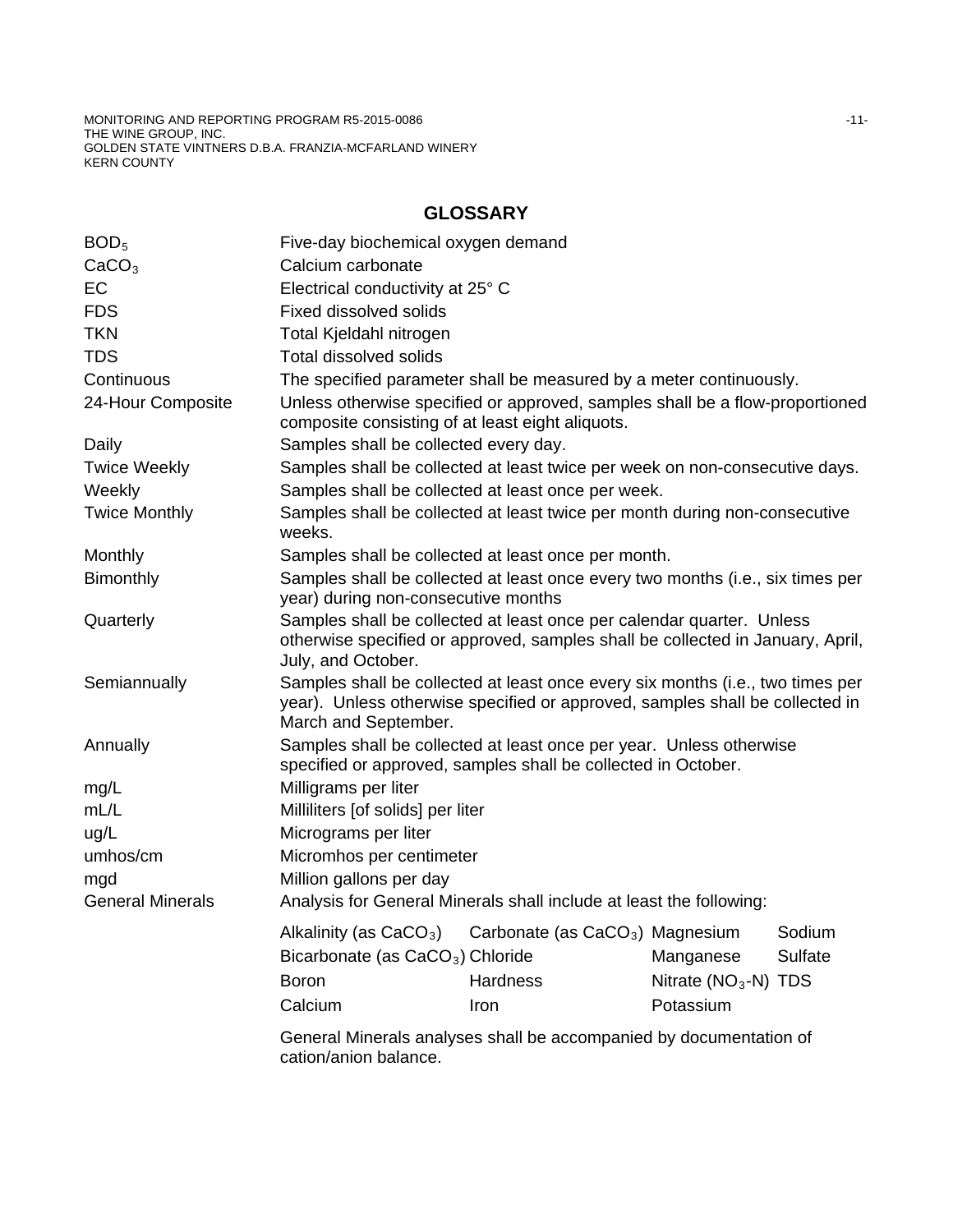# INFORMATION SHEET

# ORDER R5-2015-0086 THE WINE GROUP, INC. GOLDEN STATE VINTNERS D.B.A. FRANZIA-MCFARLAND WINERY KERN COUNTY

# **BACKGROUND**

The Golden State Vintners d.b.a. Franzia-McFarland Winery, accompanying vineyard and land application areas are in Section 30, Township 26 South, Range 28 East, Mount Diablo Base & Meridian at 31795 Whisler Road in McFarland. The winery crushes, ferments, stores, and blends wine in addition to producing high-proof alcohol via distillation. The Wine Group, Inc. (TWG or Discharger), purchased the winery in 2003. The previous owners include Bisceglia Brothers Wine Company, Canandaigua Wine Company, and Capello Winery. Waste Discharge Requirements (WDR) Order No. 91-040 and associated Monitoring and Reporting Program (MRP) were adopted on 25 January 1991. A draft revised MRP was issued to the winery in 2000 and was used for monitoring by the previous owner and TWG until September 2007, when Central Valley Water Board staff instructed TWG to revert to the adopted 1991 MRP.

Cease and Desist Order (CDO) No. 91-041 was adopted by the Central Valley Water Board on 25 January 1991 because, at the time, the Discharger violated, or threatened to violate conditions of WDRs Order No. 91-040. The CDO included a time schedule to fully comply with WDRs Order No. 91-040. Based on the information included in the Central Valley Water Board's project file, it appears the Discharger has completed the tasks required by CDO No. 91-041. This Order includes Receiving Water Limitations for groundwater that are similar to WDRs Order No. 91-040 and addition Discharge Specifications. Therefore, CDO No. 91-041 was rescinded by Resolution R5-2015-0090, adopted by the Central Valley Water Board on 5 June 2015.

#### **Wastewater**

The winery produces two waste streams, winery process water (Discharge 001) and stillage waste (Discharge 002). Discharge 001 is made up of wash water, cooling water, and ion exchange wastewater. Discharge 002 is the waste stream generated by the distillation process.

Current flows based on data provided by the Discharger from 2011 through 2014, range from 0.001 mgd to 1.631 mgd with average of 0.118 mgd for Discharge 001 and range from 0.005 mgd to 0.146 mgd with an average of 0.059 mgd for Discharge 002.

For Discharge 001, the total annual volume of wastewater discharged from 2011 through 2014 was: 48 million gallons in 2011; 28.7 million gallons in 2012; 23.2 million gallons in 2013; and 18.6 million gallons in 2014.

For Discharge 002, the total annual volume of wastewater discharged from 2011 through 2014 was: 3.5 million gallons in 2011; 0.9 million gallons in 2012; 1.4 million gallons in 2013; and 1.8 million gallons in 2014.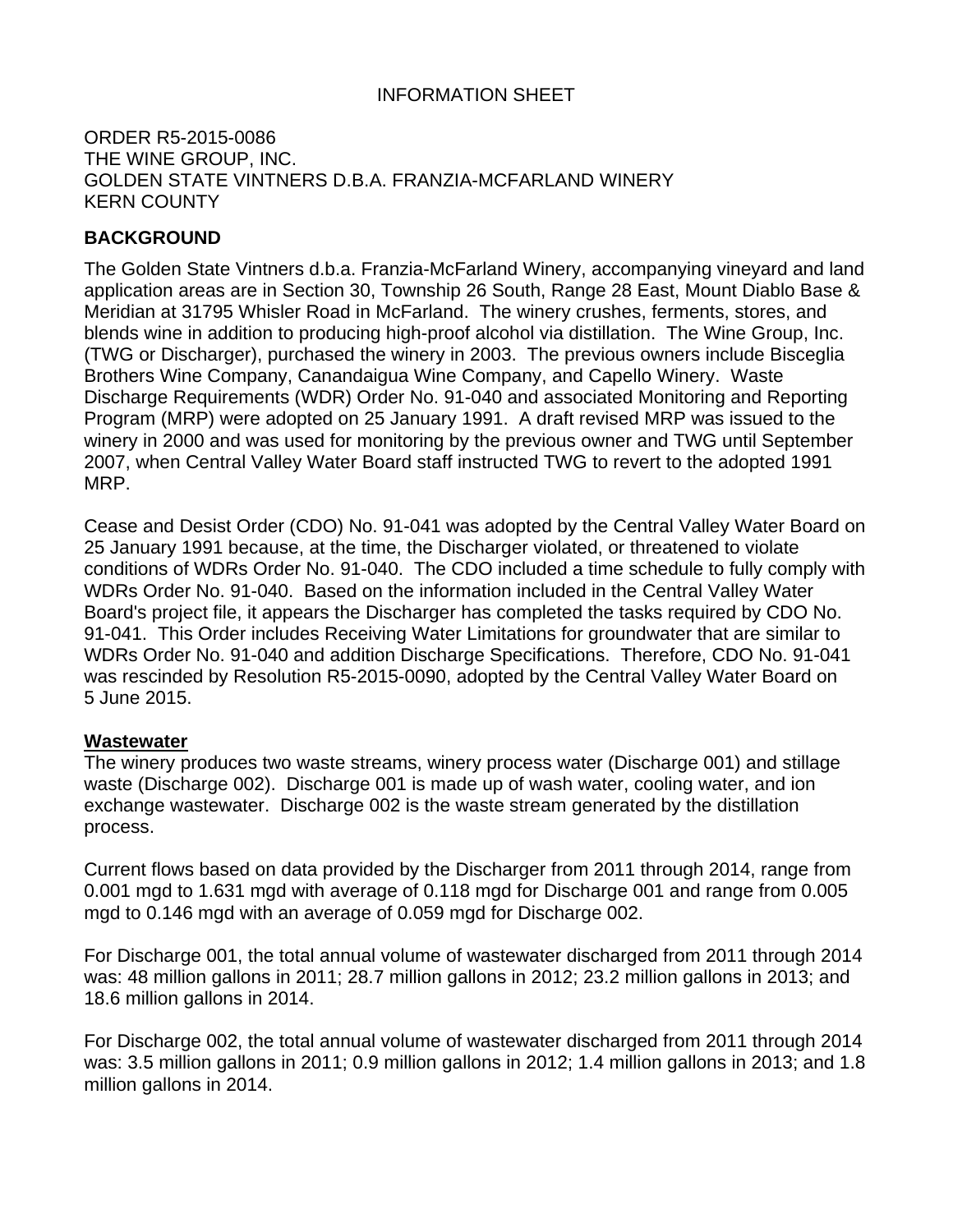INFORMATION SHEET ORDER R5-2015-0086 -2- THE WINE GROUP, INC. GOLDEN STATE VINTNERS D.B.A. FRANZIA-MCFARLAND WINERY KERN COUNTY

# **Source Water**

Source water for the winery is provided by an on-site water supply well. The Discharger has been monitoring the electrical conductivity (EC) of the source water on a daily basis when Discharge 001 is occurring. For 2013 through 2014, the EC of the source water ranged from 826 micromhos per centimeter (umhos/cm) to 1,891 umhos/cm, with an average of 1,116 umhos/cm.

# **DISPOSAL METHODS**

# **Solids**

Solids generated at the winery consist of a grape solid by-byproduct from processing. The Discharger estimates approximately 4,500 tons of solids are produced annually during August through November and are sold and hauled off-site by the end of January.

# **Wastewater**

Wastewater generated from wine processing (Discharge 001) and distillation activities (Discharge 002) are discharged on-site to two separate Land Application Areas (LAAs).

LAA-01 receives Discharge 001, is approximately 75 acres in size and is divided into 53 checks. Discharge 001 is applied to one check at a time via flood irrigation and absorbed via rapid infiltration. No crops are currently grown in LAA-01. Discharge 001 is collected in a sump and pumped to LAA-01.

LAA-02 consists of 20 acres and is in the southwest corner of the winery. It is divided into 15 checks. Discharge 002 is managed separately from Discharge 001. Stillage is discharged directly to LAA-02. No crops are currently grown in LAA-02.

# **GROUNDWATER CONDITIONS**

Three monitoring wells (MW-1, MW-2, and MW-3) were installed at the winery in the mid-1990's. The direction of groundwater flow has historically been to the south, fluctuating between southwest and southeast. Due to the decline in groundwater elevation, well MW-3 went dry in 2008 and MW-2 went dry in 2012. Due to a decline in groundwater elevation below the bottom of two of the original monitoring wells, the Discharger installed monitoring wells MW-4 and MW-5 in June 2013. Although these wells were constructed with 70 feet of screen, only ten feet of screen was installed below first encountered groundwater in MW-4 and only 30 feet of screen was installed below first encountered groundwater in MW-5. Central Valley Water Board Staff's letter approving the well installation work plan requested the wells be installed with 50 feet of screen below first encountered groundwater. In a 23 January 2014 letter, staff requested the Discharger explain why the wells were not installed deeper. To date, the Discharger has not submitted the requested explanation. Both wells were dry by June 2014. Currently, only MW-1 is constructed with screen below first encountered groundwater.

There is no discernable difference between the concentrations of nitrate as nitrogen in groundwater upgradient and downgradient of LAA-001 and LAA-002. The elevated electrical conductivity (EC) in monitoring well MW-4 and elevated iron concentration in well MW-5,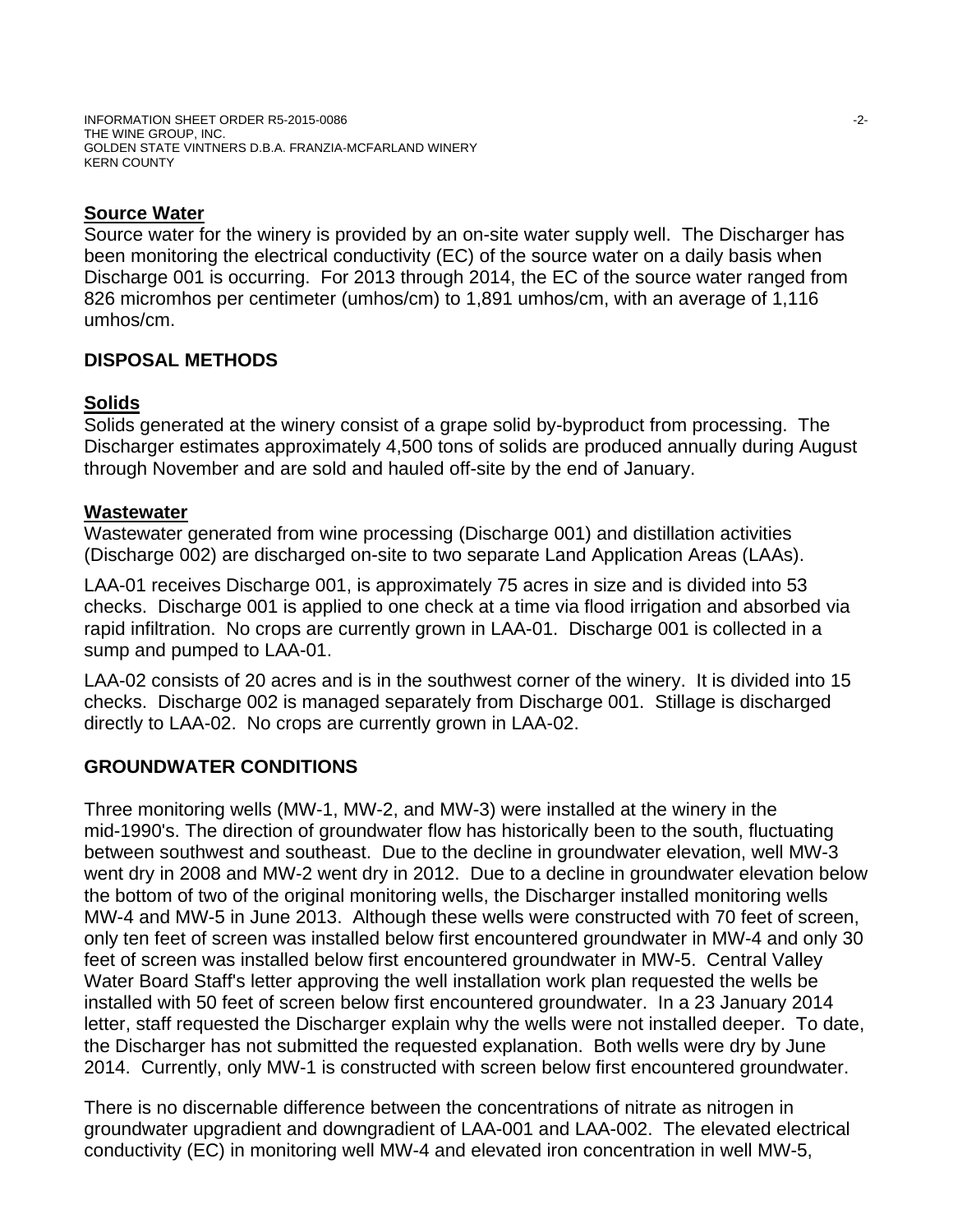compared to upgradient wells are indicative of possible organic overloading of the land application areas.

# **REGULATORY CONSIDERATIONS**

# **Basin Plan**

The *Water Quality Control Plan for the Tulare Lake Basin,* Second Edition (hereafter Basin Plan) designates beneficial uses, establishes water quality objectives, contains implementation plans and policies for protecting waters of the basin, and incorporates by reference plans and policies adopted by the State Water Board. Pursuant to Water Code section 13263(a), waste discharge requirements must implement the Basin Plan. The winery and land application area lie within the North Kern Hydrologic Area (No. 558.80) of the South Valley Floor Hydrologic Unit, as depicted on interagency hydrologic maps prepared by the State Water Resources Control Board and the Department of Water Resources, revised August 1986. The Basin Plan designates the beneficial uses of underlying groundwater as municipal and domestic supply; agricultural supply; and industrial service and process supply.

# **Treatment and Control Practices**

The Discharger has implemented or will implement the following treatment and control of the discharge:

- a. Reuse of wastewater for irrigation of crops at agronomic rates;
- b. A cycle average BOD loading limitation of 100 lbs/acre/day when wastewater is applied via flood irrigation or 150 lbs/acre/day when wastewater is applied via sprinkler or water cannon irrigation;
- c. Resting periods between wastewater applications;
- d. Hydraulic loading rates that preclude standing water in the land application areas;
- e. Proper handling and off-site disposal of solids;
- f. Groundwater monitoring to monitor the impact of the discharge on first encountered groundwater, and
- g. Preparation of a Salinity Control Plan and Wastewater Nutrient Management Plan.

In combination with the requirements of this Order, these treatment and control measures represent best practicable treatment and control (BPTC).

# **Antidegradation**

The antidegradation directives of State Water Board Resolution No. 68-16, "*Statement of Policy With Respect to Maintaining High Quality Waters in California*," or "Antidegradation Policy" require that waters of the State that are better in quality than established water quality objectives be maintained "consistent with the maximum benefit to the people of the State." Policy and procedures for complying with this directive are set forth in the Basin Plan.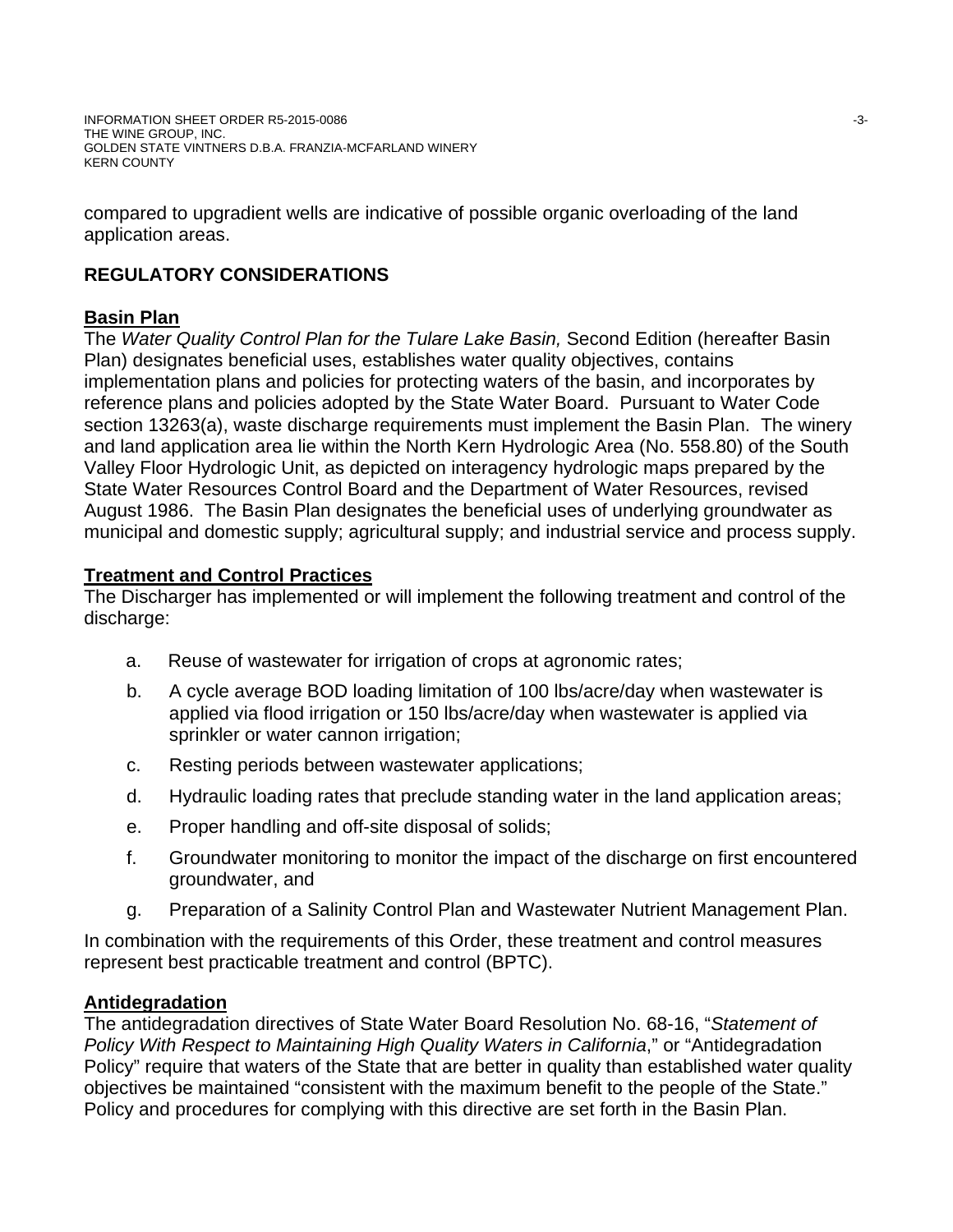INFORMATION SHEET ORDER R5-2015-0086 -4- THE WINE GROUP, INC. GOLDEN STATE VINTNERS D.B.A. FRANZIA-MCFARLAND WINERY KERN COUNTY

The discharge and the potential for groundwater degradation allowed in this Order is consistent with the Antidegradation Policy since: (a) the limited degradation allowed by this Order will not result in water quality less than water quality objectives, or unreasonably affect present and anticipated beneficial uses of groundwater, (b) the Discharger have implemented BPTC to minimize degradation, and (c) the limited degradation is of maximum benefit to people of the State.

# **Title 27**

Unless exempt, the release of designated waste is subject to full containment pursuant to Title 27 requirements. Here, the discharge is exempt from the requirements of Title 27 pursuant to the wastewater exemption found at Title 27, section 20090(b).

# **California Environmental Quality Act**

A mitigated negative declaration was prepared in support of adoption of WDRs Order No. 91-040. This Order does not allow for increased effluent flow rates from the winery. Therefore, the action to adopt waste discharge requirements for this existing facility is exempt from the provisions of the California Environmental Quality (CEQA), in accordance with the California Code of Regulations, title 14, section 15301

# **PROPOSED ORDER TERMS AND CONDITIONS**

# **Discharge Prohibitions, Effluent Limitations, Discharge Specifications, and Provisions**

The proposed Order prohibits discharge to surface waters and drainage courses.

The proposed Order sets the following Discharge Specifications for effluent flow from the winery:

- 1. For Discharge 001, effluent flow rate shall not exceed a monthly average daily flow rate of 0.275 mgd.
- 2. For Discharge 002, effluent flow rate shall not exceed a maximum annual flow rate of 3 million gallons per year when the size of LAA-002 is 20 acres and 4.5 million gallons per year when the size of LAA-002 is 30 acres.

The Discharger has indicated its business plan calls for increasing distillation activities at the winery, which will increase the flow rate of Discharge 002 above recent flow rates observed during 2011 through 2014, but less than the permitted flow rate from WDRs Order No. 91-040. The Discharger would ultimately like to discharge up to 20 million gallons per year. This Order includes an annual flow limitation of 3 million gallons per year, which is commensurate with the 20-acre size of LAA-002 and total nitrogen and BOD loadings. With an average total nitrogen effluent concentration of 279 mg/L and 20 acres available in LAA-002, an annual flow of 3 million gallons from Discharge 002 would result in a total nitrogen loading of 350 pounds per acre per year. The Discharger has additional land available and has indicated it can easily increase the size of LAA-002 by 10 acres for a total size of 30 acres available to receive Discharge 002. With an average total nitrogen effluent concentration of 279 mg/L and 30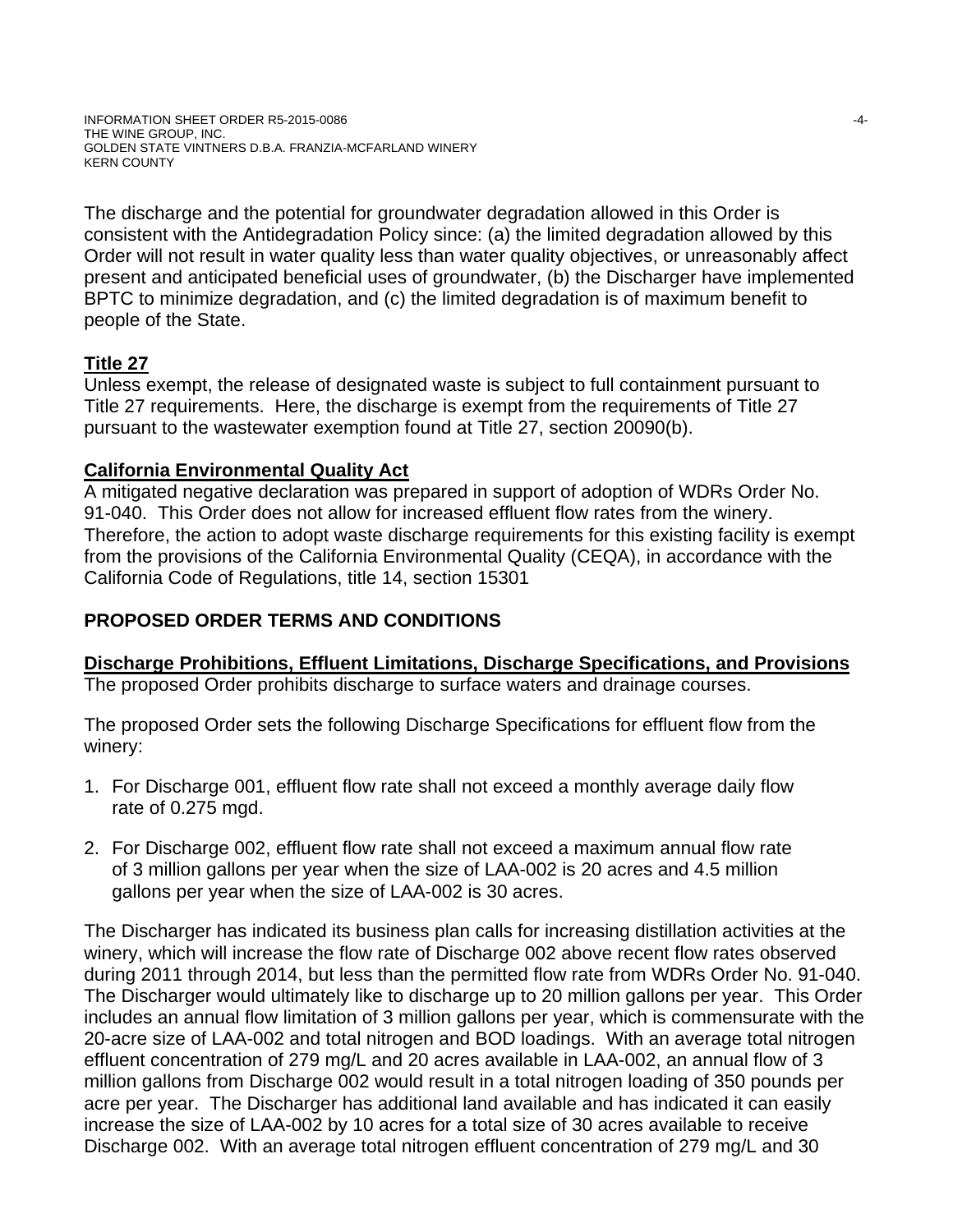acres available in LAA-002, an annual flow of 4.5 million gallons from Discharge 002 would result in a total nitrogen loading of 350 pounds per acre per year.

In order for the Discharge Specification to be increased to up to 20 million gallons per year, the Discharger shall submit a technical report justifying how the revision will not degrade or threaten to degrade groundwater quality. Central Valley Water Board would consider any justified change through amendment of the adopted Order.

The 12-month rolling average EC of Discharge 001 shall not exceed the 12-month rolling average EC of the source water plus 500 umhos/cm. When source water is from more than once source, the EC shall be a flow-weighted average of all sources

Consistent compliance with the effluent limitation for EC is not immediately practicable. Therefore, the tentative WDRs include a compliance schedule to allow Discharge 001 to come into compliance with the effluent limitation. The compliance schedule also requires the Discharger to submit for Executive Officer approval and implement a Salinity Control Plan and a Wastewater and Nutrient Management Plan. The compliance schedule will be for a period of three years.

Application of waste constituents to the LAAs shall be at reasonable agronomic rates to preclude creation of a nuisance or unreasonable degradation of groundwater, considering the crop, soil, climate, and irrigation management system. The annual nutritive loading of the wastewater application area, including the nutritive value of organic and chemical fertilizers, manure from non-commercial livestock, and of the wastewater, shall not exceed the annual crop demand.

This Order requires the Discharger to evaluate the adequacy of the existing groundwater monitoring well network and propose the installation of additional wells as necessary.

# **Monitoring Requirements**

Water Code section 13267 authorizes the Central Valley Water Board to require monitoring and technical reports as necessary to investigate the impact of a waste discharge on waters of the State. Water Code section 13268 authorizes the assessment of administrative civil liability for failure to submit required monitoring and technical reports.

The Order includes monitoring requirements for effluent, soil, and groundwater. In addition, the Order requires loading calculations to the LAA for wastewater, irrigation water, organics, nutrients, and salts. This monitoring is necessary to characterize the discharge, and evaluate compliance with effluent limitations and discharge specifications prescribed in the Order.

# **Reopener**

The conditions of discharge in the proposed Order were developed based on currently available technical information and applicable water quality laws, regulations, policies, and plans, and are intended to assure conformance with them. It may be appropriate to reopen the Order if new technical information is provided or if applicable laws and regulations change.